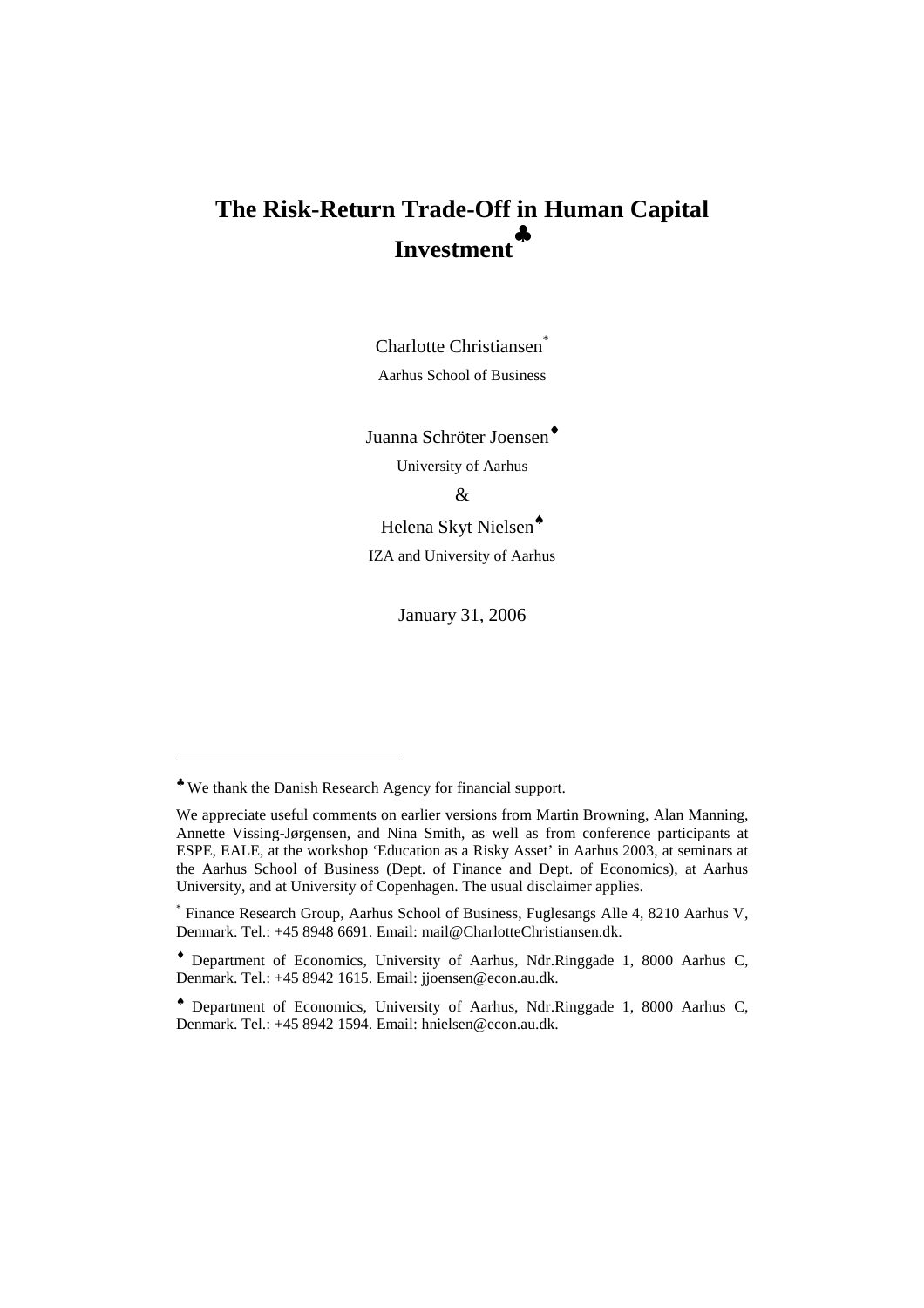## **The Risk-Return Trade-off in Human Capital Investment**

**Abstract:** In this paper we analyze investments in human capital assets in a way which is standard for financial assets, but not (yet) for human capital assets. We study mean-variance plots of human capital assets. We compare the properties of human capital returns using a performance measure and by using tests for mean-variance spanning. A risk-return trade-off is revealed, which is not only related to the length of education but also to the type of education. We identify a range of educations that are efficient in terms of investment goods, and a range of educations that are inefficient, and may be chosen for consumption purposes.

*Keywords*: Educational Choice; Efficient Frontier; Human Capital Investment; Mean-Variance Analysis.

*JEL classification*: I21, J24.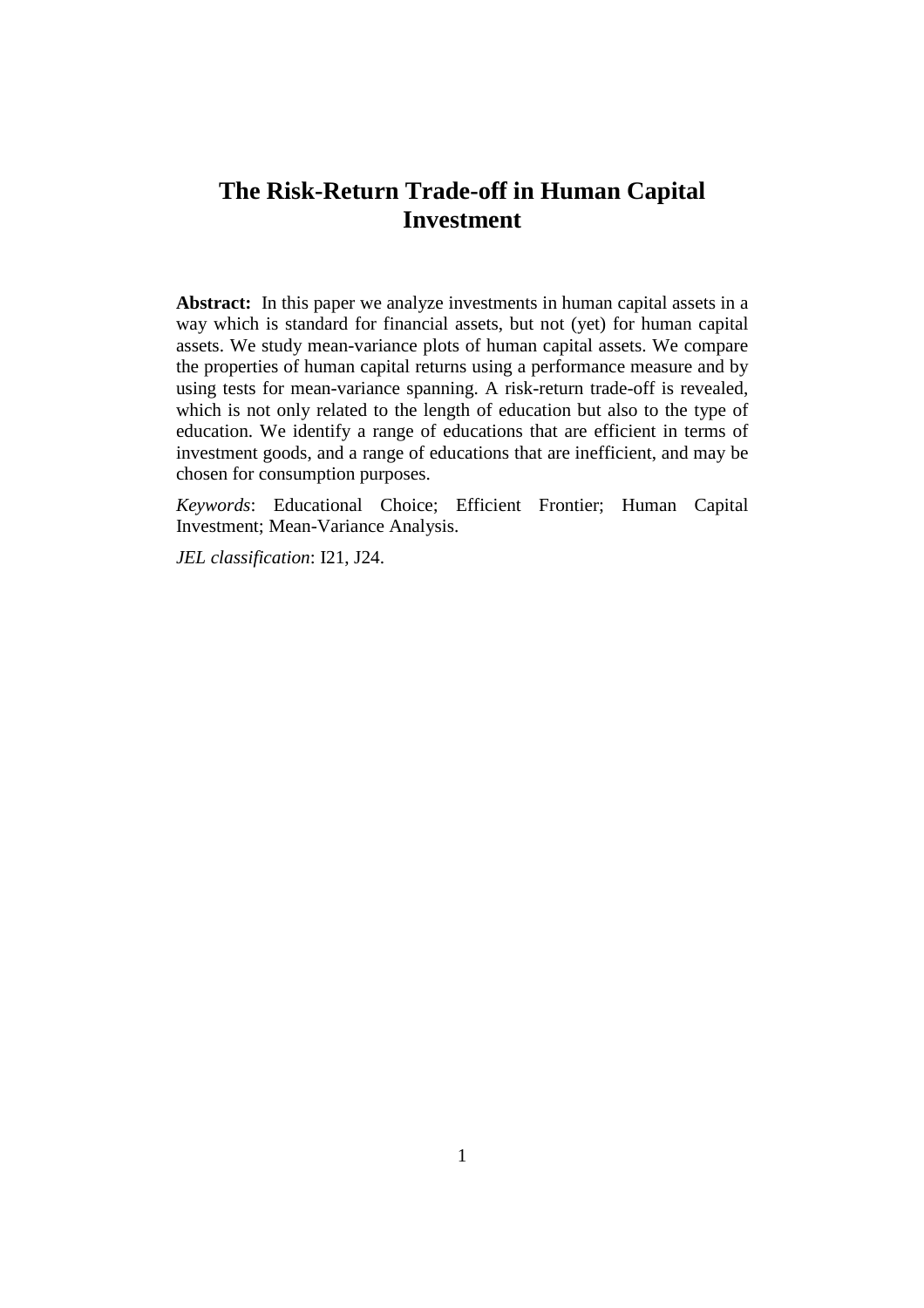## **1. Introduction**

Since the human capital revolution around 1970, economists have viewed education as an investment as well as a consumption good. The standard approach assumes that the individual invests an amount of time in education and then the return shows up in terms of enhanced future earnings. Hence, two individuals with identical abilities and borrowing opportunities would choose identical lengths of education. We extend this standard approach and allow the individual to choose between different educations (of varying length and subject) leading to future income streams with different properties in terms of means, variances, and covariances with the stochastic discount factor. We denote these different investment goods *human capital assets*. Hence, two individuals with identical abilities and borrowing opportunities might now choose different educations if they differ in terms of utility over risk and return. The main purpose of this paper is to shed more light on the risk-return trade-off in human capital investment as estimated from a rich dataset on individual incomes and education.

Relatively little is known about the properties of human capital returns despite the vast amount of evidence showing the importance of human capital to the structure and evolution of earnings, employment, fertility, and economic growth; see for example Rosen (1987) and Becker (1993) for a review. On top of that, human capital has a dominant position in the aggregate wealth portfolio. Becker (1993) estimates the value of human capital to be three to four times the combined value of stocks, bonds, and other assets. For the largest part of (employed) individuals, human capital is the most important component in their wealth portfolio, since financial assets such as stocks are concentrated in the portfolios of the few; see for example Haliassos and Bertraut (1995) and Christiansen, Joensen and Rangvid (2005) who find that few individuals hold stocks, and that individuals' human capital assets affect the stock market participation decision. On the other hand, even large changes in the market value of financial assets will probably not affect the human capital investment decisions of most individuals. This view is also supported by Becker (1997), who points out that human capital is largely unaffected by financial markets' gyrations.

We treat the human capital market separately from the equity market, since our goal is to compare the human capital assets that an individual can choose between rather than relate investment in human capital assets to investments in financial assets. Treating human capital investments separately from financial investments complies with the early empirical findings that human capital does not influence the findings regarding stock returns in the CAPM framework, cf. Fama and Schwert (1977) and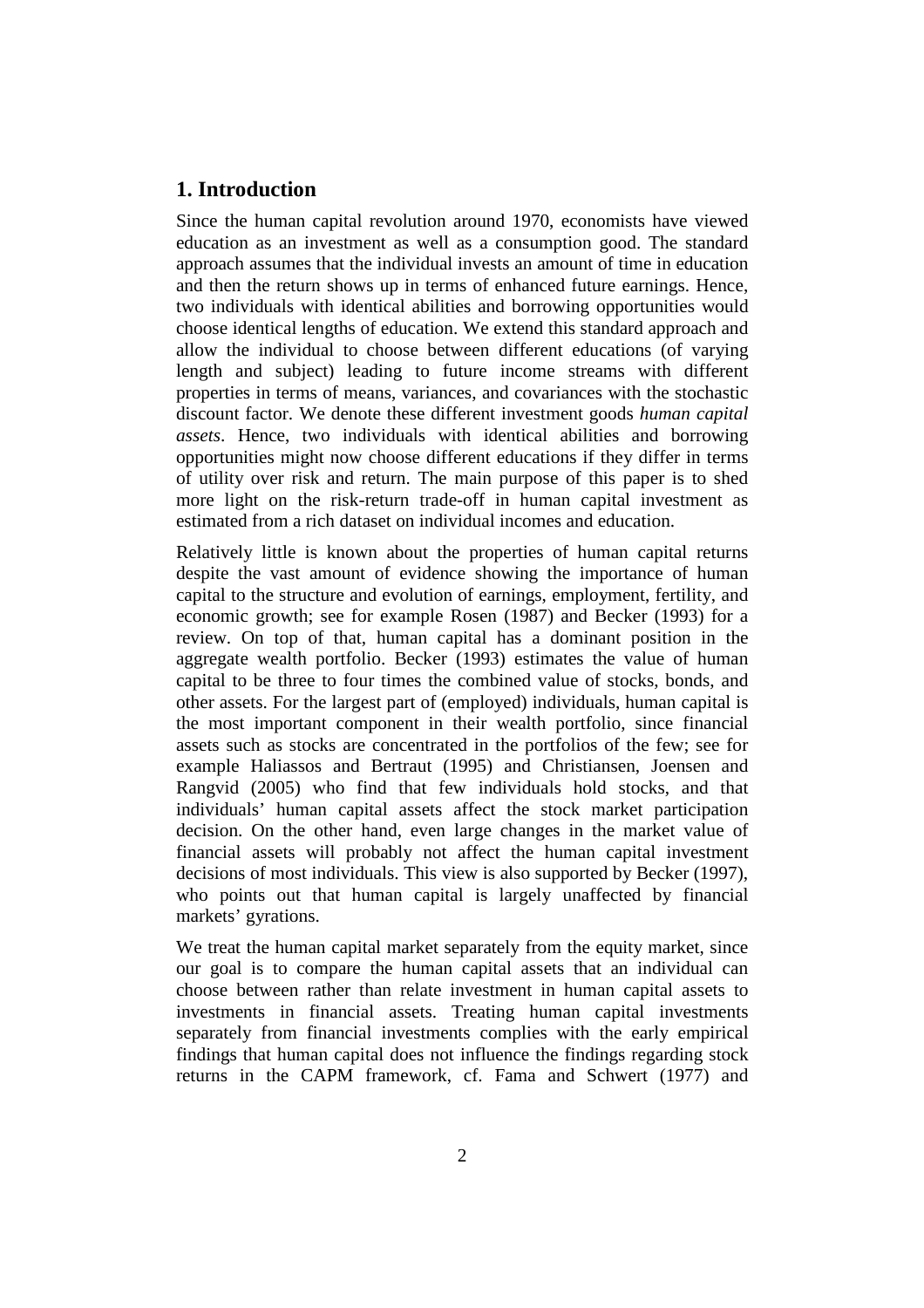Liberman (1980). Newer studies provide contradictory results: Ribeiro (2002) confirms the earlier results because he finds that the dividend growth rate is hardly predictable by the "labor income-dividend" ratio. On the contrary, Santos and Veronesi (2001) find that a time series of aggregate labor income helps predict future stock returns. Likewise, Palacios-Huerta (2003b) tends to contradict the earlier findings. He investigates the effect of human capital in the conditional CAPM framework, and finds that human capital returns help explaining the cross-section of financial asset returns. Furthermore, Palacios-Huerta (2003a) finds that human capital assets have higher return per unit of risk than financial assets. We take no stand in this debate about the interrelationship between returns to human capital and financial assets because we treat human capital investments as separate from financial investments.

There are only few papers that investigate the risk-return trade-off on human capital investments in a fashion similar to ours. Palacios-Huerta (2003c) finds that frictions on human capital markets help explain the risk-adjusted return on human capital. Palacios-Huerta (2003a) uses mean-variance spanning tests to compare the properties of the returns to various human capital assets by comparing the efficient frontier in the mean-variance space spanned by a subset of assets to that spanned by all assets, e.g. human capital assets of white males are compared to those of white males and white females in order to see if the mean-variance trade-off would be more favorable had the choice set been extended. He finds a wide dispersion in the return per unit of risk for different human capital assets.

Like the stock market, the human capital market consists of a wide range of assets, i.e. educations. Each individual chooses the exact asset that matches her preferred combination of risk and return in terms of future income. Our data set comprises 104 different human capital assets that cover a matrix of various topics (e.g. economics) and levels of education (e.g. BA). Studying risk-return plots based on raw log income and Mincer residuals, we find a clear risk-return trade-off, which is not only related to level but also to type of education. The mean-variance plots provide valuable information as to which educations are efficient investment goods and which educations seem to be chosen for other reasons. To our knowledge, showing such meanvariance plots is new to the field of labor economics. Furthermore, we corroborate on our findings by applying an asset performance measure and analyzing the properties of the various human capital returns by testing whether the mean-variance frontiers spanned by different sets of assets coincide.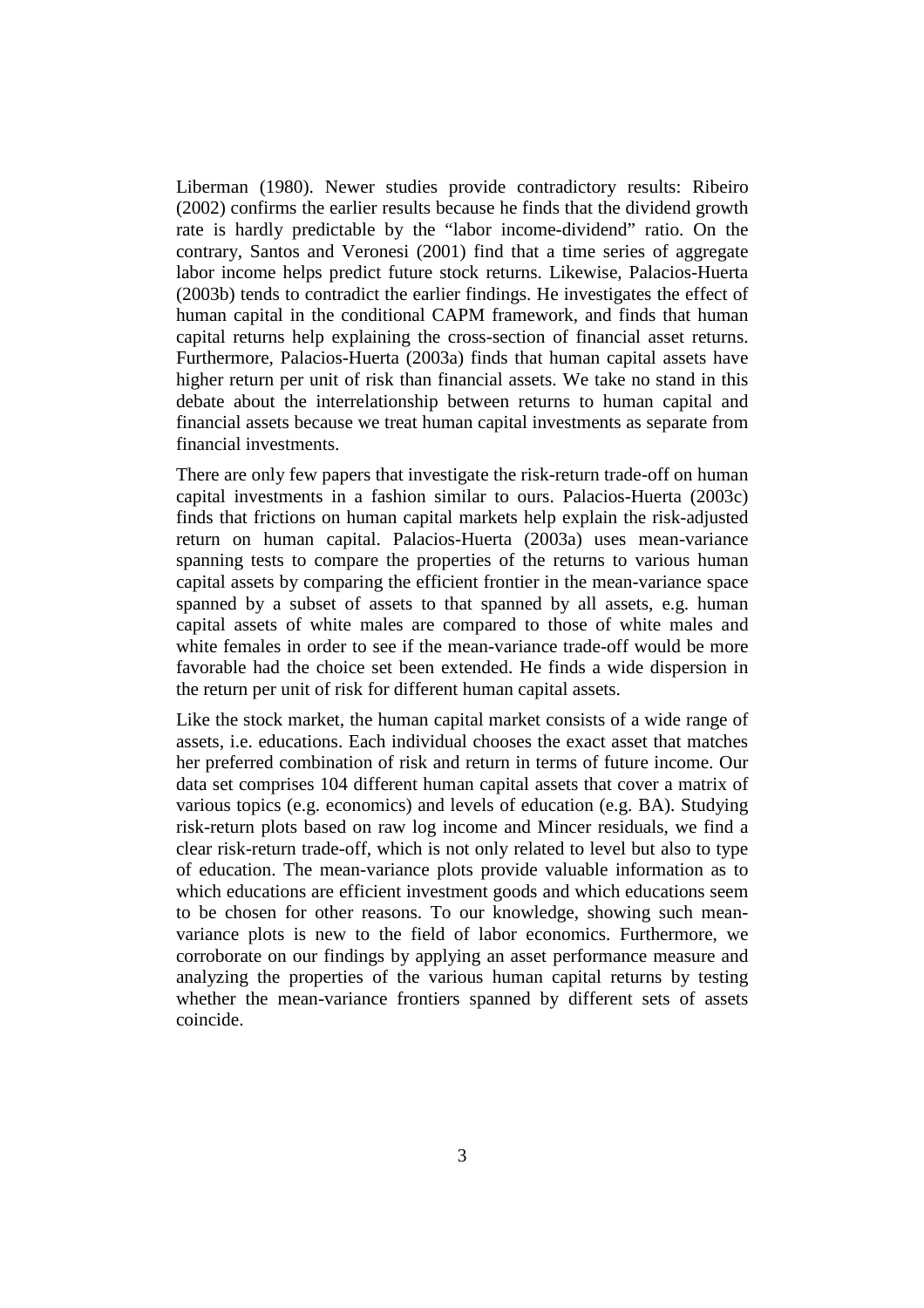The remaining part of the paper is organized as follows. Section 2 presents our approach to the analysis of the risk-return trade-off. Section 3 presents the empirical analysis, whereas section 4 concludes the paper.

## **2. Modeling Risk-Return Trade-Off**

## **2.1 Traditional Labor Economics Models**

Unlike the finance literature, it is not yet standard to consider risk and uncertainty in studies of return to human capital investments. In human capital theory, education is considered an investment of time plus the direct costs of schooling in exchange for enhanced future earnings prospects; see Becker (1964). The standard Mincer (1974) earnings equation is given as:

$$
\ln W_i = \alpha_0 + \alpha_1 S_i + \alpha_2 X_i + \alpha_3 X_i^2 + \varepsilon_i, \qquad (1)
$$

where  $\varepsilon_i \sim N(0, \sigma^2)$ ,  $W_i$  denotes wages,  $X_i$  denotes years of experience, and *Si* years of schooling.

Some attempts have been made to incorporate uncertainty in the return to schooling within the traditional framework. Empirical evidence suggests that risk is indeed compensated resulting in a positive risk-return trade-off. Harmon, Hogan and Walker (2003) base their studies on random coefficients while distinguishing between the levels of education. Hartog and Vijverberg (2002) estimate risk compensation by use of occupationeducation cells, where education is measured in years. This is a proxy for detailed career choices, but in reality, the occupational choice follows after completion of education. Using education specific cells and applying a range of different risk measures, Diaz-Serrano, Hartog and Nielsen (2003) find a positive risk compensation for both permanent and transitory income shocks. In a cross-country study, Pereira and Martins (2002) estimate the return from equation (1), and the risk is measured as the difference in returns between the  $90<sup>th</sup>$  and  $10<sup>th</sup>$  percentile estimates from quantile regressions. The study finds a positive relationship between risk and return across countries. If individuals do not know where they will end up in the conditional income distribution before entering the labor market, this is a good measure of income risk. But since we show that a lot of this income risk is predictable ex-ante by the type of education the individual is holding, this is not an appropriate risk measure from our perspective.

Fuchs-Schündeln and Schündeln (2005) use the German reunification as an example of exogenous reassignment of labor income risk, and find that selfselection of risk averse agents into less risky occupations is non negligible. Chen (2003) also finds that risk averse individuals choose less risky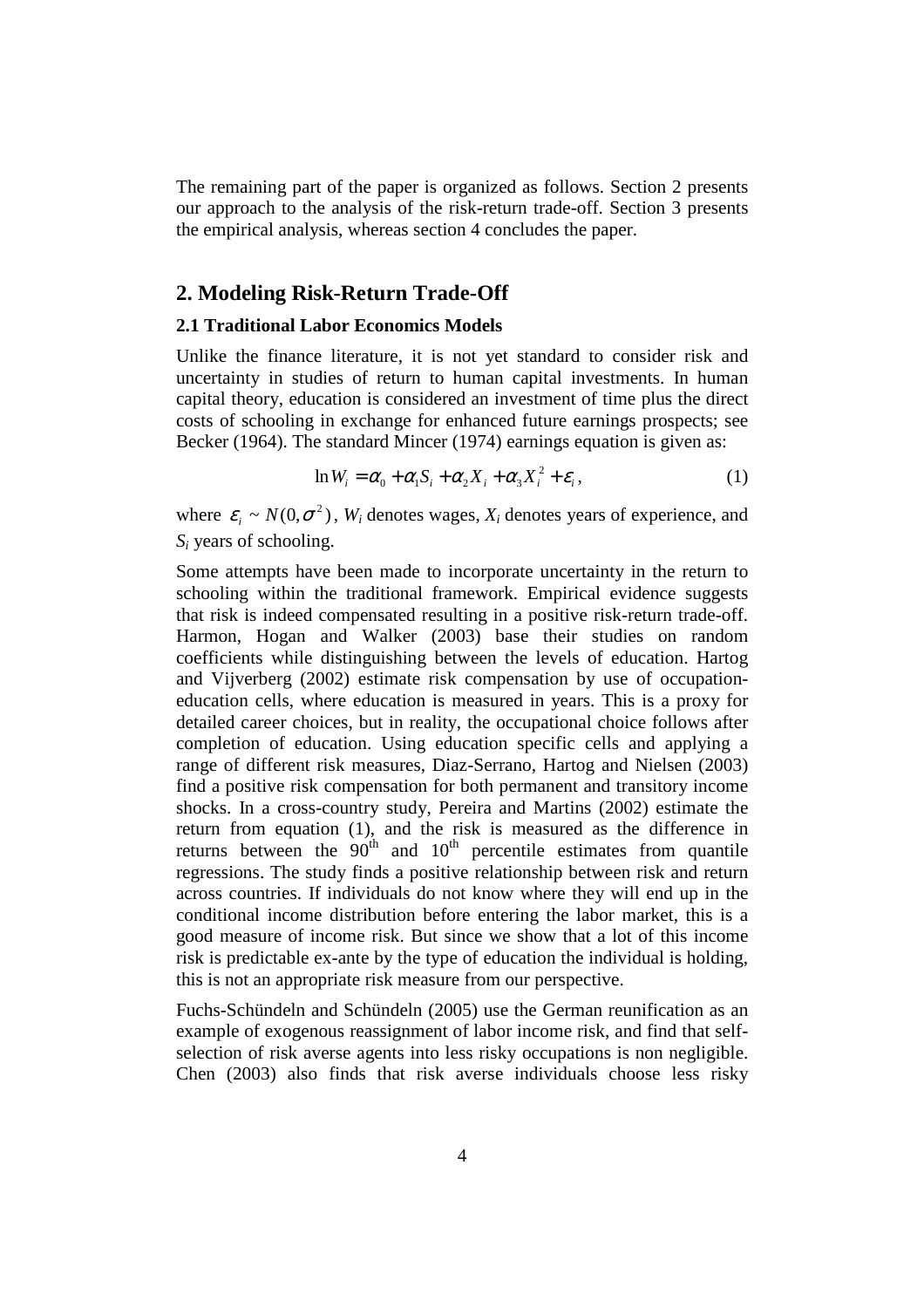education. She finds that the wage variance increases with level of education (high school versus college) when she adjusts the wage variance to take care of the selection bias stemming from heterogeneity in risk aversion.

Because detailed information about education is not available or applied in previous studies, the assumption is that the risk-return properties of human capital investments are directly related to the years (or level) of education. Under that assumption, a cross-sectional risk measure would be severely contaminated due to the fact that subject heterogeneity in addition to other individual heterogeneity is picked up in the risk measure. Say, long educations were found to be more 'risky'. This finding would partly reflect the fact that long educations include both MA/MSc in Philosophy and in Economics, where economists are on average much better paid than philosophers. We apply time-series based risk measures and distinguish between specific human capital assets, meaning that we take into account both the length of education and the subject of specialization. Hence, we avoid that risk measures are contaminated by subject heterogeneity.

## **2.2 A Financial Economics Approach to Risk-Return Trade-Off**

In the finance literature, most predominantly in the portfolio selection models, the trade-off between risk and return has been studied extensively. We base our empirical analysis on the mean-variance model of Markowitz (1952) because we find that it is very useful for studying human capital assets.<sup>1</sup>

In the mean-variance world agents base their investment decisions solely on the expected return and variance of their portfolio. Investors prefer higher expected return *ceteris paribus* and equivalently prefer less risk (variance) *ceteris paribus*. The mean-variance model applies plots showing the mean return of each asset and all possible portfolios of assets against their standard deviation (denoted *mean-variance plots*). All feasible investment strategies are contained in the *feasible set* in the mean-standard deviation space shown in Figure 1. All investors hold portfolios that are located on the *efficient frontier,* which is the northwestern envelope curve of the feasible set.<sup>2</sup> Only on the frontier, is it possible to obtain the lowest standard

l

<sup>&</sup>lt;sup>1</sup> The well-known Capital Asset Pricing Model (CAPM) of Sharpe (1964) and Lintner (1965) is a popular generalization of the mean variance model which is often applied to portfolio analysis in financial economics.

 $2$  We ignore the existence of a risk-free asset which exists on most financial markets but not on human capital markets.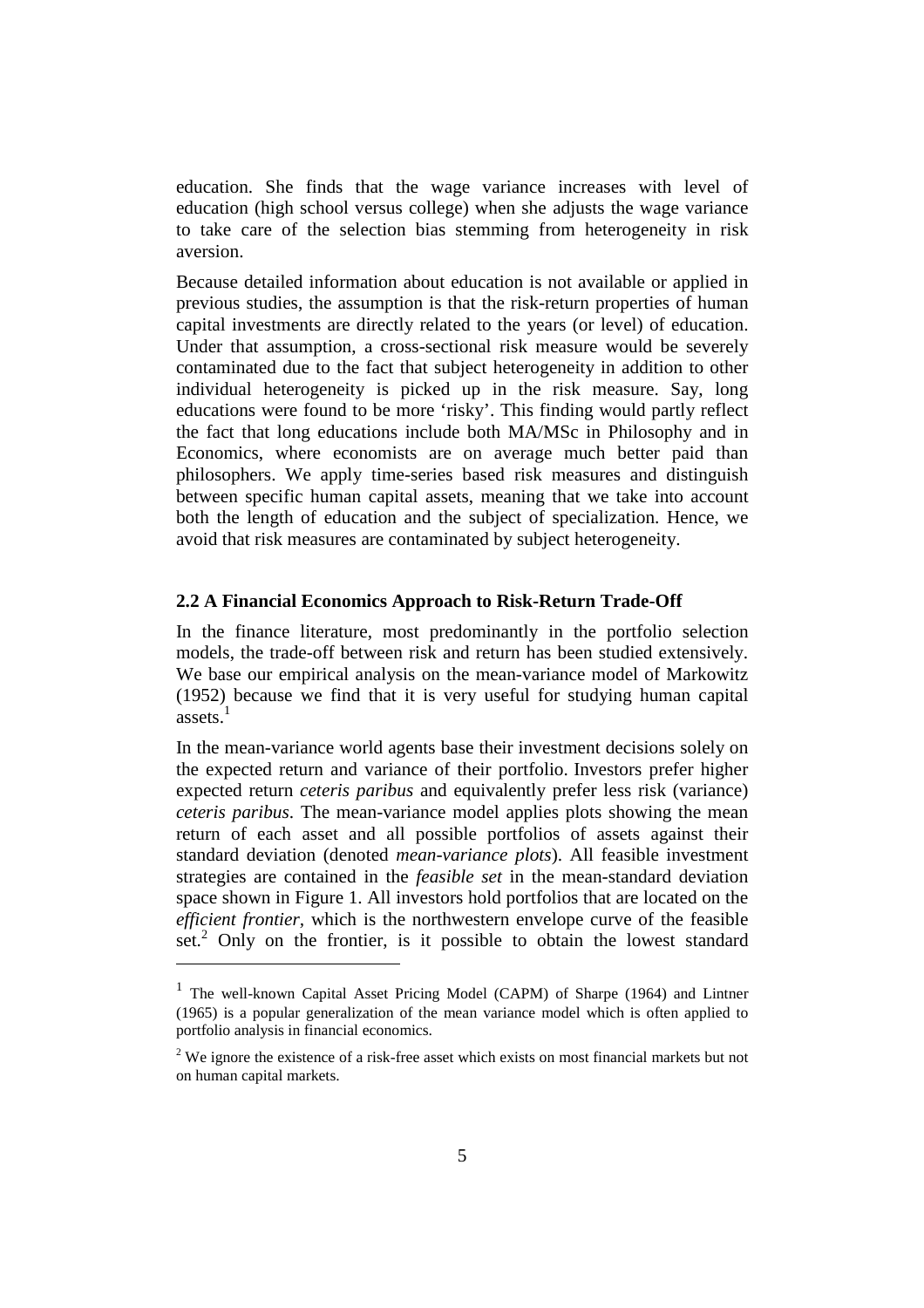deviation for a given mean or the highest mean for a given standard deviation. The exact point on the efficient frontier chosen by the agent depends on the shape of the investor's indifference curves.

Defining utility to depend directly on the mean and variance of the return on the human capital assets is a great advantage for empirical work, since they are observable (to the econometrician). Furthermore, investors do not value holding assets *per se*, but rather they value the stream of random cash flows that those assets give rise to. Therefore it is intuitively appealing that investors want higher mean and lower variance of expected returns *ceteris paribus*. However, many economists may be unhappy about a utility function that depends on income rather than consumption. Therefore, in the intertemporal consumption based asset pricing models utility depends on consumption. Investors pick consumption and assets to maximize their expected lifetime discounted utility. Hence, each time period investors decide how much to save, how much to consume, and which assets to include in their wealth portfolio. From the first order condition for this decision, we get the basic asset pricing equation:

$$
E_t[m_{t+1}R_{j,t+1}]=1,
$$
\n(2)

$$
m_{t+1} = \beta \frac{u'(c_{t+1})}{u'(c_t)},
$$
\n(3)

where  $R_{j,t+1}$  is the return on asset *j* at time  $t+1$ ,  $m_{t+1}$  is the intertemporal marginal rate of substitution (IMRS) between time  $t$  and  $t+1$  (also denoted the *stochastic discount factor* or the *pricing kernel*), and  $E_t[\cdot]$  denotes the expectation conditional on the information available at time *t.*  $\beta > 0$  is the rate of time preference,  $u(\cdot)$  is the utility function, and  $c_t$  is consumption at time *t*. The basic pricing equation (2) should hold for *any* asset (stocks, bonds, options, real investments, etc.), and *any* monotone and concave utility function,  $u(\cdot)$  with  $u'(\cdot) > 0$  and  $u''(\cdot) < 0$ . In particular, it holds for all human capital assets. Note that all asset specific risk corrections are driven by the covariance of the assets' return with the stochastic discount factor. Hence, riskier human capital assets must offer higher expected returns *ceteris paribus* to induce investors to hold them.

In spite of their theoretical appeal, the consumption based asset pricing models have not been found to perform well empirically; see discussion in Cochrane (2001; chapter 2). This is probably one of the reasons why meanvariance based models (including the CAPM) are still very popular in empirical applications, and most of the theory of asset pricing concerns how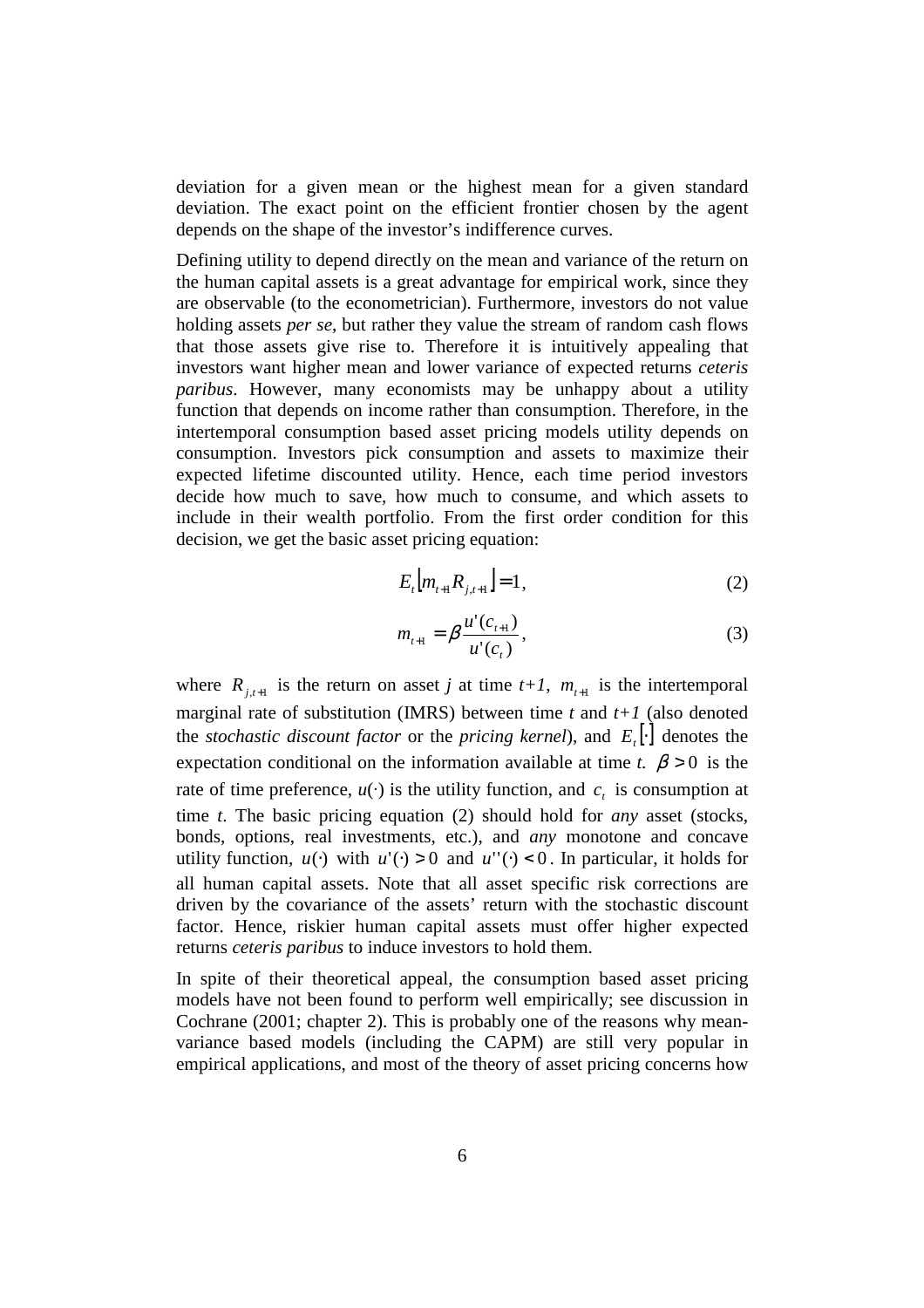to proxy the stochastic discount factor in  $(3)$  with observable variables.<sup>3</sup> Cochrane (2001; chapter 6) shows that various asset pricing model formulations are equivalent. We use Cochrane's equivalence result to relate the mean-variance model to the consumption based model in order to guarantee the existence of a stochastic discount factor, and to make transparent which assumptions we impose (and do not impose) in the empirical analysis. More heron follows in Section 2.3.

Performance measures rank assets by punishing the undertaken risk and assigning positive value to higher expected returns. The Sharpe (1965) ratio standardizes the excess return above the risk-free return by the standard deviation. The larger the Sharpe ratio is, the better the performance is. We apply a modified version of the Sharpe ratio, which we denote *standardized returns*, more heron follows in Section 2.5.

Hansen and Jagannathan (1991) provide a useful insight into the duality between discount factor volatility and Sharpe ratios. Since the basic pricing equation (2) holds for any asset, it can be written in terms of excess returns:  $E_t[m_{t+1} R_{t+1}^e] = 0$ , where  $R_{t+1}^e$  is the difference between any two asset returns. Hence, it implies that:

$$
\frac{\sigma(m_{t+1})}{E[m_{t+1}]} \ge \frac{|E[R_{t+1}^e]}{\sigma(R_{t+1}^e)},
$$
\n(4)

which puts restrictions on the set of discount factors that can price a given set of asset returns. From equation (4) we see that the larger the maximum attainable Sharpe ratio (given by the right hand side), the tighter the bound on the volatility of the discount factor. The stochastic discount factors with the lowest volatility are the ones that correspond to mean-variance optimizing behavior. Hence, finding the mean-variance efficient assets is equivalent to finding the stochastic discount factor that has the lowest volatility among all the stochastic discount factors that price the given set of asset returns correctly.

We further examine the risk properties of the various human capital returns, by analyzing the mean-variance frontier spanned by different sets of assets. Thus, we also take the covariances between asset returns into account. Let *K* denote the number of benchmark assets, and suppose that *J* assets are added to the set of benchmark assets. We are interested in comparing the mean-

 $\overline{a}$ 

 $3$  For example, the CAPM ties the stochastic discount factor to the return on the wealth portfolio,  $m_{t+1} = a + bR_{t+1}^W$ , hence restricting it be a linear function of observed data.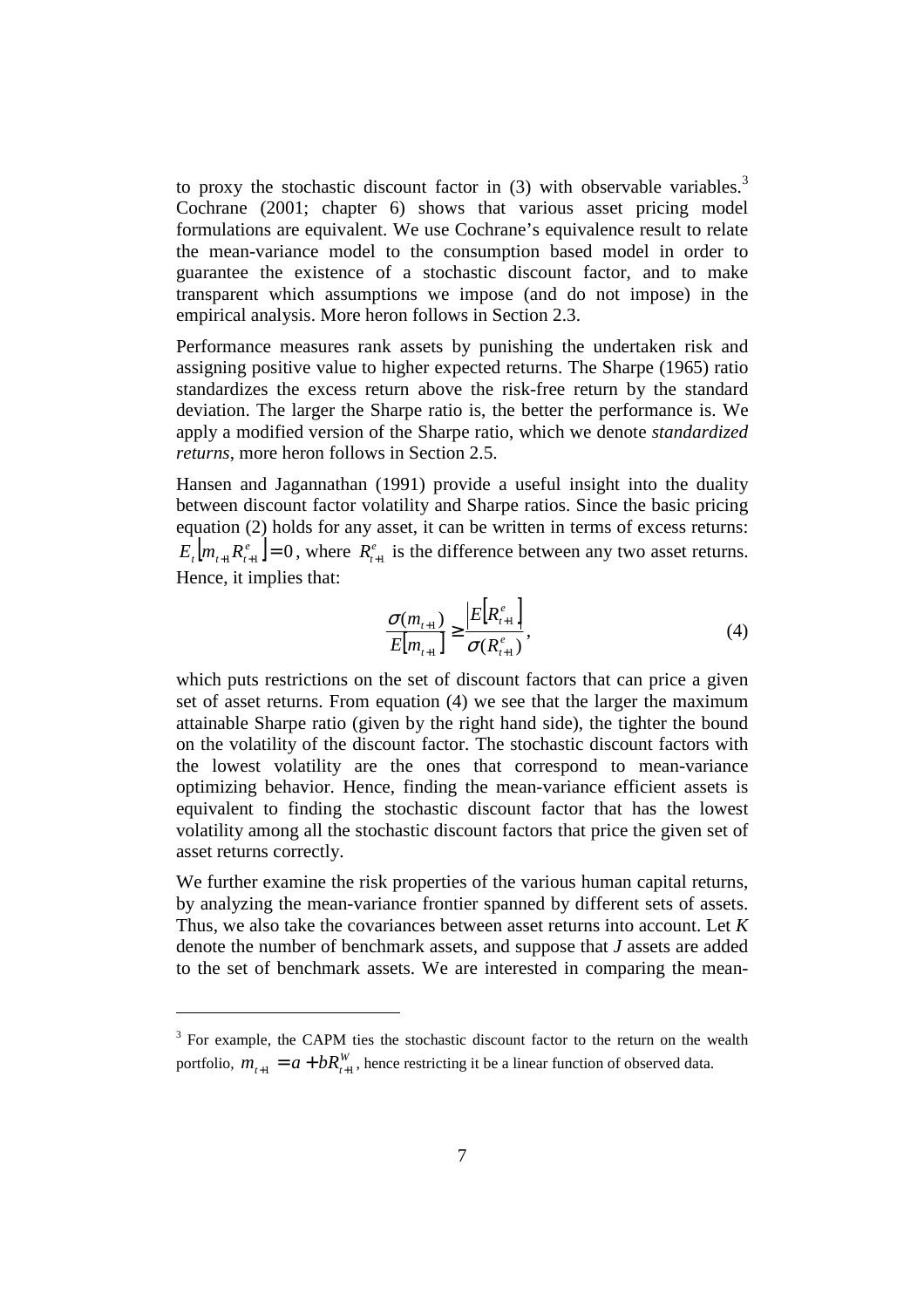variance frontiers spanned by the *K* benchmark assets and the larger set of  $J+K$  assets, respectively.<sup>4</sup> Mean-variance spanning occurs if the two efficient frontiers coincide, i.e. investors cannot benefit from the additional investment opportunities. In terms of volatility bounds, mean-variance spanning means that the stochastic discount factor with the lowest volatility that prices the *K* benchmark asset returns correctly, is also the stochastic discount factor with the lowest volatility for the larger set of *J+K* asset returns. We test the hypothesis of mean-variance spanning with the Wald test that is presented by de Roon and Nijman (2001), and it builds on the regression framework proposed by Huberman and Kandel (1987).<sup>5</sup>

We also estimate the increase in expected return per unit of risk that is obtained by adding more assets to the set of benchmark assets. More precisely, we estimate how much the mean-variance frontier changes at the expected value of the minimum volatility stochastic discount factor, which is typically close to one,  $E[m_{t+1}] \approx 1$ . From equation (4) we see that at this implied risk-free rate,  $R_{H}^{f} = \frac{1}{E[m_{H+1}]} \approx 1$  $t_{+1}^{f} = \frac{1}{E[m_{t+1}]} \approx$  $R_{t+1}^f = \frac{1}{E[m_{t+1}]} \approx 1$ , the change in the expected return per

unit of risk,  $\Delta \sigma(m_{t+1})$ , is approximately equal to the change in the maximum attainable Sharpe ratio. A test of mean-variance spanning is equivalent to testing whether this change is zero. We estimate the potential improvement in the maximum attainable Sharpe ratio by the method described in de Roon and Nijman (2001). Since we are interested in comparing the properties of the different human capital returns, we estimate the increase in expected return per unit of risk when adding asset *j* to asset *k*, and when adding asset *k* to asset *j*, respectively. The *net gain* (or loss) from investing in asset *k* rather than asset *j* is then computed by subtracting the expected gain per unit of risk when *j* is added to *k* from the expected gain per unit of risk when *k* is added to *j*.

Palacios-Huerta (2003a) uses a methodology similar to ours to incorporate riskiness into the comparison of human capital returns. He divides his data

 $\overline{a}$ 

<sup>&</sup>lt;sup>4</sup> In the empirical analysis we investigate the special cases where  $J=1$  and  $K=1$  (Table 5), and  $J=1$  and  $K>1$  (Table 6).

<sup>&</sup>lt;sup>5</sup> de Roon and Nijman (2001) provide a comprehensive survey of mean-variance spanning tests, and Bekaert and Urias (1996) examine the small sample properties of various meanvariance spanning tests. They find that the regression based test of Huberman and Kandel (1987) has higher power than the Generalized Method of Moments (GMM) based tests also commonly applied. Furthermore, Palacios-Huerta (2003a) finds that the two types of tests lead to almost identical conclusions.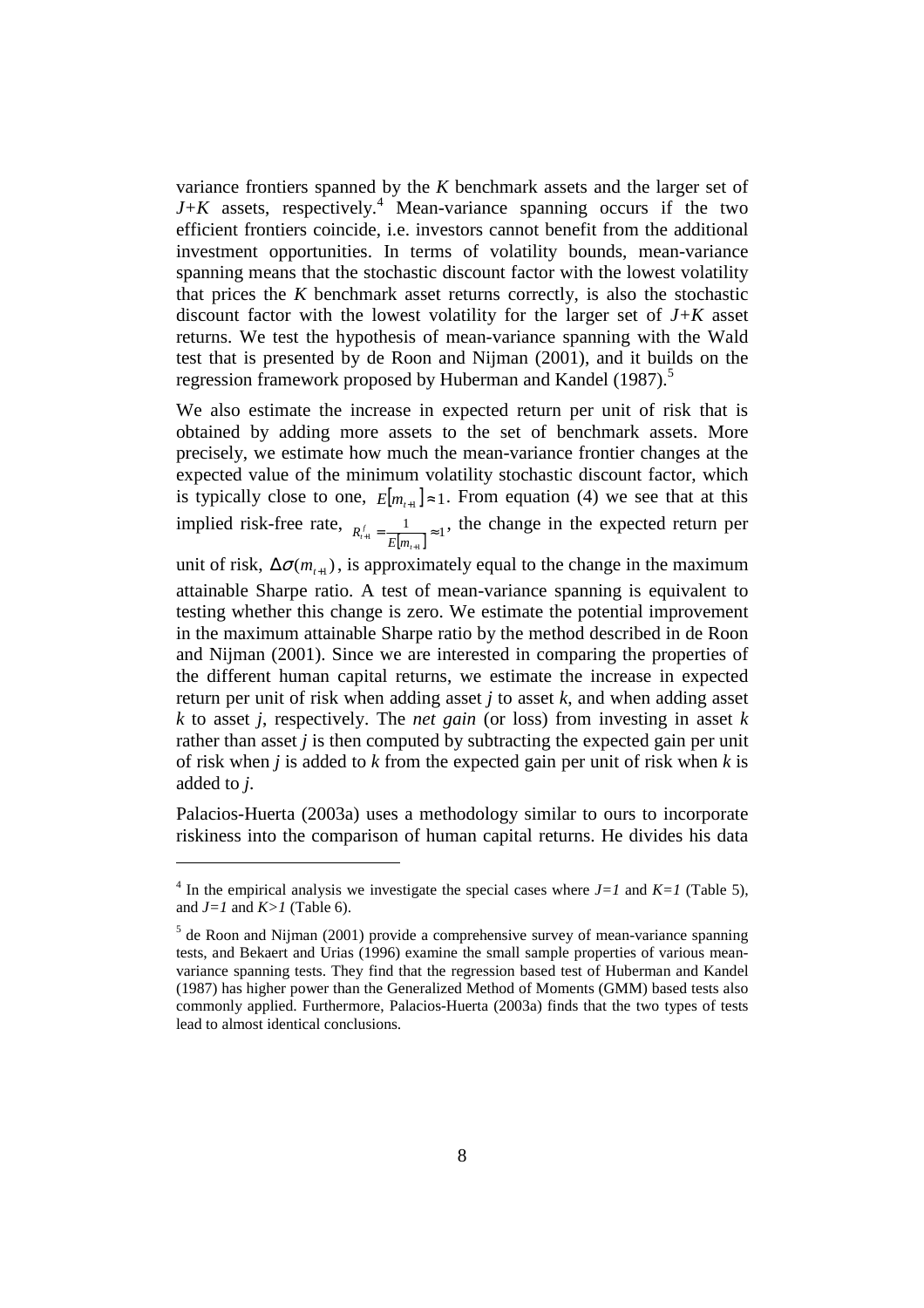set into four demographic groups based on race (black/white) and sex, and then he divides the demographic groups into subgroups based on potential years of work experience and level of education. Each combination of experience and level of education is denoted a human capital asset. Palacios-Huerta (2003a) notes that human capital assets tend to have higher returns and lower variances than financial assets, i.e. they have higher Sharpe ratios. The Sharpe ratios increase with the level of education for a given demographic group. Palacios-Huerta (2003a) uses mean-variance spanning tests to compare the properties of the human capital returns by comparing the mean-variance frontiers spanned by different sets of assets. He shows that the efficient frontiers differ across demographic groups with identical level of education and experience. The efficient frontiers are composed of the relevant human capital assets for the group under investigation.

It is important to note that unlike us, Palacios-Huerta (2003a) does not apply information on the exact type of education. Therefore, he is not able to make any guidance as to which educations are efficient investment goods. We analyze the mean-variance efficient frontier of human capital assets for individuals with identical level of education, experience, normal working hours, and (academic) abilities, but different subject of education. Our results are much more detailed because we distinguish between as many as 104 human capital assets.

### **2.3 Assumptions Imposed in Our Analysis**

 $\overline{a}$ 

There are two major differences between the market for human capital assets and the equity market. Firstly, diversification is not possible. However, small educational portfolios can be obtained by holding an interdisciplinary education. Moreover, another kind of portfolio is obtainable if couples or extended families choose their educations jointly, i.e. optimizing simultaneously. Yet, most people do not get married before undertaking an education and hardly any people live in extended families in the developed world. In the literature on the economics of marriage, a standard assumption is that the education, the earnings prospect of a potential partner, and the potential gains from household specialization are primary motivations for marriage formation; see for example Becker  $(1991)$ <sup>6</sup> Therefore, marriage could be considered an educational portfolio

<sup>&</sup>lt;sup>6</sup> Traditionally, the relevant specialization is into market work (males) and homework (females). However, in modern families of today the relevant issue is specialization in different sorts of market work.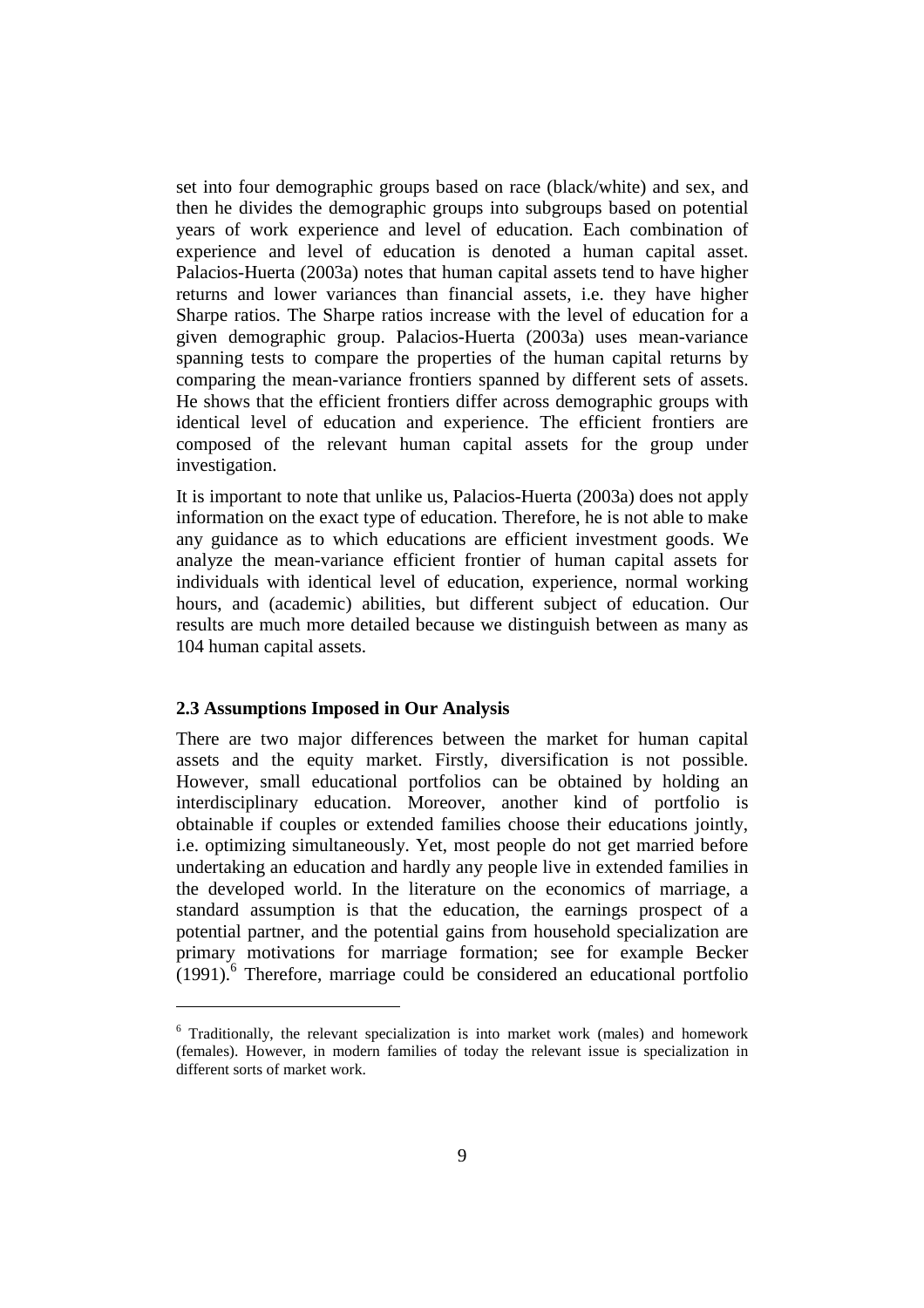choice. In the present study we disregard portfolios of educations. Secondly, gearing is not possible. By gearing we mean that the investment cannot be scaled arbitrarily which is the way that arbitrage opportunities are done away with in financial markets. Finally, unlike equity investments, investing in a specific education is a binary choice variable: either you invest in a certain education or you do not. And this investment in education is irreversible: once you hold a certain education you are not able to sell it again.

Relating the mean-variance model to the consumption based model using the equivalence results of Cochrane (2001; chapter 6), we make transparent which assumptions that we make (and do not make) in our empirical application. First of all, we assume that *the law of one price* holds. Two perfectly correlated returns with different means are a violation of the law of one price; hence it implies that a mean-variance frontier exists (as well as a stochastic discount factor). However, markets are allowed to be incomplete in the sense that we do not assume absence of arbitrage.<sup>7</sup> Since human capital assets cannot be sold and are extremely difficult to diversify, arbitrage opportunities on human capital markets are almost impossible to exploit in the short run. By *only* applying the law of one price and the basic pricing equation  $(2)$ , we assume that risk is the only market friction.<sup>8</sup> The existence and equivalence theorems proved by Cochrane (2001; chapter 6) hold for *any* set of probabilities, i.e. they hold equally well *ex ante* and *ex post*. However, by applying the basic pricing equation (2), we assume that investors can consider a small marginal investment or disinvestment. For investment in human capital assets, the investors cannot make a small marginal investment. Hence, the average value of an education not already undertaken might be substantially different from its marginal counterpart, and we cannot unravel the investor's *ex ante* marginal willingness to pay for the investment unless we assume perfect foresight or static earnings processes. However, the marginal valuation still applies *ex post*, illustrating what the investor actually paid for the educational investment in market equilibrium without imposing further assumptions.

 $\overline{a}$ 

 $<sup>7</sup>$  Absence of arbitrage implies that a portfolio that gives a non-negative future payoff and</sup> has a zero price now, does not exist. Assuming absence of arbitrage is equivalent to restricting the stochastic discount factor to be positive.

 $8$  Luttmer (1996) extends the framework to also take other market frictions into account, and Palacios-Huerta (2003c) finds that both risk and other market frictions help explain the human capital premium. Allowing for other market frictions implies that the basic pricing equation (2) holds with inequality,  $E_t[m_{t+1}R_{t+1}] \leq 1$ .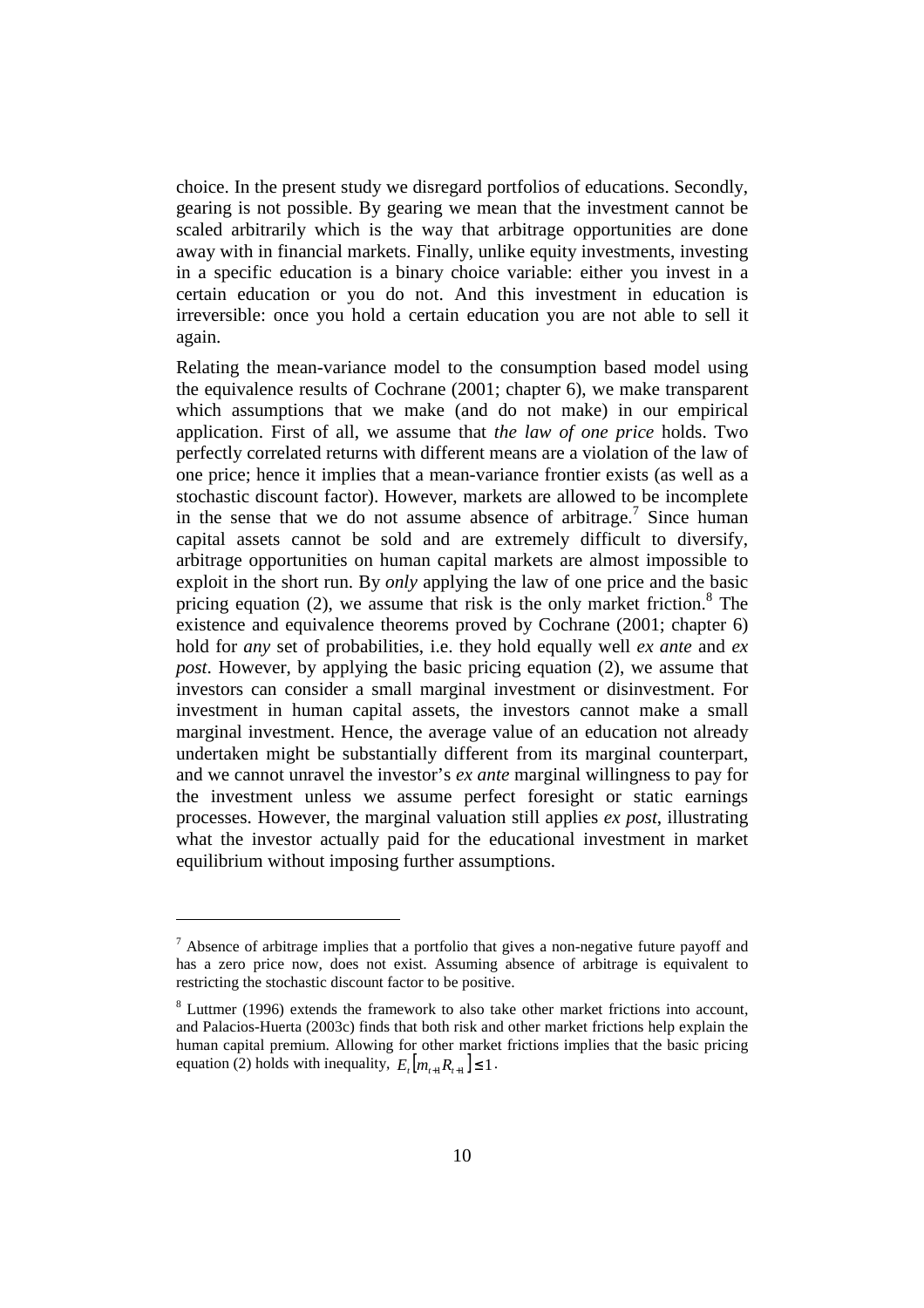## **2.4 Efficient Frontiers**

We consider mean-variance plots of human capital investments in order to find the efficient frontier. Due to the limitations listed above, the meanvariance plot is a scatter-plot where the empirical efficient frontier consists of points rather than a continuous envelope curve. The mean-variance plot tells us which educations are efficient in the sense of an investment asset. In other words, if agents act as rational mean-variance optimizing investors, the plot has obvious implications for educational choices. Since public spending on education per year varies significantly across types of education, this may not be seen as a guide to policy makers about educational policy. Rather, it is a guide to individuals about what constitutes an efficient human capital investment from their point of view.

If agents tend to choose a certain education for other reasons than investment purposes, that asset would be situated in the interior of the feasible set. One reason could be that some people have a vocation for a certain education, e.g. nursing.<sup>9</sup> This is the non-market benefit (or nonpecuniary returns, preferences, vocation or call) of education introduced by Heckman (1976). After controlling for the non-market benefit of education, Nielsen and Vissing-Jørgensen (2005) find that starting salary, income growth plus permanent and transitory income risk influence educational choice. Studying the choice between high school and college, Carneiro, Hansen and Heckman (2003) find that this non-market benefit is the main determinant of educational choice dominating pecuniary returns and risk. Looking at choices of college major, Arcidiacono (2004) finds that preferences for studying or working within the area related to a certain major explain educational choices. We assume that the non-pecuniary return is certain (i.e. we assume that it is uncorrelated with the stochastic discount factor). In principle, it could also be risky, since individuals do not know for sure whether they are going to like a certain education.

## **2.5 Measures of Return and Risk**

 $\overline{a}$ 

We study individual time series of annual incomes within an educational group, which reflects the combined effect of employment, occupation, sector, and wage outcomes. Hence, the risk and return inherent in the annual income includes unemployment risk as well as low-income risk due to employment in unfavorable occupations or sectors.

 $9$  The stock market equivalent is investment in stocks of ones favorite football team etc.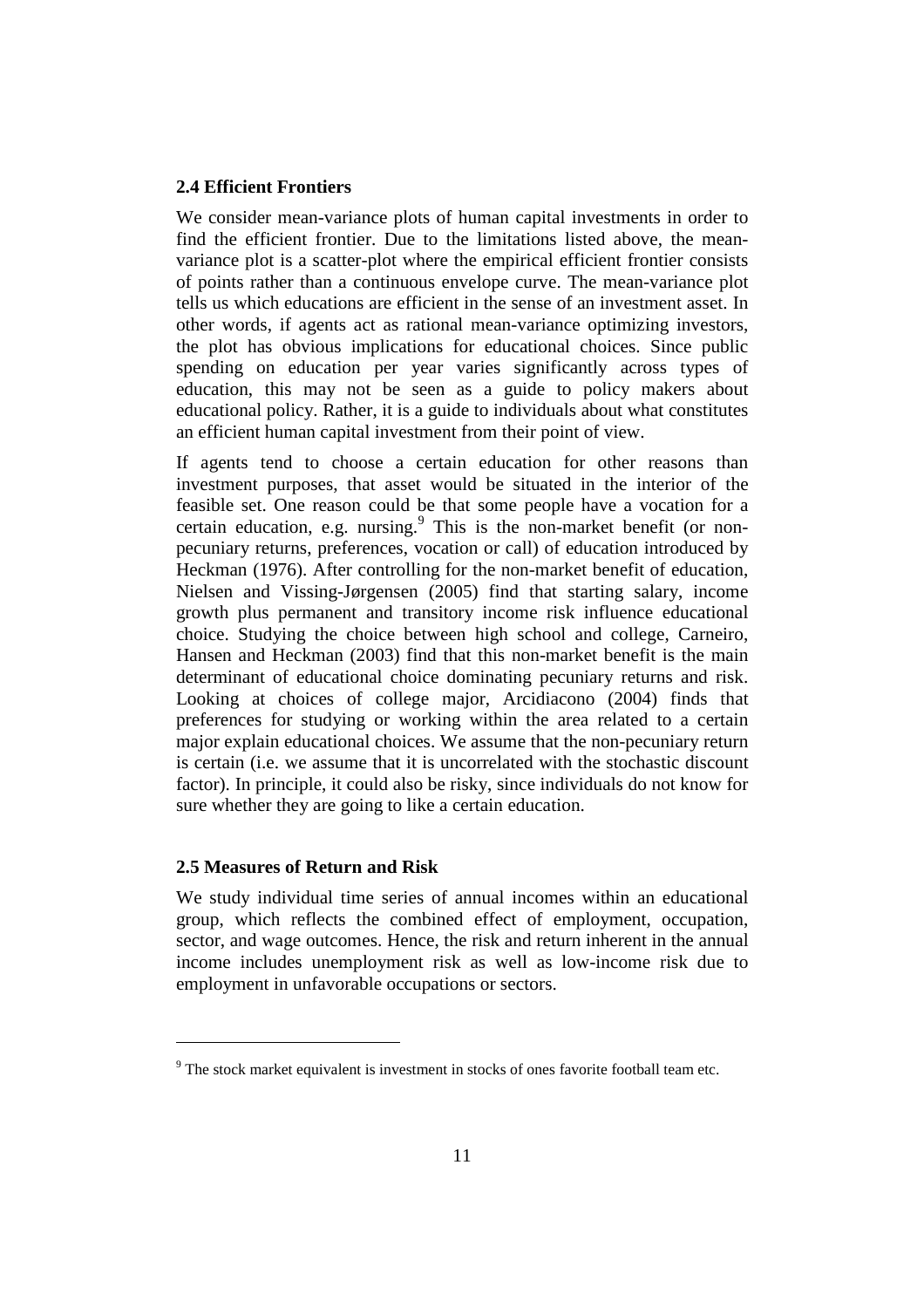Unlike financial assets that yield the same return to all individuals, human capital asset returns vary across individuals depending on unobserved productivity related traits of the individual. The preferred return measure would be unaffected by ability differences across groups, as for instance reflected by average IQ, test scores, or family background for individuals within an educational group.<sup>10</sup> However, test scores are only available for young high school graduates in our sample, whereas family background is only available for youth in the employed dataset. Therefore, we are not able to avoid ability bias in general. However, the problem is reduced when we refine the analysis to separately consider individuals who are expected to have similar unobserved abilities. This approach is applied for different subsamples in this study. We analyze individuals with academic abilities versus manual abilities, to be defined below. Furthermore, we briefly discuss individuals with revealed elitist academic ability.

As first discussed by Willis and Rosen (1979), returns to education may be affected by selection bias due to ability sorting. This effect is clearly confirmed by Carneiro et al. (2003) in the study of the choice of high school versus college. However, in studies of choice of college major, selection biases are found to be small after controlling for observed ability, see Berger (1988) and Arcidiacono (2004). These results indicate that individuals may not predict their position in the major-specific ability distribution better than the econometrician can based on observed ability variables. However, in our study we do not have access to observed ability variables. Instead we distinguish between manual and academic ability and discuss the choices of people with revealed elitist academic abilities. Furthermore, we investigate the four different fields of academic studies separately (humanities, social sciences, natural sciences and health care sciences) assuming that individuals who have chosen a given field of studies either have a comparative advantage or a general preference for that field such that their choice set effectively is restricted to that specific field.

When choosing a risk measure, it is important to separate risk from individual heterogeneity within an educational group. If individuals are informed about their draw of individual heterogeneity (e.g. IQ and motivation), this represents ex-ante risk, which is not compensated in the labor market. Therefore, we measure risk based on individual time series variances rather than cross sectional variance. $^{11}$ 

 $\overline{a}$ 

<sup>&</sup>lt;sup>10</sup> Consult Blackburn and Neumark (1995) and Card (1999) for a detailed discussion of ability bias.

 $11$  See Cunha, Heckman and Navarro (2005) who discuss the issue of separating risk from heterogeneity in detail.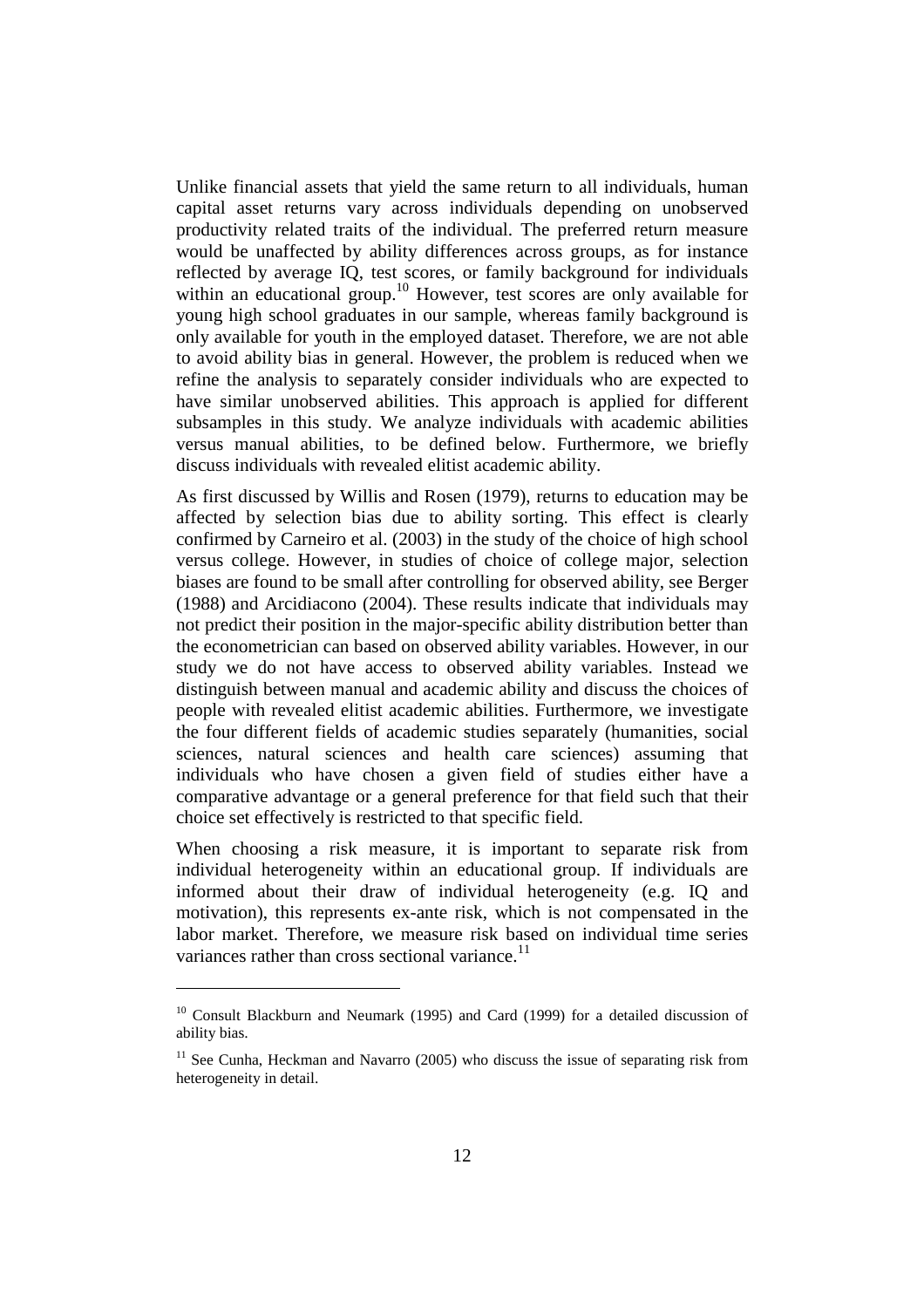We use two different measures of returns to education:

Raw log income: The average return is the average of the natural logarithm of annual income for workers within an educational group, *j*:

$$
R_{j} = \frac{1}{n_{j}} \sum_{i=1}^{n_{j}} \frac{1}{n_{i}} \sum_{t=1}^{n_{i}} \ln W_{ijt} , \qquad (5)
$$

where  $n_j$  denotes the number of workers in educational group *j*, and  $n_i$ denotes the number of observations over time for worker *i*. Assuming independence, the corresponding standard deviation for educational group *j* is the square root of the average variance of the annual income for workers within that educational group:

$$
\sigma_j = \sqrt{\frac{1}{n_j} \sum_{i=1}^{n_j} \sigma_{ij}^2},
$$
\n(6)

where  $\sigma_{ij}^2$  is the time series variance of the annual income for worker *i* in educational group *j*, given by:

$$
\sigma_{ij}^2 = \frac{1}{n_i - 1} \sum_{t=1}^{n_i} (\ln W_{ijt} - \overline{\ln W_{ij}})^2.
$$
 (7)

Mincer residuals: The Mincer residuals are applied to accommodate for differences in years of schooling across educations, differences in labor market experiences across individuals, and differences in normal working hours across educations.

The Mincer residuals are calculated as follows: First, the Mincer regression in equation (1) is estimated using all observations in the sample where we add the normal number of working hours for the educational group as an explanatory variable. Notice, we do not use individual observations of working hours. Second, the residuals are calculated as:

$$
\varepsilon_{ijt} = \ln W_{ijt} - \hat{\alpha}_0 - \hat{\alpha}_1 S_{ijt} - \hat{\alpha}_2 X_{ijt} - \hat{\alpha}_3 X_{ijt}^2 - \hat{\alpha}_4 H_{jt},
$$
\n(8)

Third, the Mincer residuals are grouped according to education, and the means and the standard deviations are calculated for each group as before (with  $lnW_{ijt}$  replaced by  $\varepsilon_{ijt}$  in equations (5) and (7)). Hence, the mean of Mincer residuals denotes the return to investing in a human capital asset relative to the average education of similar length with similar normal working hours corrected for differences in experience.

In Denmark, there are neither any Ivory League effects nor any tuition fees. All students are eligible for a Government grant that suffices for costs of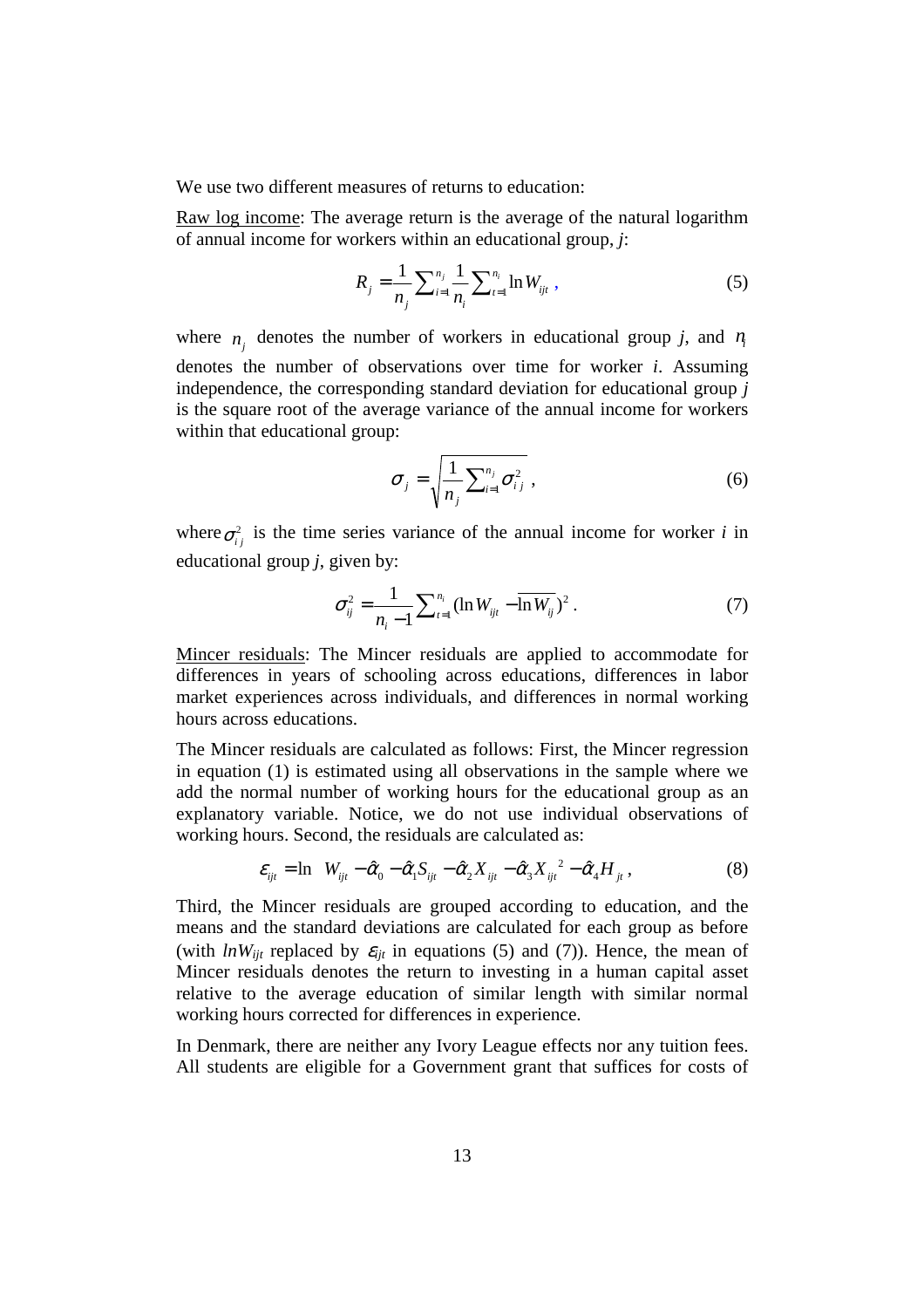living. As a consequence, time spent in the educational system is proportional to the amount invested in education in terms of foregone earnings from unskilled work. Hence, the return to education coefficient from a Mincer regression is a measure of the private return to education.

The parameter estimates for the Mincer regression are contained in Table 1. The return to schooling is around 1%, i.e.  $\hat{\alpha}_1$  from equation (8). At first sight the return to schooling may seem small. Harmon, Walker, and Westergaard-Nielsen (2001) report rates of returns of 4-6% for the Scandinavian countries using gross hourly wages. For three reasons are our estimates smaller. First of all, since we use non-financial income *after*  progressive taxation, the number should be smaller. Secondly, we use annual income rather than hourly income. Thirdly, taking account of the average number of working hours reduces the estimate for the return to schooling from around 3% to around 1%.

For the Mincer residuals we compare human capital investment using a performance measure, namely, the *standardized return*. The standardized return for a human capital asset is simply calculated as the average Mincer residual for that human capital asset divided by its standard deviation.

## **3. Empirical Analysis**

## **3.1 Data**

We apply register-based panel data for a random sample of 10% of Danes. During the time period 1987-2000, we follow the cohorts born in 1947- 1957. The dataset contains detailed information on educational attainments, actual labor market experience and several income variables at year-end. Each year the non-financial income after tax is recorded for each individual and converted to real amounts with 2000 as the base year. To make sure that outliers do not drive our results, we delete incomes below the  $2<sup>nd</sup>$  percentile and incomes above the  $98<sup>th</sup>$  percentile in the income distribution each year. We analyze time-series of individuals' non-financial after-tax income for each of 14 consecutive years to accommodate variations across business cycles.

The dataset is augmented with information from the Danish Labor Force Survey 2003 on normal weekly working hours. Hours are recorded separately for men and women in various educational groups.

Table 2 provides summary statistics for the pooled data set of real incomes. The average log income is DKK 12.01 with a standard deviation of DKK 0.43. The average person in the sample is 42 years old, holds the equivalent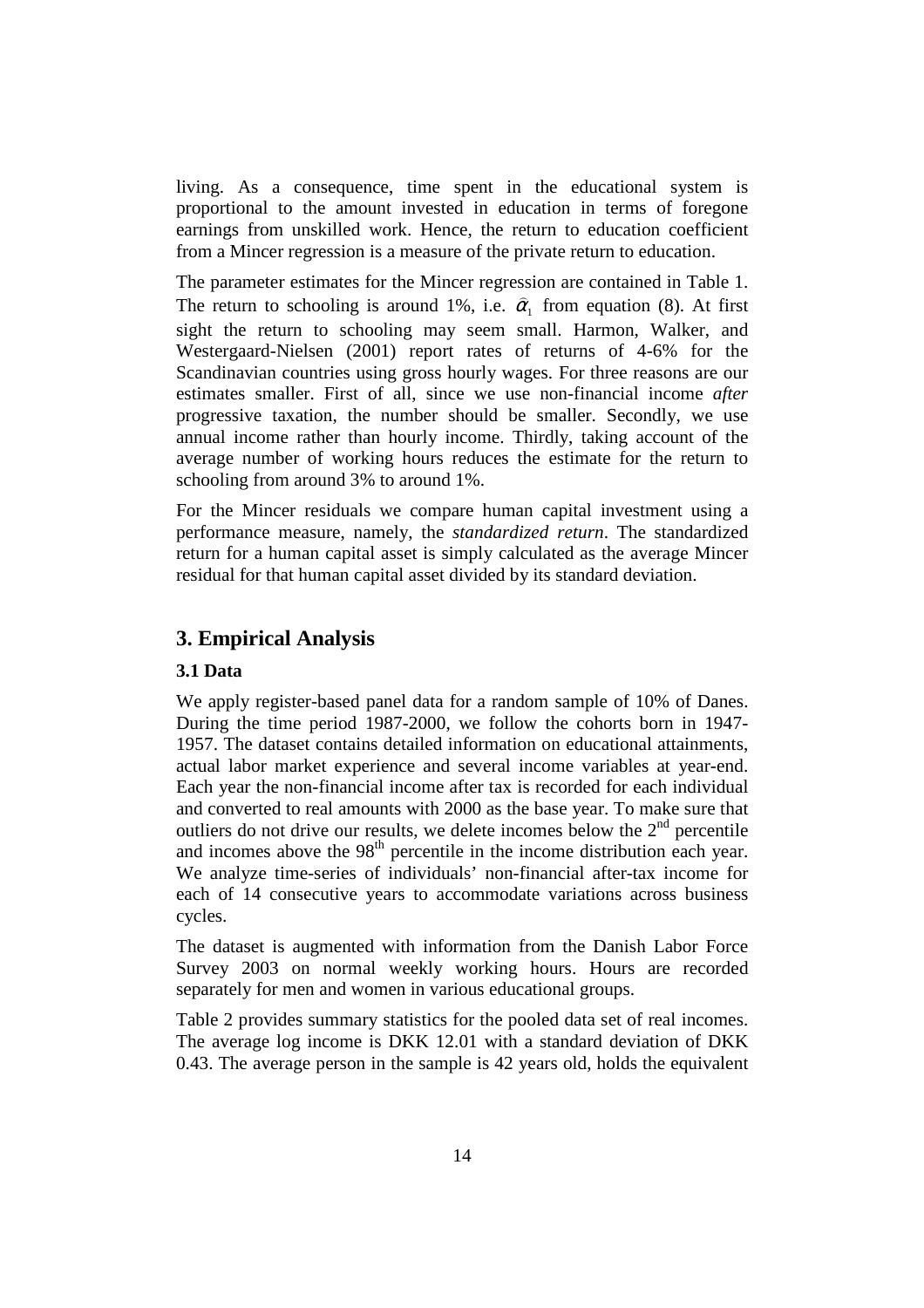of 12 years of completed education, has 16 years of work experience, and works for 35 hours during a normal week.<sup>12</sup> The sample comprises 1,005,139 observations of 80,722 individuals.

Detailed information on the highest level of education achieved is available.<sup>13</sup> The sample is divided into educational groups of individuals with identical level and type of education providing us with 104 groups each consisting of at least 50 observations. The following educations receive special attention because they cover a wide spectrum of educations (years of schooling in parentheses):<sup>14</sup> Appr. Shop Assistant (12), Appr. Bank Office Clerk (12), Appr. Electrician (12), Appr. Agriculture (12), Appr. Health Care (12), SCHE Armed forces (14), MCHE School Teacher (16), MCHE Nurse (16), MCHE Transport (16), MSc Economics (18), MSc Medicine (18), MSc Pharmacy (18), PhD Social Sciences (20), PhD Engineering (20), and PhD Medicine  $(20).$ <sup>15</sup>

The Appendix contains detailed information about the level and type of education for each of the 104 educational groups. The Appendix also contains the mean and the standard deviation (both for raw log income and for the Mincer residuals) for each educational group.

## **3.2 Results: Raw Log Income**

 $\overline{a}$ 

Figure 2 shows the mean yearly income versus its standard deviation based on raw log income. The 15 educational groups singled out above are indicated with labels. The empirical efficient frontier consists of the points to the northwest. For instance, doing an MSc Economics is preferable to

 $12$  Starting in school at age seven, this implies seven years of idleness, which seems high at first sight. Deducting the wasted years in the educational system leaves less than five years for non-participation or unemployment, which makes sense for the relevant sample in the relevant observation period. On average one year is wasted in the educational system already to achieve the diploma of completion of basic school (late school start (0.3), grade repetition (0.1), an optional  $10^{th}$  year in basic school (0.6)). On top of that comes drop out or lack of completion of higher education. For the cohorts in the sample, the completion rate was about 75% for short and medium cycle education, and less than 40% for long cycle higher education; see Ministry of Education (1998).

<sup>&</sup>lt;sup>13</sup> As the individuals in the sample are 30-53 years old, only very few  $\left(\langle 1\% \rangle \right)$  are undertaking education during the sample period.

<sup>&</sup>lt;sup>14</sup> Basic school, high school, and BA are excluded from the list to avoid the individuals who are dropouts from higher education.

<sup>&</sup>lt;sup>15</sup> Appr. denotes Apprenticeship education, whereas SCHE and MCHE denotes short-cycle higher education and medium-cycle higher education, respectively.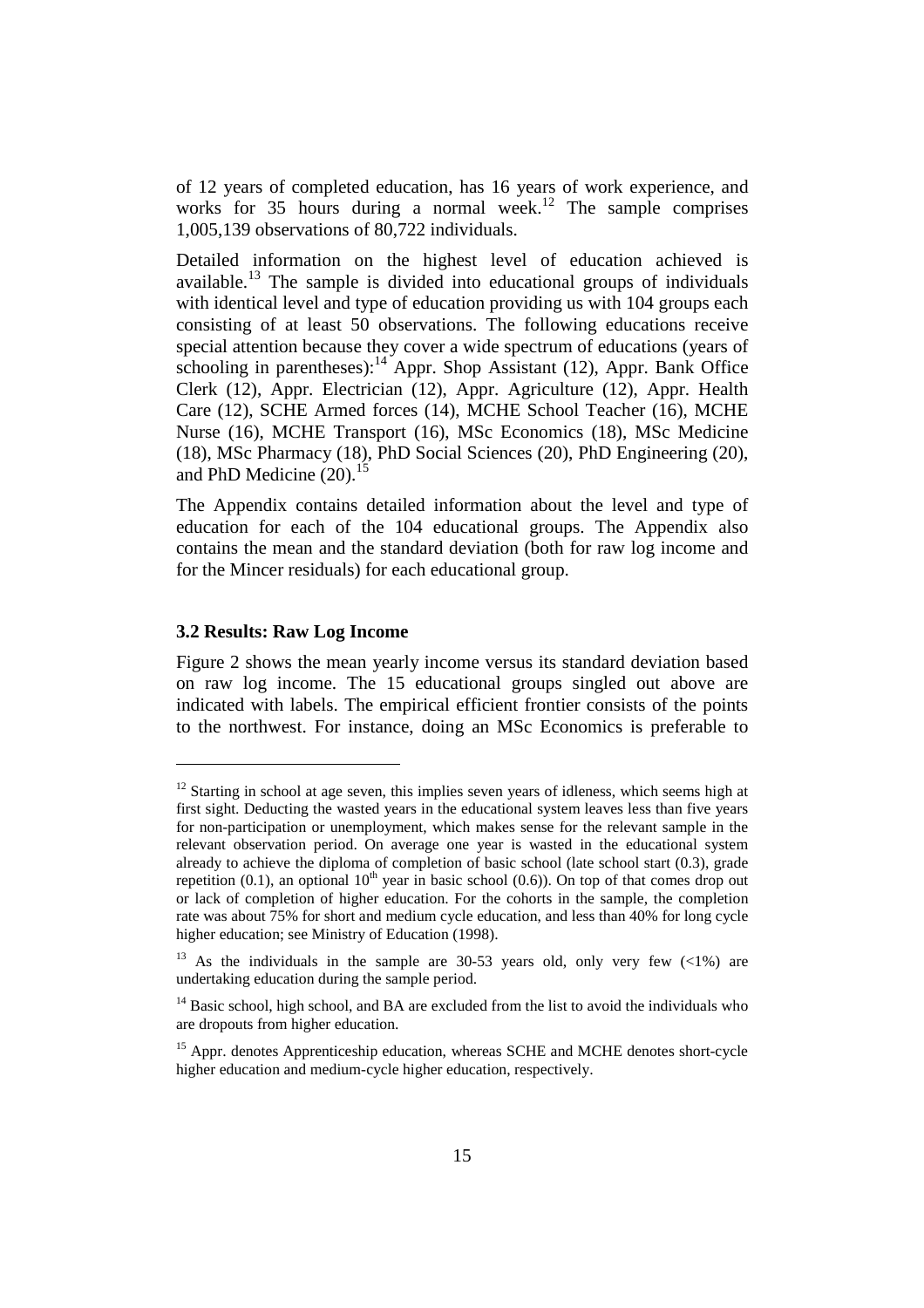doing MCHE Nurse, because it gives a higher return while the standard deviation is the same. Likewise, doing SCHE Armed Forces is preferable to doing MSc Pharmacy, because it gives a lower standard deviation while the return is the same.

The efficient educations include MSc Medicine, MCHE Engineering, and SCHE Armed Forces. The efficient educations are comprised of long as well as short educations suggesting that years of schooling is not the only factor to consider when assessing the economic consequences of undertaking a given education.

There is a positive risk-return trade-off. Table 3 provides results from the WLS regression with weights reflecting the number of individuals in each group, in order to assign larger weight to groups with more individuals. The slope coefficient is significantly positive (66.8), indicating a positive riskreturn trade-off.<sup>16</sup>

## **3.3 Results: Mincer Residuals**

 $\overline{a}$ 

Figure 3 illustrates the efficient frontier of the human capital market based on Mincer-residuals, thus correcting for the fact that the human capital assets represent different amounts of time invested, differences in experience, and varying working hours. The positive relationship between risk and return is not so clear from the graphical presentation. Still, the WLS regression reveals a significantly positive slope coefficient, 0.11, cf. Table 3. So, even after correcting for differences in the length of education and years of experience, the positive risk-return relationship persists.

Focusing on the 15 educations from above, we find that the pattern is similar to that seen in Figure 2, though small changes do occur. For instance, MSc Economics moves up in the diagram. The efficient educations include MSc Medicine, MSc Economics, MCHE Engineering, and SCHE Armed Forces. Again we see that risk is not necessarily closely linked to the years of schooling.

In order to further assess the risk-return trade-off between the investment opportunities it is useful to apply the one-figure performance measure; the standardized return, introduced above. In Table 4 we have listed the standardized return for the groups with the five largest and the five smallest standardized returns as well as the ranking of the 15 groups of special

<sup>&</sup>lt;sup>16</sup> We have investigated variation over gender, public/private sector, business cycles and employment rate. None of these factors are spuriously driving the results.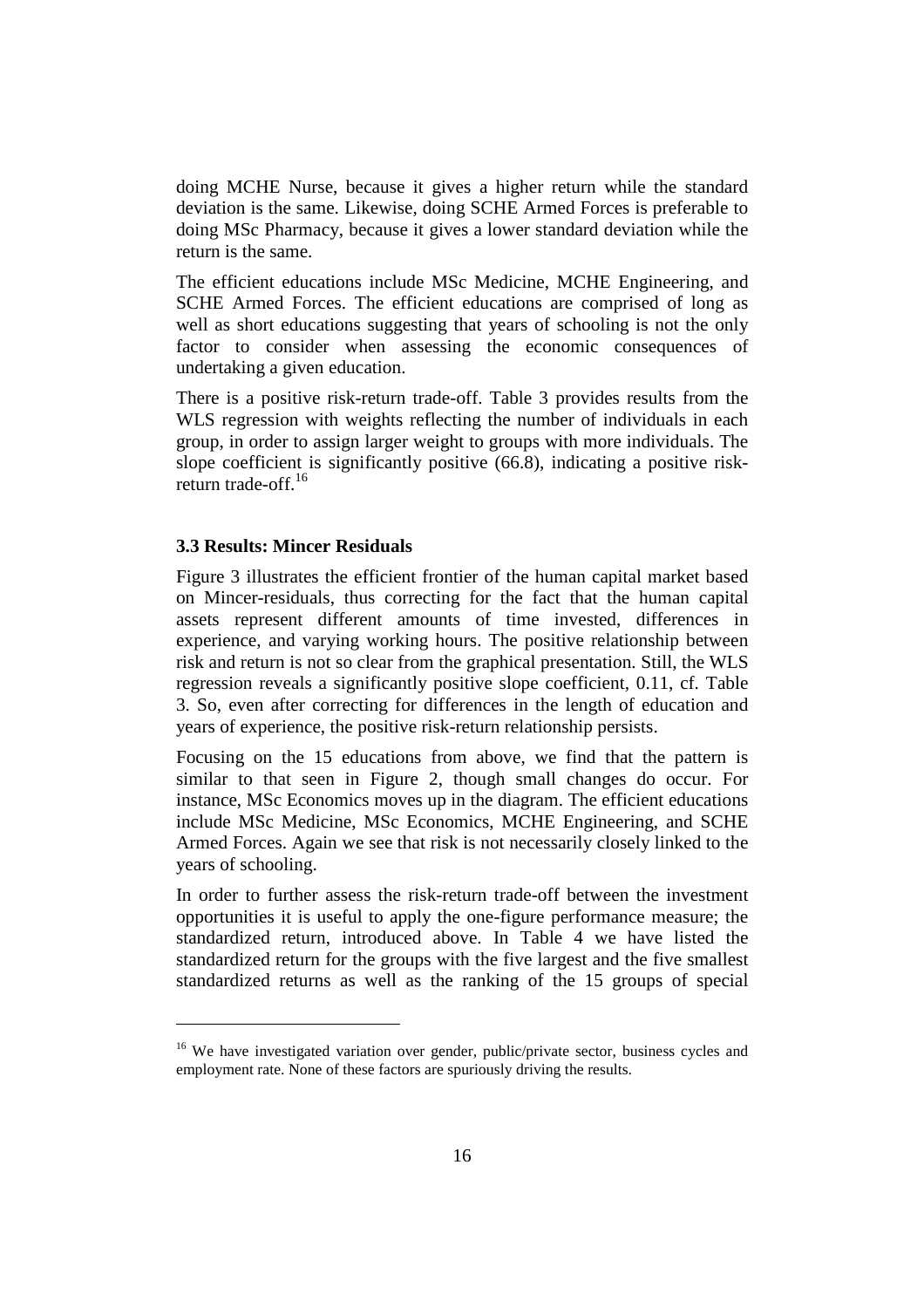attention. The top-performing educations include mainly long educations: MSc Medicine, MSc Dentistry, MCHE Engineering, MSc Economics and PhD Engineering. Still, long educations with poor performance exist, and short educations with good performance exist. Examples of poorly performing long educations are MCHE Needlework Teacher, MCHE Educator, and MA Education. Similarly, high-performing short educations include SCHE Armed forces, Appr. IT, High School, Appr. Electronics Mechanics, and Appr. Agriculture. The low-performance educations are dominated by apprenticeship and SCHE. Again, we conclude that when investing in human capital assets, the investor should find the *type* of education at least as interesting as the *length* of education. Note that the standardized returns range from -1.41 to 2.69, i.e. they are in the same range as the Sharpe ratios for human capital assets in Palacios-Huerta (2003a), and higher than Sharpe ratios for financial assets (Sharpe ratios for stocks are typically around 0.5). This implies that the stochastic discount factors that price human capital assets are required to be more volatile than discount factors pricing financial assets.

## **3.4 Results: Manual versus Academic Abilities**

 $\overline{a}$ 

It is unlikely that an individual chooses between Appr. Health Care and PhD Engineering. The reason is that the two educations attract individuals with different ability endowments. Below we study sub-sets of the feasible set. As an example, in Figure 4, we look at all apprenticeship educations separately and all MA/MSc educations separately, to resemble a situation where an individual has either manual or academic skills. Of course, any other set of educations reflecting the abilities or the choice set of the individual in question could be chosen. As mentioned earlier, empirical evidence shows that the bias due to selection on unobservables is significant for selection of level of education but not for selection of field of study (within a given level of education). Thus, the analysis here is presumably free of selection bias. $17$ 

The efficient educations among apprenticeship educations are Appr. Agriculture, Appr. IT, Appr. Electronics Mechanics, and Appr. Bank Office Clerk. The risk-return trade-off is negative for manual abilities; the

 $17$  If the results of Berger (1988) and Arcidiacono (2004) carry over to the case of Denmark, they suggest that the bias due to selection on unobservables is smaller when we consider a given level of education, even though we still cannot control for observed ability variables such as test scores or IQ. That is exactly what we do in the refined analysis where we compare manual and academic abilities, and single out elitist academic abilities.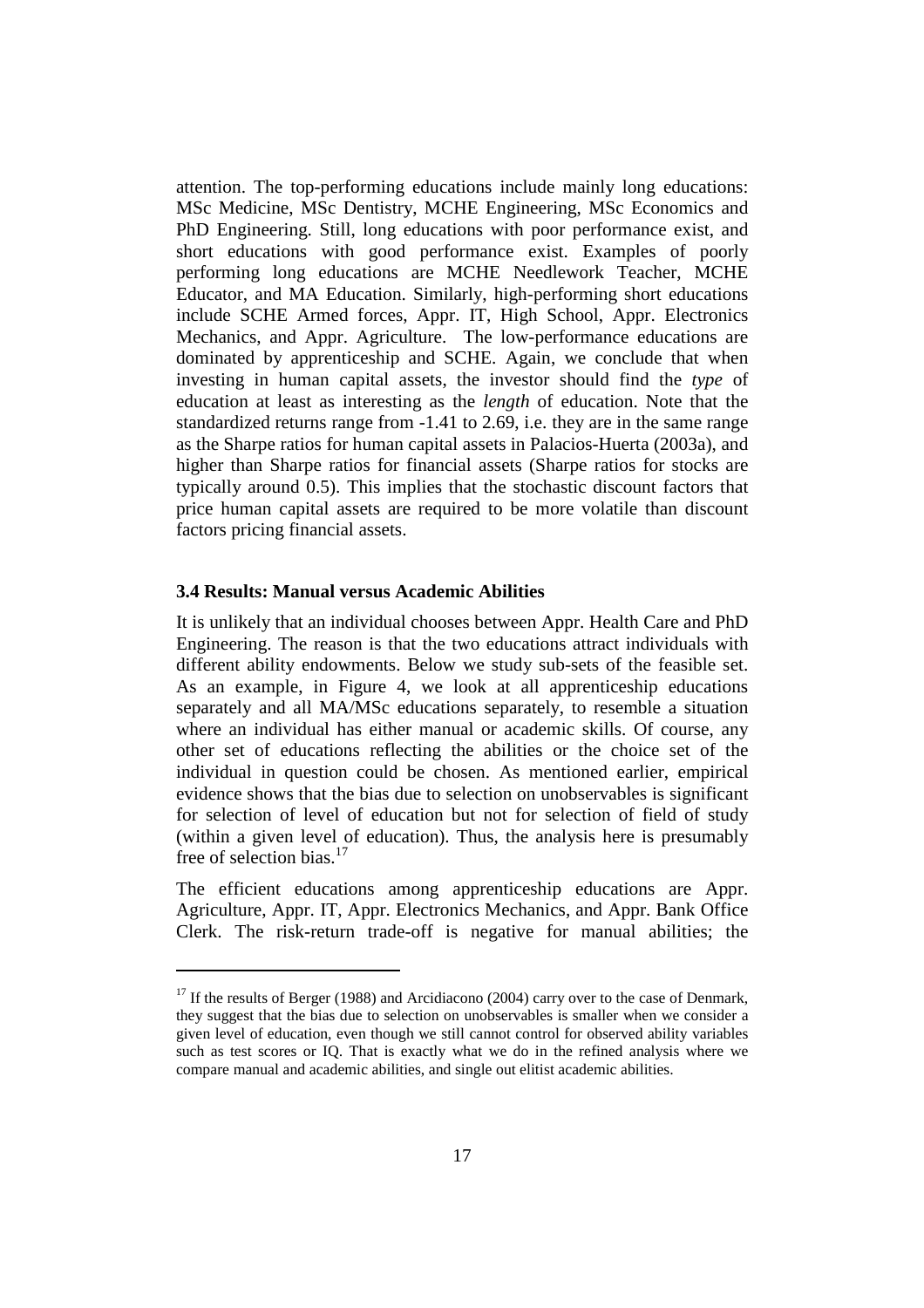significant slope coefficient from WLS regression amounts to -0.75, cf. Table 3.

For academic educations MSc Medicine, MSc Economics, MSc Pharmacy, MSc Armed Forces, and MSc ComputerScience/Math/Statistics are efficient educations. A long range of MSc/MA educations are identified as consumption decisions, for example: Humanities, Theology, Letters, and Music/Aesthetics. The risk-return trade-off is positive as for the entire set of educations; the slope coefficient equals 1.43 which is significant.

Some of the academic educations require a high GPA to enter, e.g. Medicine, Dentistry, and Political Science. Therefore, individuals who complete these educations are revealed to have elitist academic abilities. We may therefore assume that those individuals would have been able to both enter and complete any other academic education. The human capital asset, MA Political Science, is an inefficient investment. Those investors could have achieved a 13% higher income at the same standard deviation, had they invested in the efficient asset, MSc Economics (see Table A1). Hence, people tend to choose MA Political Science for reasons other than investment purposes.

## **3.5 Results: Mean-Variance Spanning Tests for Academic Educations**

At last we investigate the properties of the returns to academic educations in more detail relying on the Mincer residuals. For the academic educations, we perform a number of mean-variance spanning tests. Moreover, we estimate the increase in expected return per unit of risk when an education is added to a given benchmark education. These results are presented in Table 5. Complying with theory, the higher the p-value from the Wald test of mean-variance spanning is, the lower is the increase in expected return per unit of risk.

The hypothesis of mean-variance spanning is rejected in all cases when either the benchmark asset or the additional asset is one of the high performing educations: MSc Medicine and MSc Dentistry. This means that individuals can always gain by having one of these educations in their feasible set.

By studying the *net gain* from investing in one human capital asset rather than another, we see some non-trivial differences in these net gains. Corresponding to Figure 4b, we see that individuals with an MSc Economics education cannot gain from investing in MSc Engineering or MSc Pharmacy. With MSc Economics as the benchmark asset, the hypothesis of mean-variance spanning cannot be rejected when MSc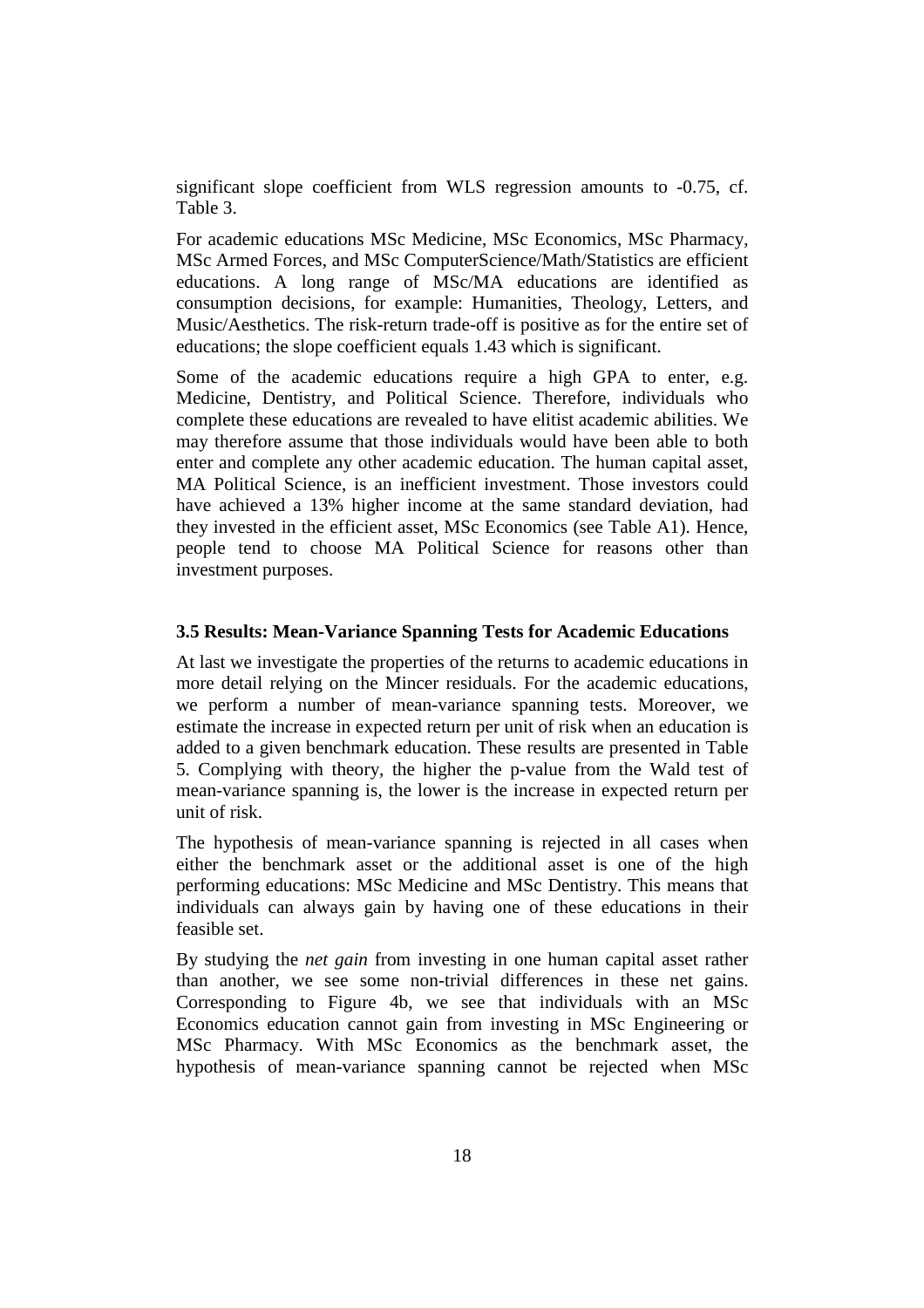Engineering or MSc Pharmacy are added to the feasible set. On the other hand, with either MSc Engineering or MSc Pharmacy as the benchmark asset, and MSc Economics is added to the feasible set, the mean-variance spanning hypothesis is clearly rejected. The expected net gain per unit of risk from choosing MSc Economics rather than MSc Engineering is 1.66, and from choosing MSc Economics rather than MSc Pharmacy it is 1.22.

There is a net gain from investing in a MA Business Language education relative to any other education. The net gain ranges from 0.96 (MA Theology) to 5.32 (MSc Computer Science, Mathematics, and Statistics). The biggest net losers are MA Education, MA Letters, and MSc Computer Science, Mathematics, and Statistics.

It is worth noting that only few individuals with academic abilities can be made better off by investing in a Natural Science education. For example, the hypothesis of mean-variance spanning is most often rejected when MSc Computer Science, Mathematics, and Statistics or MSc Geology and Geography are added to the benchmark human capital asset. On the other hand, the hypothesis of mean-variance spanning can never be rejected when one of these assets is the benchmark asset.

To reduce the potential role of ability bias even more, we compare the properties of human capital returns for individuals with academic abilities within a certain field of education. According to the Roy (1951) model, individuals self-select into the type of education where they have a comparative advantage, e.g. humanities, natural science, social science or health subjects. In Table 6, we consider mean-variance spanning tests for these four fields separately. Assume that individuals who have chosen an education within, for instance, the humanities have academic abilities within that specific field of education. Or alternatively, we could assume that these individuals have a general preference for educations within the humanities. For individuals who have a comparative advantage in the humanities, MA Business Language is an efficient investment. The gain per unit of risk from investing in MA Business Language rather than the optimal portfolio of the other educations within humanities is 4.13. For individuals who have a comparative advantage in the natural sciences, MSc Engineering is an efficient investment. The gain per unit of risk from investing in MSc Engineering rather than the optimal portfolio of the other natural science educations amounts to 0.85. Likewise, for individuals who have a comparative advantage in the social sciences, MSc Economics would be an efficient investment. However, the gain per unit of risk from investing in MSc Economics rather than the optimal portfolio of the other social science educations is negligible. For individuals with a comparative advantage in health care sciences, there is some indication that all three feasible human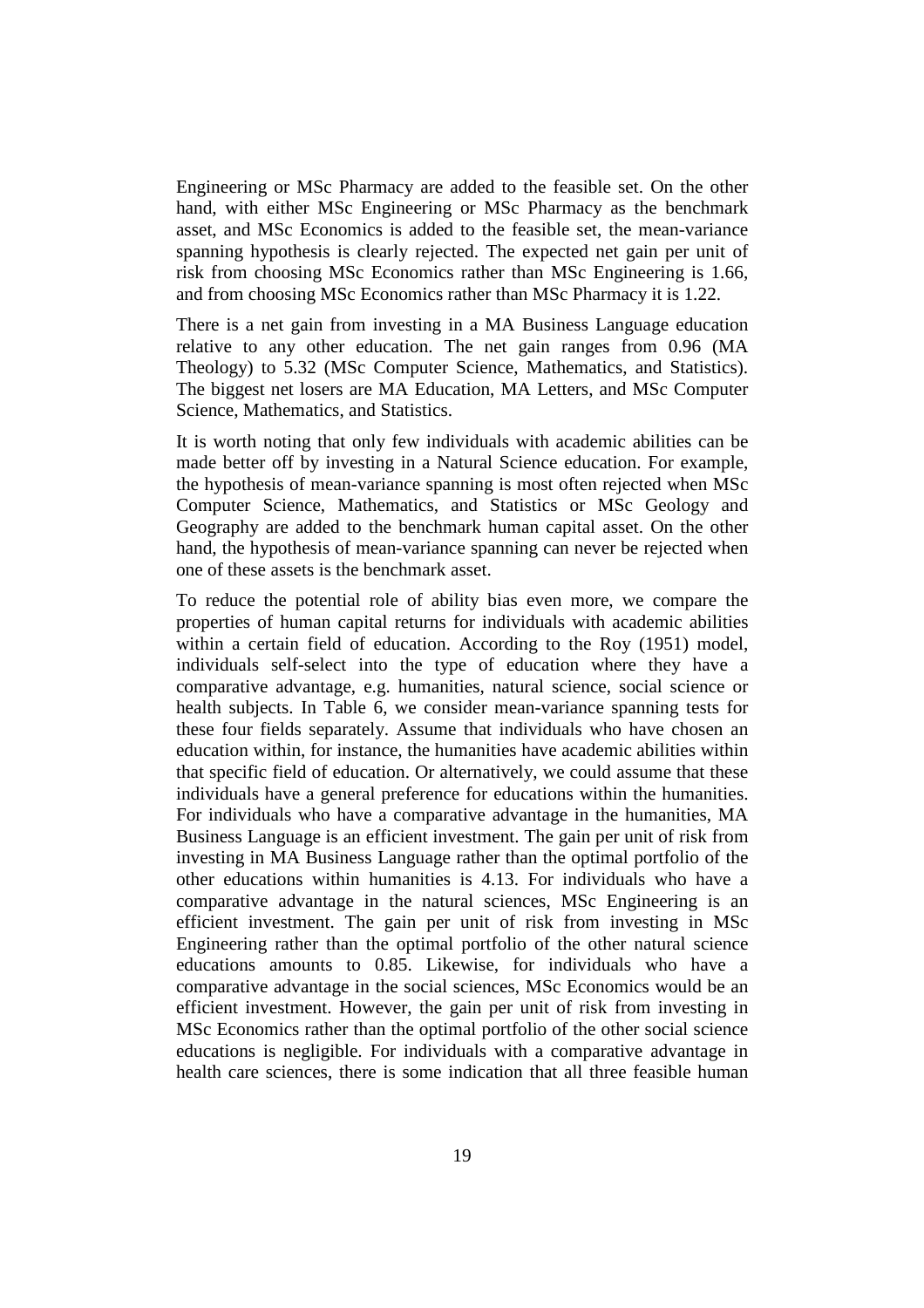capital assets: MSc Medicine, MSc Dentistry, and MSc Pharmacy, constitute efficient investments.

## **4. Conclusion**

Earlier studies identify risk-return trade-offs and risk compensation by length of education. Using ideas from financial economics analysis of equity markets, we show a clear risk-return trade-off that is not only related to length of education but also to type of education.

We study mean-variance plots of human capital assets and compare the properties of human capital returns using a performance measure and tests for mean-variance spanning. The result of the empirical analysis is a classification of educations into efficient and inefficient investments among which the inefficient investments are supposedly chosen for reasons other than investment purposes (e.g. consumption purposes). All the empirical strategies lead to qualitatively similar conclusions.

Among the high-performing efficient educations we identify MSc in Medicine, MSc in Economics, MCHE Engineering and SCHE Armed Forces. Among inefficient educations that seem to be chosen for consumption purposes we find for instance educations related to Health and Education and MA educations related to the humanities. The picture is refined when we divide the educations into those requiring manual vs. academic abilities, and when we further divide the academic educations into fields of studies and when we look only at people with revealed elitist academic abilities. These divisions of the educations are done to better account for potential ability biases, and we identify MA Political Science as an education which is chosen for other purposes than investment purposes.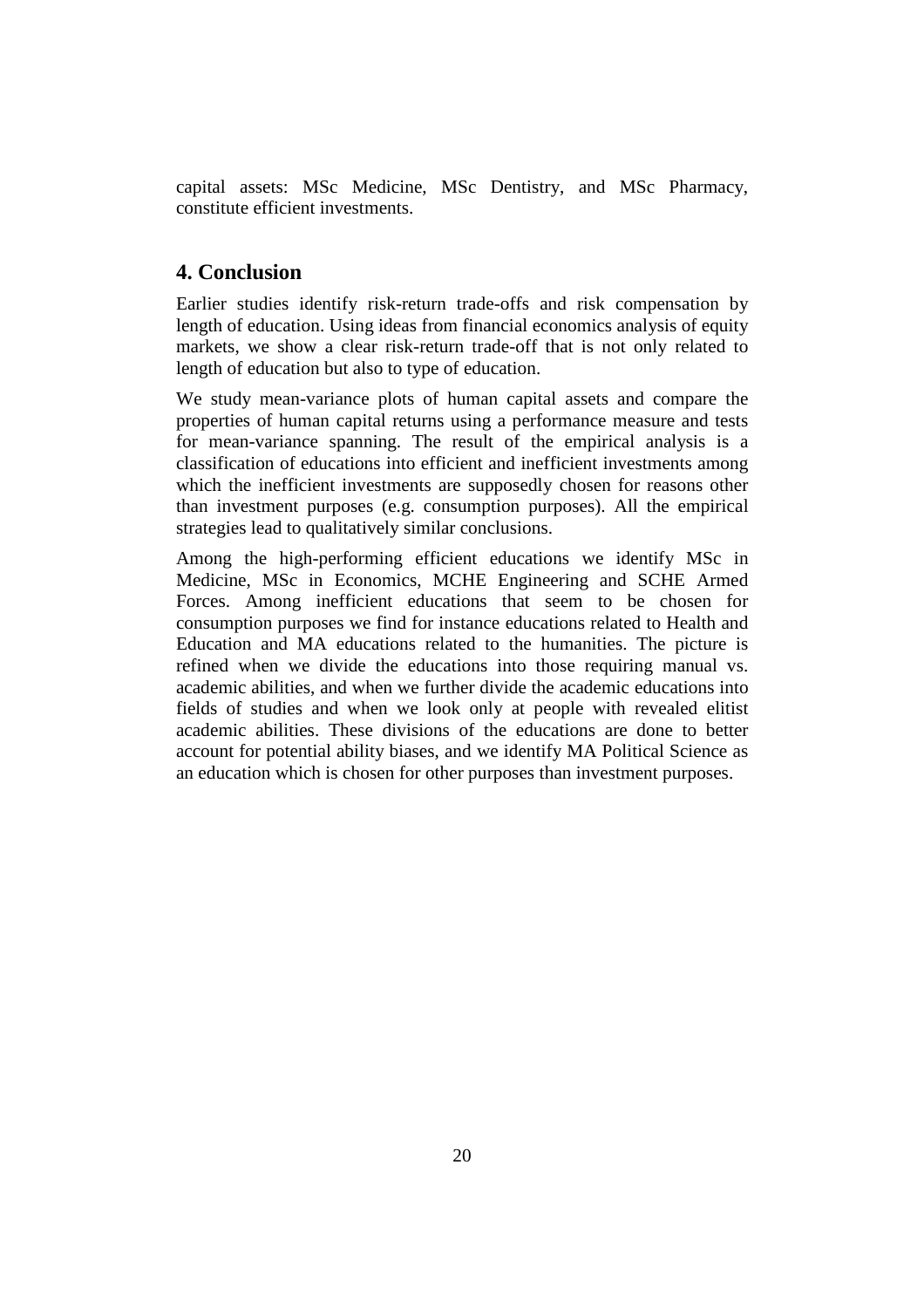## **References**

Arcidiacono, P. (2004), "Ability Sorting and the Returns to College Major." *Journal of Econometrics*, **121**(1-2): 343-375.

Beckaert, G. and M. S. Urias (1996), "Diversification, Integration, and Emerging Market Close-End Funds." *Journal of Finance* **51**(3): 835-870.

Becker, G. (1964, 1993), *Human Capital: A Theoretical and Empirical Analysis with Special Reference to Education.* Columbia UP: New York. First edition, 1964. Third edition, 1993.

Becker, G. (1991), *A Treatise on the Family. Enlarged Edition.* Harvard UP.

Becker, G. (1997), "Why a Crash Wouldn't Cripple the Economy." *Business Week*, April 14.

Berger, M. (1988), "Predicted Future Earnings and Choice of College Major." *Industrial and Labor Relations Review* **41**(3): 418-429.

Blackburn, M. L. and D. Neumark (1995), "Are OLS Estimates of the Returns to Schooling Biased Downward? Another Look." *Review of Economics and Statistics* **77**(2): 217-229.

Card, D. (1999), "The Causal Effect of Education on Earnings." Ch. 30 in Ashenfelter and Card, eds., *Handbook of Labor Economics* North-Holland.

Carneiro, P., K. T. Hansen and J. J. Heckman (2003), "Estimating Distributions of Treatment Effects with an Application to the Returns to Schooling and Measurement of the Effects of Uncertainty on College Choice." *International Economic Review* **44**(2): 361-422.

Chen, S. H. (2003), "Does Wage Volatility Increase for College Attendees?" Manuscript, SUNY at Albany.

Christiansen, C, J. S. Joensen and J. Rangvid (2005), "Are Economists More Likely to Hold Stocks?" Manuscript, SSRN.

Cochrane, J. (2001), *Asset Pricing,* Princeton University Press.

Cunha, F., J. J. Heckman and S. Navarro (2005), "Separating Uncertainty from Heterogeneity in Life Cycle Earnings." *Oxford Economic Papers*  **57**(2): 191-261.

Fama, E. F. and G. W. Schwert (1977), "Human Capital and Capital Market Equilibrium." *Journal of Financial Economics* **4**(1): 95-125.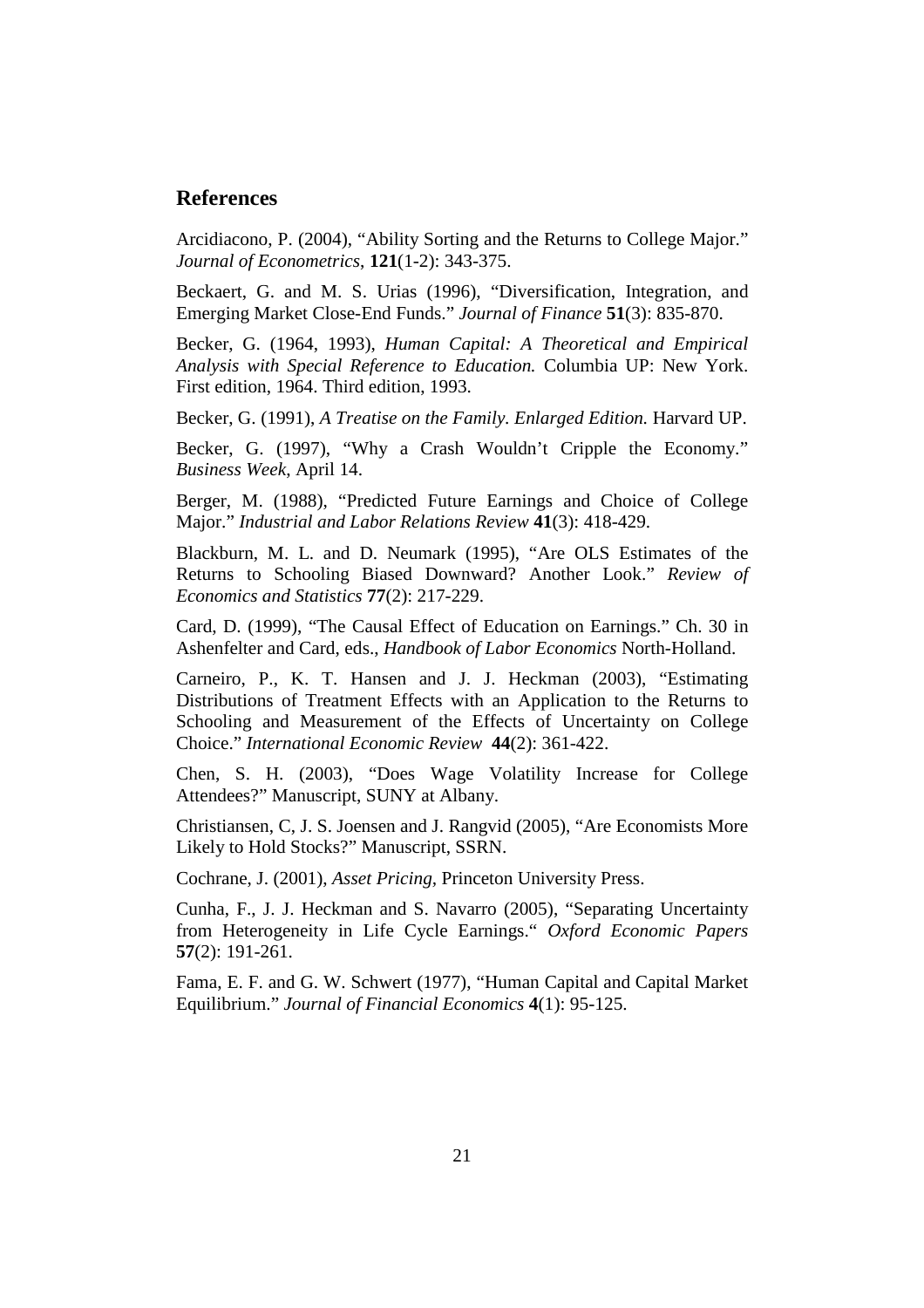Fuchs-Schündeln, N. and M. Schündeln (2005), "Precautionary Savings and Self-selection: Evidence from the German Reunification 'Experiment'." *Quarterly Journal of Economics* **120**(3): 1085-1120.

Haliassos, M. and C. C. Bertaut (1995), "Why Do So Few Hold Stocks?", *Economic Journal* 105, 1110-1129.

Hansen, L. P. and R. Jagannathan (1991), "Implication of Security Market Data for Models of Dynamic Economies." *Journal of Political Economy* **99**  (2): 225-262.

Harmon, C., V. Hogan and I. Walker (2003), "Dispersion in the Economic Return to Schooling." *Labour Economics* **10**(2): 205-214.

Hartog J. and W. Vijverberg (2002), "Do Wages Really Compensate for Risk Aversion and Skewness Affection." *IZA WP* 426, Institute for Studies of Labor, Bonn, Germany.

Heckman, J. (1976), "A Life Cycle Model of Earnings, Learning, and Consumption." *Journal of Political Economy* **84** (1): 11-44.

Huberman, G. and S. Kandel (1987), "Mean-Variance Spanning." *Journal of Finance* **42**(4): 873-888.

Hwang, H., W. R. Reed and C. Hubbard (1992), "Compensating Wage Differentials and Unobserved Productivity." *Journal of Political Economy* **100**(4): 835-858.

Liberman, J. (1980), "Human Capital and the Financial Market." *Journal of Business* **53**(2)**:** 165-191.

Lintner, J. (1965), "The Valuation of Risk Assets and the Selection of Risky Investment in Stock Portfolios and Capital Budgets." *Review of Economics and Statistics* **47**(1): 13-37.

Luttmer, E.G.J. (1996), "Asset pricing in Economies with Frictions." *Econometrica* **64**(6)**:** 1439-1467.

Markowitz, H. (1952), "Portfolio Selection." *Journal of Finance* **7**(1): 77- 99.

Mincer, J. A. (1974), *Schooling, Experience, and Earnings*. Columbia UP: New York.

Ministry of Education (1998), "Uddannelsessystemet i tal fra 1848 til 1998" Report (in Danish), the Ministry of Education, Denmark.

Nielsen, H. S. and A. Vissing-Jørgensen (2005), "The Impact of Labor Income Risk on Educational Choices: Estimates and Implied Risk Aversion." Manuscript, University of Aarhus, Denmark.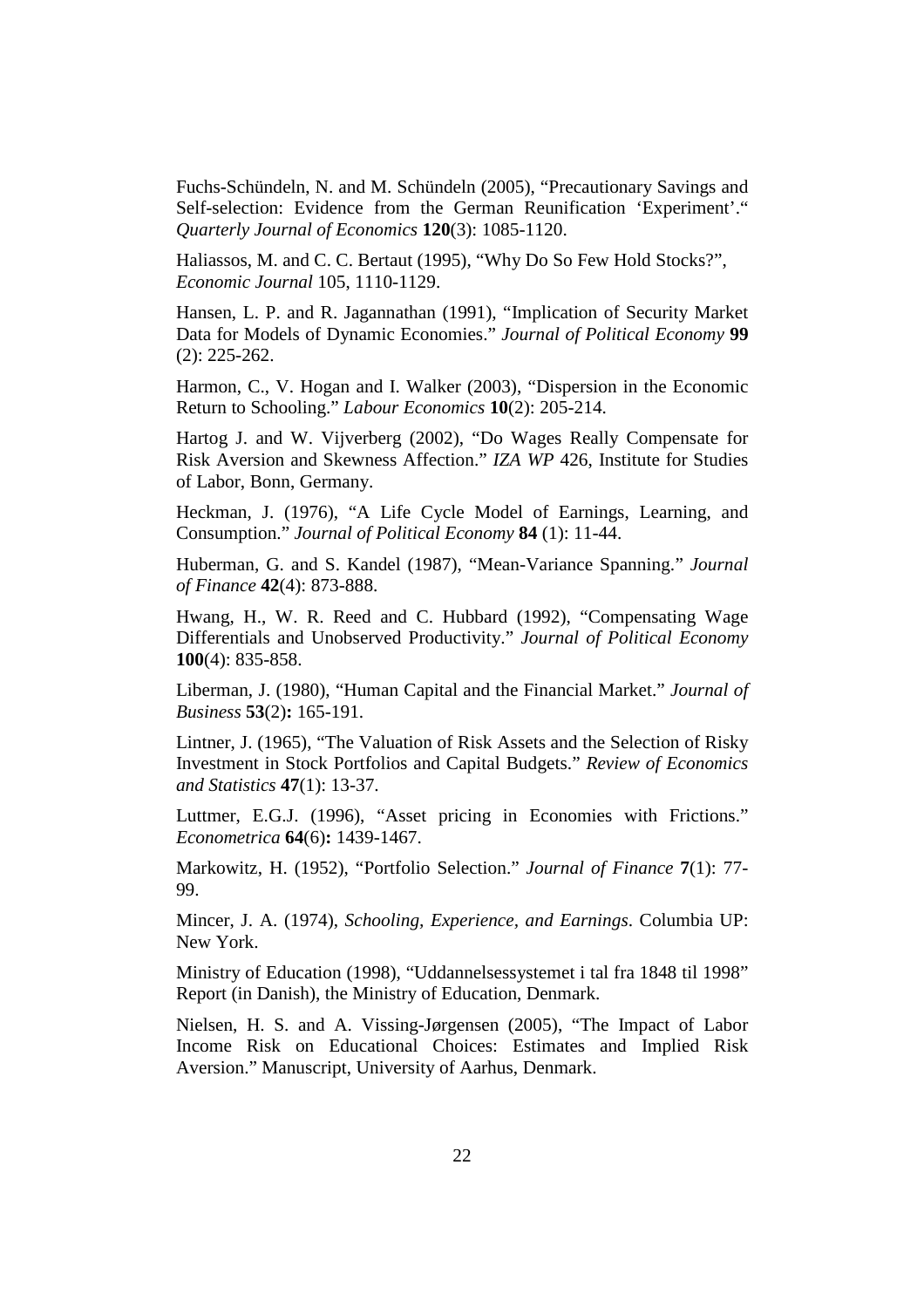Palacios-Huerta, I. (2003a), "An Empirical Analysis of the Risk Properties of Human Capital Returns." *American Economic Review* **93**: 948-964.

Palacios-Huerta, I. (2003b), "The Robustness of the Conditional CAPM with Human Capital." *Journal of Financial Econometrics* **1**: 272-289.

Palacios-Huerta, I. (2003c), "Risk and Market Frictions as Determinants of the Human Capital Premium." Manuscript, Brown University.

Pereira, P. T. and P. S. Martins (2002), "Is there a Return-Risk Link in Education?" *Economics Letters* **75**(1): 31-37.

Ribeiro, R. M. (2002), "Predictable Dividends and Returns." Manuscript, University of Chicago.

de Roon, F. A. and T. E. Nijman (2001), "Testing for Mean-Variance Spanning: A Survey." *Journal of Empirical Finance* **8**(2): 111-155.

Rosen, S. (1986), "The Theory of Equalizing Differences" in *Handbook of Labor Economics*, vol.1, ed. O. Ashenfelter and R. Layard, 641-692, Amsterdam: North-Holland.

Roy, A. D. (1951), "Some Thoughts on the Distribution of Earnings." *Oxford Economic Papers* **3**(2): 135-146.

Santos, T. and P. Veronesi (2001), "Labor Income and Predictable Stock Returns." Manuscript, University of Chicago.

Sharpe, W. F. (1964), "Capital Asset Prices: A Theory of Market Equilibrium under Conditions of Risk." *Journal of Finance* **19**(3)**:** 425-442.

Sharpe, W. F. (1965), "Mutual Fund Performance." *Journal of Business* **39**(1): 119-138.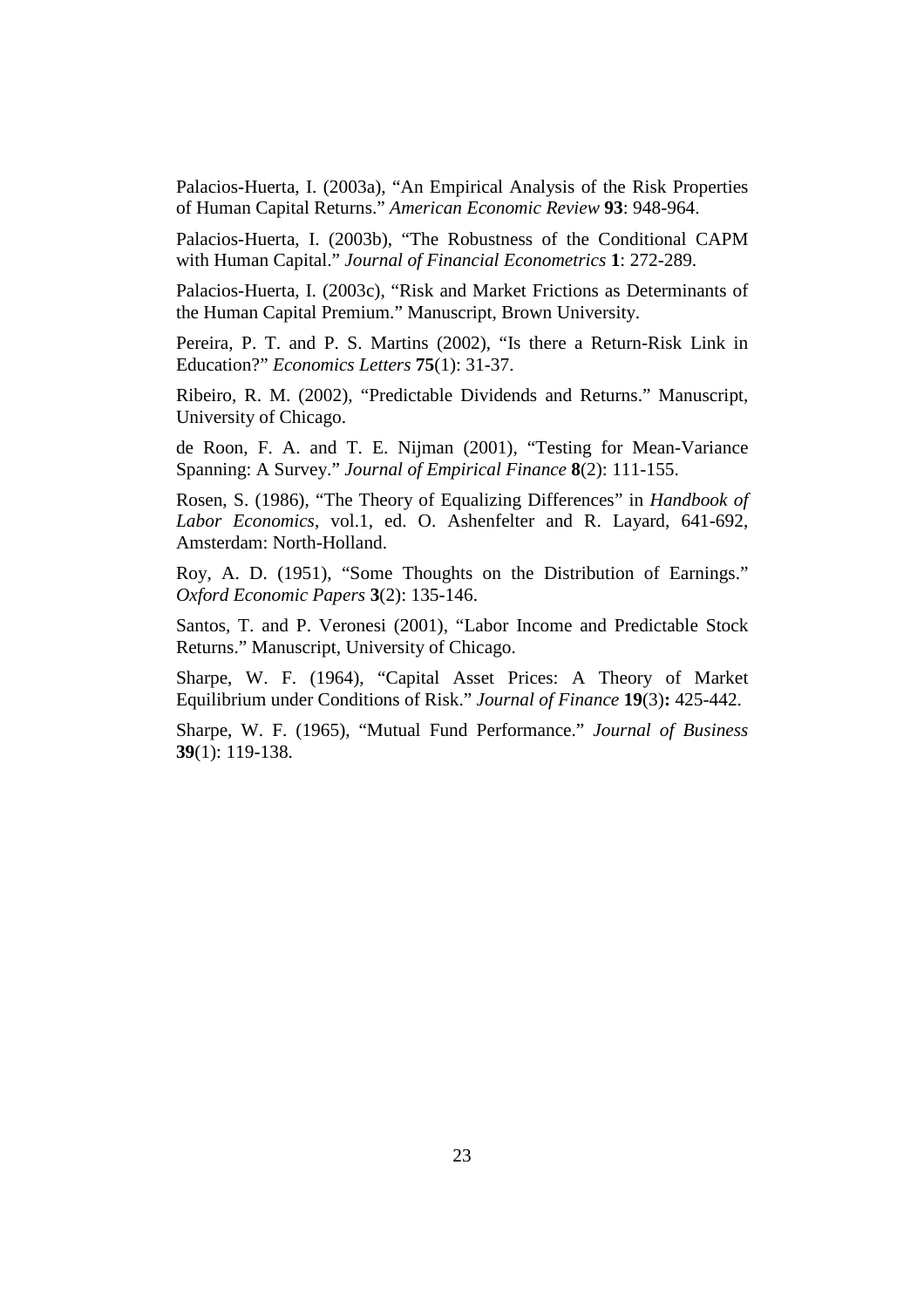## **Appendix A. Educational groups**

## **Table A1: Descriptive statistics.**

|                                  | <b>Raw Log Income</b> |          | <b>Mincer Residuals</b> |          |        |        |                        |
|----------------------------------|-----------------------|----------|-------------------------|----------|--------|--------|------------------------|
| <b>Explanation</b>               | Mean                  | Std.Dev. | Mean                    | Std.Dev. | N_obs  | N_pers | Length of<br>education |
| Basic School, 7 years            | 11.80                 | 0.18     | 0.03                    | 0.18     | 175032 | 11882  | 7                      |
| Basic School. 9 years            | 11.86                 | 0.18     | 0.05                    | 0.17     | 155112 | 11785  | 9                      |
| <b>Preparatory School</b>        | 11.90                 | 0.17     | 0.08                    | 0.17     | 31797  | 2572   | 10                     |
| High School                      | 12.00                 | 0.21     | 0.16                    | 0.20     | 39606  | 3236   | 12                     |
| Appr. Education                  | 11.72                 | 0.15     | $-0.23$                 | 0.16     | 1028   | 69     | 12                     |
| Appr. General Business           | 11.64                 | 0.24     | $-0.21$                 | 0.24     | 2842   | 249    | 12                     |
| Appr. Shop Assistant             | 11.96                 | 0.17     | $-0.14$                 | 0.17     | 61815  | 4075   | 12                     |
| Appr. Wholesale Shop Assistant   | 12.19                 | 0.14     | $-0.01$                 | 0.15     | 5212   | 439    | 12                     |
| Appr. Office Clerk               | 11.98                 | 0.16     | $-0.12$                 | 0.16     | 77270  | 5085   | 12                     |
| Appr. Bank Office Clerk          | 12.15                 | 0.14     | $-0.01$                 | 0.14     | 26061  | 1728   | 12                     |
| Appr. IT Office Clerk            | 12.26                 | 0.18     | 0.15                    | 0.18     | 3025   | 229    | 12                     |
| Appr. Builder                    | 12.11                 | 0.18     | $-0.02$                 | 0.19     | 9504   | 620    | 12                     |
| Appr. Pavor                      | 12.11                 | 0.15     | $-0.04$                 | 0.16     | 343    | 26     | 12                     |
| Appr. Carpenter                  | 12.17                 | 0.16     | 0.02                    | 0.18     | 17915  | 1237   | 12                     |
| Appr. Joiner                     | 12.12                 | 0.16     | $-0.05$                 | 0.16     | 9875   | 645    | 12                     |
| Appr. Plumbing                   | 12.16                 | 0.15     | 0.00                    | 0.17     | 6114   | 418    | 12                     |
| Appr. Painter                    | 12.03                 | 0.17     | $-0.09$                 | 0.17     | 9220   | 611    | 12                     |
| Appr. Electrician                | 12.21                 | 0.14     | 0.03                    | 0.15     | 13785  | 971    | 12                     |
| Appr. Construction               | 11.89                 | 0.21     | $-0.13$                 | 0.21     | 1918   | 152    | 12                     |
| Appr. Metal                      | 12.12                 | 0.15     | $-0.05$                 | 0.16     | 18017  | 1206   | 12                     |
| Appr. Jeweller                   | 12.01                 | 0.23     | $-0.06$                 | 0.22     | 754    | 47     | 12                     |
| Appr. Fitter                     | 12.15                 | 0.15     | $-0.03$                 | 0.16     | 19587  | 1292   | 12                     |
| Appr. Mechanics                  | 12.18                 | 0.14     | 0.01                    | 0.16     | 30625  | 2082   | 12                     |
| Appr. Electronics Mechanics      | 12.30                 | 0.14     | 0.11                    | 0.15     | 5704   | 406    | 12                     |
| Appr. IT Mechanics               | 12.23                 | 0.14     | 0.06                    | 0.15     | 1363   | 102    | 12                     |
| Appr. Misc. Iron. Metal          | 11.88                 | 0.21     | $-0.15$                 | 0.21     | 1981   | 162    | 12                     |
| Appr. Graphic                    | 12.19                 | 0.17     | 0.03                    | 0.18     | 7694   | 531    | 12                     |
| Appr. Photography                | 12.12                 | 0.26     | 0.05                    | 0.26     | 942    | 60     | 12                     |
| Appr. Misc. Technical            | 11.88                 | 0.19     | $-0.15$                 | 0.18     | 17986  | 1263   | 12                     |
| Appr. Service                    | 11.79                 | 0.21     | $-0.16$                 | 0.20     | 13159  | 891    | 12                     |
| Appr. Dairyman. Butcher          | 12.13                 | 0.17     | $-0.06$                 | 0.18     | 5712   | 369    | 12                     |
| Appr. Baker                      | 12.16                 | 0.16     | $-0.01$                 | 0.18     | 4019   | 278    | 12                     |
| Appr. Cook. Waiter               | 12.08                 | 0.20     | $-0.03$                 | 0.21     | 5821   | 460    | 12                     |
| Appr. Food                       | 11.79                 | 0.18     | $-0.19$                 | 0.18     | 2877   | 240    | 12                     |
| Appr. Agriculture                | 12.35                 | 0.24     | 0.18                    | 0.24     | 6821   | 594    | 12                     |
| Appr. Gardener                   | 12.04                 | 0.17     | $-0.19$                 | 0.18     | 3117   | 218    | 12                     |
| Appr. Forestry                   | 12.15                 | 0.22     | $-0.15$                 | 0.21     | 96     | 7      | 12                     |
| Appr. Fishing                    | 12.22                 | 0.23     | 0.04                    | 0.24     | 812    | 59     | 12                     |
| Appr. Misc. Agriculture. Fishing | 12.24                 | 0.25     | 0.08                    | 0.26     | 2250   | 213    | 12                     |
| Appr. Transport                  | 11.96                 | 0.20     | $-0.10$                 | 0.21     | 3011   | 240    | 12                     |
| Appr. Dental Assistant           | 11.76                 | 0.19     | $-0.19$                 | 0.18     | 6902   | 434    | 12                     |
| Appr. Health Care                | 11.81                 | 0.16     | $-0.15$                 | 0.16     | 39353  | 2719   | 12                     |
| Appr. Health Care Assistant      | 11.84                 | 0.17     | $-0.11$                 | 0.16     | 7762   | 515    | 12                     |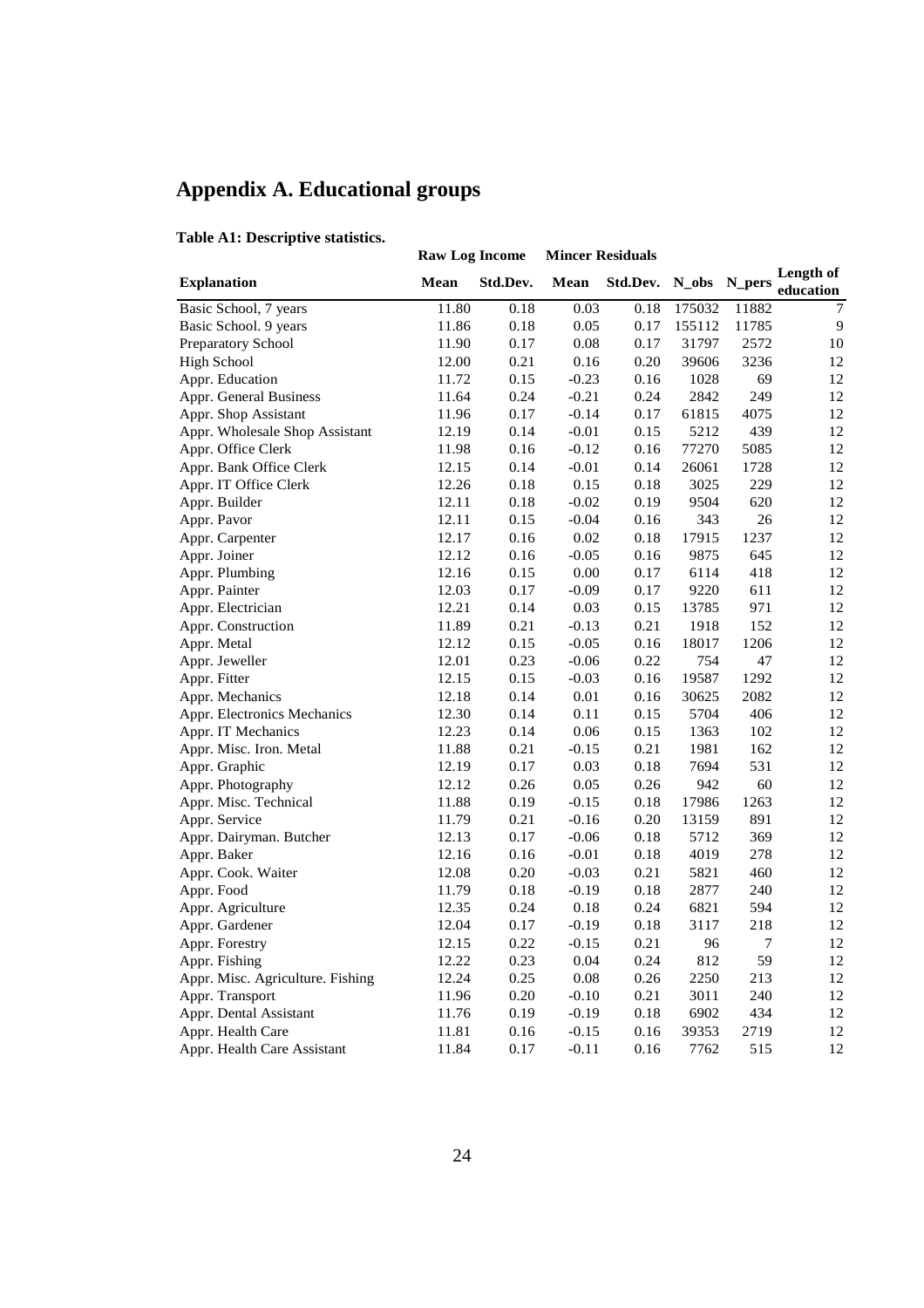| <b>SCHE Education</b>                   | 12.18 | 0.14 | 0.01    | 0.14 | 415   | 24             | 14 |
|-----------------------------------------|-------|------|---------|------|-------|----------------|----|
| <b>SCHE Business Language</b>           | 12.02 | 0.18 | $-0.04$ | 0.18 | 7346  | 514            | 14 |
| <b>SCHE Music. Aesthetics</b>           | 11.89 | 0.24 | $-0.06$ | 0.24 | 2642  | 193            | 14 |
| <b>SCHE Social Sciences</b>             | 12.05 | 0.19 | $-0.07$ | 0.19 | 1308  | 119            | 14 |
| <b>SCHE Laboratory Assistant</b>        | 11.92 | 0.17 | $-0.16$ | 0.16 | 4765  | 327            | 14 |
| <b>SCHE Graphic</b>                     | 11.89 | 0.27 | $-0.05$ | 0.26 | 204   | 15             | 14 |
| <b>SCHE Misc. Technical</b>             | 12.24 | 0.17 | 0.08    | 0.18 | 13289 | 903            | 14 |
| <b>SCHE Food</b>                        | 12.00 | 0.16 | $-0.12$ | 0.16 | 4006  | 291            | 14 |
| <b>SCHE Agriculture. Fishing</b>        | 12.23 | 0.25 | 0.00    | 0.26 | 1289  | 115            | 14 |
| <b>SCHE Transport</b>                   | 11.98 | 0.29 | 0.02    | 0.29 | 89    | $\overline{7}$ | 14 |
| <b>SCHE Health Care</b>                 | 11.89 | 0.16 | $-0.13$ | 0.15 | 8861  | 544            | 14 |
| <b>SCHE Police. Warder</b>              | 12.31 | 0.12 | 0.06    | 0.14 | 6821  | 460            | 14 |
| <b>SCHE Armed Forces</b>                | 12.40 | 0.11 | 0.17    | 0.12 | 717   | 54             | 14 |
| <b>MCHE</b> Educator                    | 11.94 | 0.17 | $-0.16$ | 0.15 | 46017 | 3219           | 16 |
| <b>MCHE School Teacher</b>              | 12.15 | 0.14 | 0.01    | 0.13 | 47277 | 3085           | 16 |
| <b>MCHE Needlework Teacher</b>          | 11.67 | 0.26 | $-0.27$ | 0.25 | 971   | 71             | 16 |
| <b>MCHE</b> Journalism                  | 12.30 | 0.18 | 0.14    | 0.17 | 2245  | 160            | 16 |
| <b>MCHE Business Language</b>           | 12.01 | 0.15 | $-0.02$ | 0.14 | 3657  | 243            | 16 |
| <b>MCHE Music. Aesthetics</b>           | 11.78 | 0.24 | $-0.10$ | 0.24 | 301   | 17             | 16 |
| <b>MCHE Social Worker</b>               | 12.01 | 0.19 | $-0.09$ | 0.18 | 7436  | 491            | 16 |
| <b>MCHE Social Sciences</b>             | 12.11 | 0.18 | 0.00    | 0.17 | 208   | 16             | 16 |
| <b>MCHE</b> Engineering                 | 12.52 | 0.14 | 0.31    | 0.15 | 9151  | 670            | 16 |
| MCHE Misc. Technical                    | 12.30 | 0.18 | 0.14    | 0.18 | 8599  | 581            | 16 |
| <b>MCHE</b> Food                        | 11.94 | 0.23 | $-0.11$ | 0.21 | 836   | 63             | 16 |
| MCHE Agriculture. Fishing               | 11.99 | 0.20 | $-0.12$ | 0.19 | 451   | 41             | 16 |
| <b>MCHE</b> Transport                   | 12.41 | 0.18 | 0.21    | 0.19 | 5555  | 376            | 16 |
| <b>MCHE</b> Nurse                       | 12.03 | 0.17 | $-0.08$ | 0.16 | 25394 | 1801           | 16 |
| MCHE Midwife. Radiologist               | 12.08 | 0.15 | $-0.03$ | 0.15 | 834   | 62             | 16 |
| MCHE Physiotherapist etc.               | 11.96 | 0.20 | $-0.05$ | 0.19 | 4824  | 345            | 16 |
| <b>MCHE Misc.</b>                       | 11.97 | 0.17 | $-0.20$ | 0.16 | 3728  | 310            | 16 |
| <b>BA Humanities</b>                    | 11.72 | 0.29 | $-0.15$ | 0.28 | 676   | 54             | 16 |
| <b>BA Natural Sciences</b>              | 11.89 | 0.32 | $-0.23$ | 0.29 | 179   | 11             | 16 |
| <b>BA Social Sciences</b>               | 12.36 | 0.20 | 0.19    | 0.21 | 2452  | 213            | 16 |
| <b>MA</b> Education                     | 11.94 | 0.18 | $-0.08$ | 0.18 | 591   | 49             | 18 |
| <b>MA Humanities</b>                    | 11.89 | 0.28 | $-0.01$ | 0.26 | 1194  | 105            | 18 |
| <b>MA Theology</b>                      | 12.08 | 0.20 | 0.07    | 0.19 | 1636  | 108            | 18 |
| MA History. Archaeology                 | 12.26 | 0.16 | 0.20    | 0.16 | 2933  | 198            | 18 |
| <b>MA</b> Letters                       | 12.03 | 0.23 | 0.07    | 0.21 | 1797  | 127            | 18 |
| MA Business Language (LSP)              | 12.19 | 0.19 | 0.17    | 0.18 | 7642  | 536            | 18 |
| MA Music. Aesthetics                    | 12.02 | 0.22 | 0.08    | 0.21 | 1250  | 80             | 18 |
| MSc CompSci. Math. Statistics           | 12.32 | 0.13 | 0.12    | 0.13 | 116   | $\,8\,$        | 18 |
| MSc Physics. Astronomy. Chemistry       | 12.23 | 0.20 | 0.11    | 0.20 | 2564  | 209            | 18 |
| MSc Geology. Geography                  | 12.18 | 0.19 | 0.10    | 0.18 | 612   | 47             | 18 |
| <b>MSc Biology. Sports</b>              | 12.23 | 0.20 | 0.11    | 0.18 | 2328  | 160            | 18 |
| <b>MSc Economics</b>                    | 12.50 | 0.16 | 0.31    | 0.15 | 1816  | 152            | 18 |
| MA Law (LLM)                            | 12.41 | 0.21 | 0.25    | 0.20 | 4933  | 386            | 18 |
| <b>MA Political Sciences. Sociology</b> | 12.34 | 0.18 | 0.18    | 0.16 | 2585  | 180            | 18 |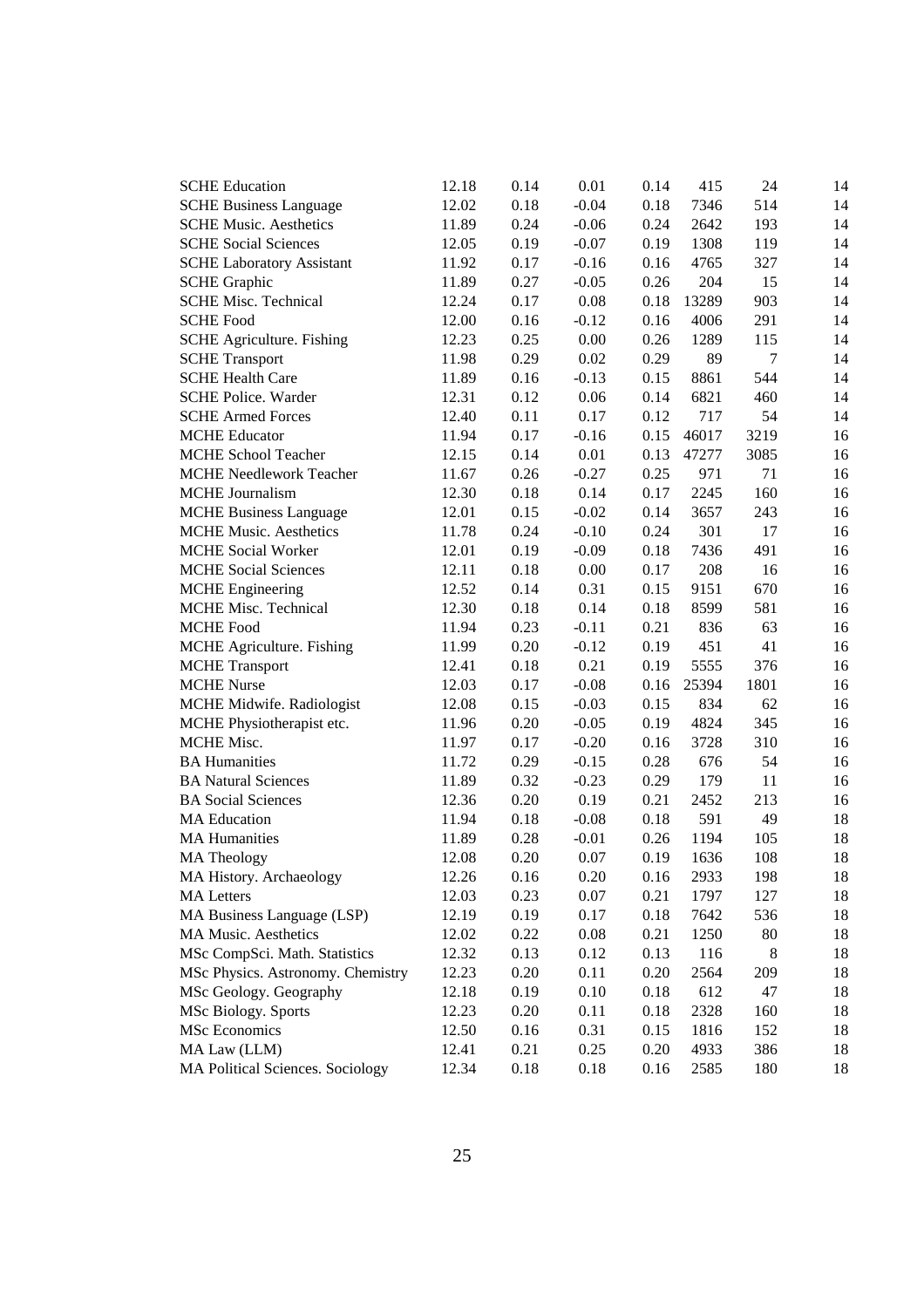| <b>MA Misc. Social Sciences</b> | 12.25 | 0.24 | 0.14 | 0.23 | 6941 | 549 | 18 |
|---------------------------------|-------|------|------|------|------|-----|----|
| MSc Engineering                 | 12.41 | 0.17 | 0.25 | 0.17 | 4579 | 376 | 18 |
| MA Architecture (MAA)           | 12.26 | 0.21 | 0.15 | 0.21 | 3889 | 276 | 18 |
| MA Agriculture. Food            | 12.36 | 0.20 | 0.23 | 0.19 | 2489 | 198 | 18 |
| MSc Medicine                    | 12.59 | 0.20 | 0.50 | 0.19 | 7111 | 602 | 18 |
| <b>MSc Dentistry</b>            | 12.47 | 0.20 | 0.43 | 0.20 | 2134 | 164 | 18 |
| MSc Pharmacy                    | 12.39 | 0.16 | 0.26 | 0.15 | 1022 | 80  | 18 |
| MSc Armed Forces                | 12.38 | 0.13 | 0.15 | 0.14 | 983  | 68  | 18 |
| <b>PhD</b> Humanities           | 12.24 | 0.19 | 0.25 | 0.18 | 604  | 42  | 20 |
| <b>PhD</b> Social Sciences      | 12.33 | 0.23 | 0.19 | 0.21 | 252  | 22  | 20 |
| PhD Agriculture                 | 12.38 | 0.15 | 0.23 | 0.15 | 306  | 26  | 20 |
| <b>PhD Natural Sciences</b>     | 12.37 | 0.18 | 0.19 | 0.16 | 826  | 60  | 20 |
| PhD Engineering. Technology     | 12.50 | 0.16 | 0.28 | 0.16 | 788  | 66  | 20 |
| PhD Medicine                    | 12.34 | 0.19 | 0.24 | 0.18 | 464  | 36  | 20 |

Note: The amounts are in DKK. The average exchange rate for 2000 is 0.1237 USD/DKK. Appr. is short for Apprenticeship, SCHE denotes short-cycle higher education, MCHE denotes medium-cycle higher education.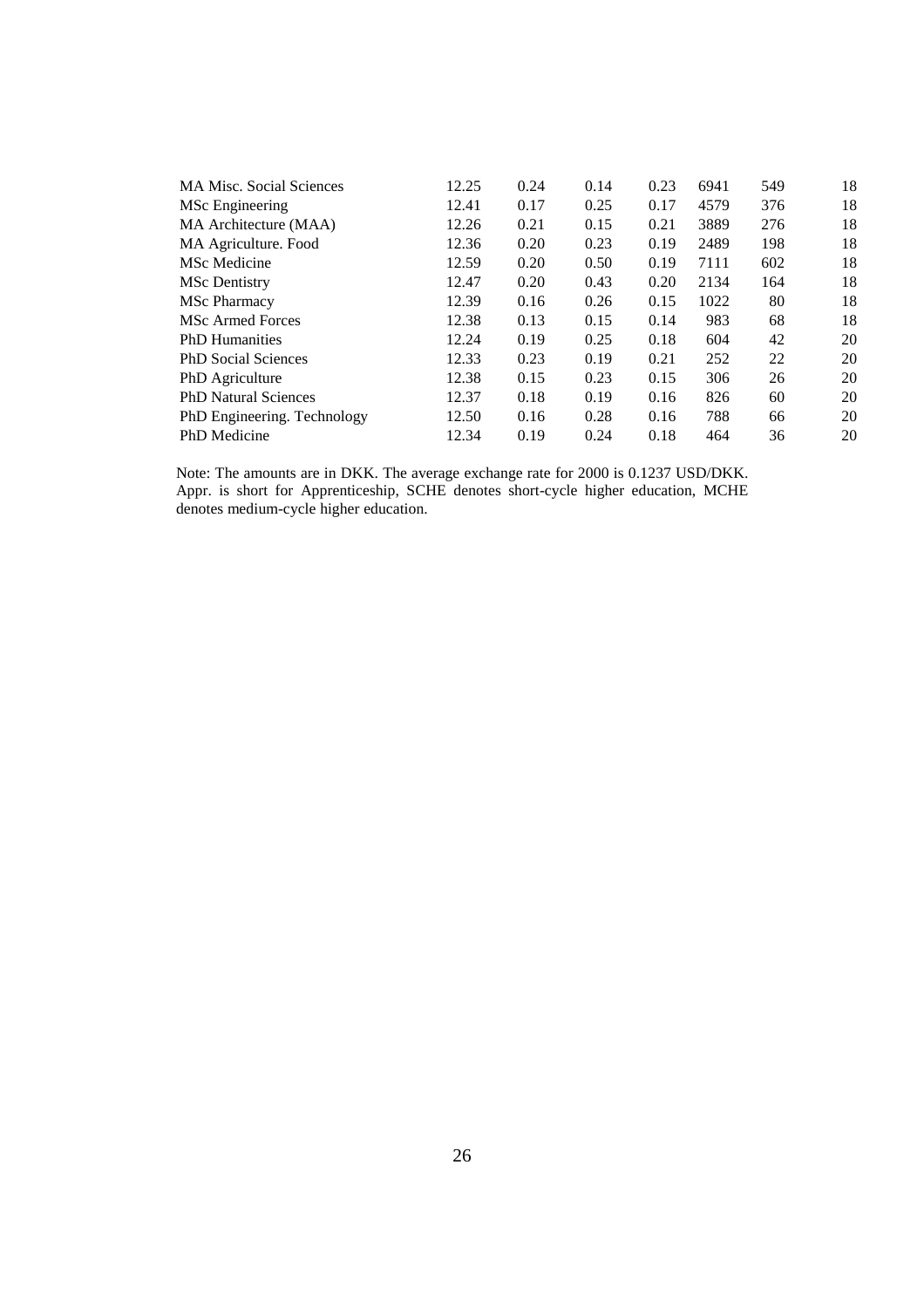**Figure 1: Stylized Efficient Frontier**

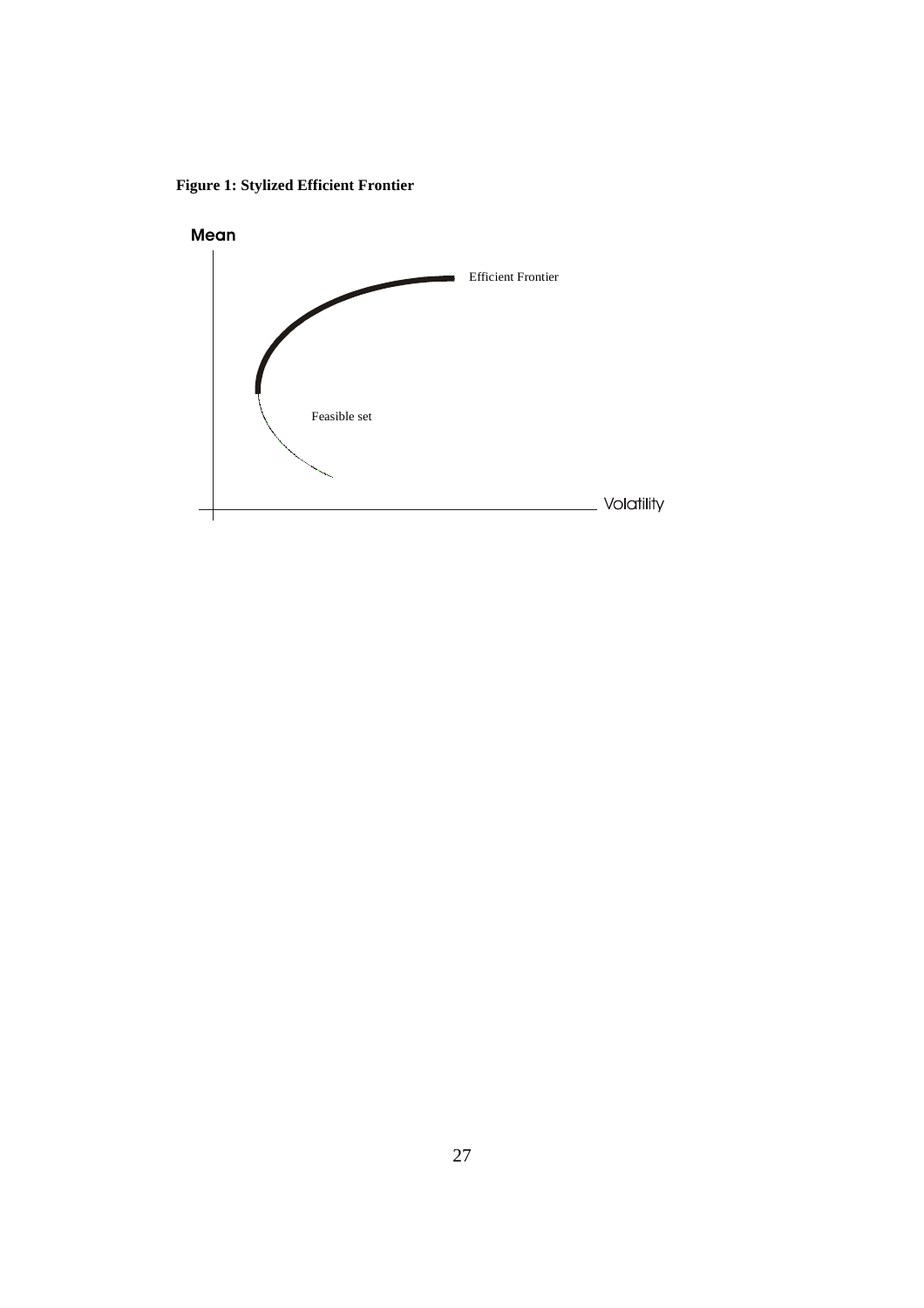**Figure 2: Efficient Frontier – Raw Log Income** 

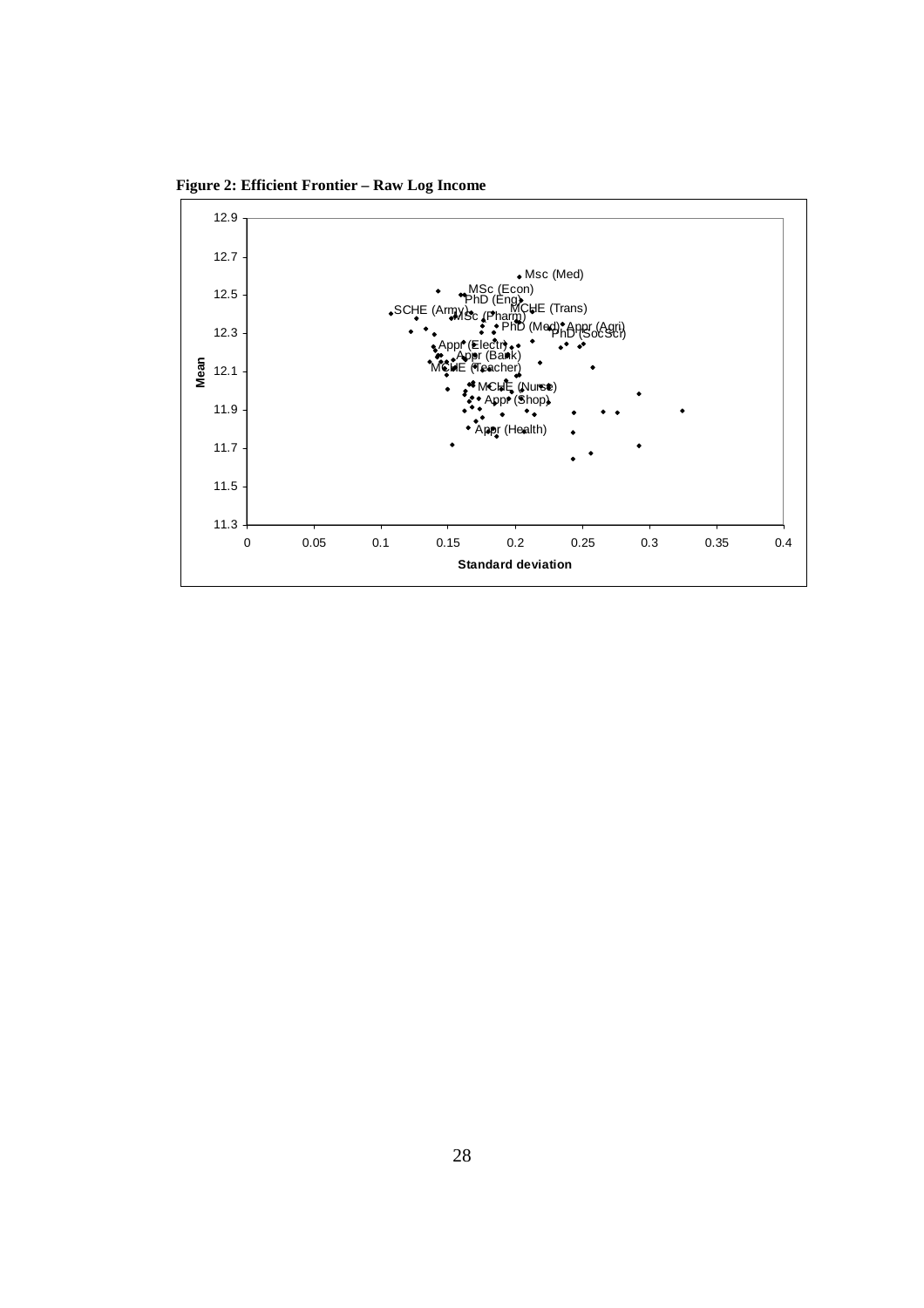**Figure 3: Efficient Frontier - Mincer Residuals** 

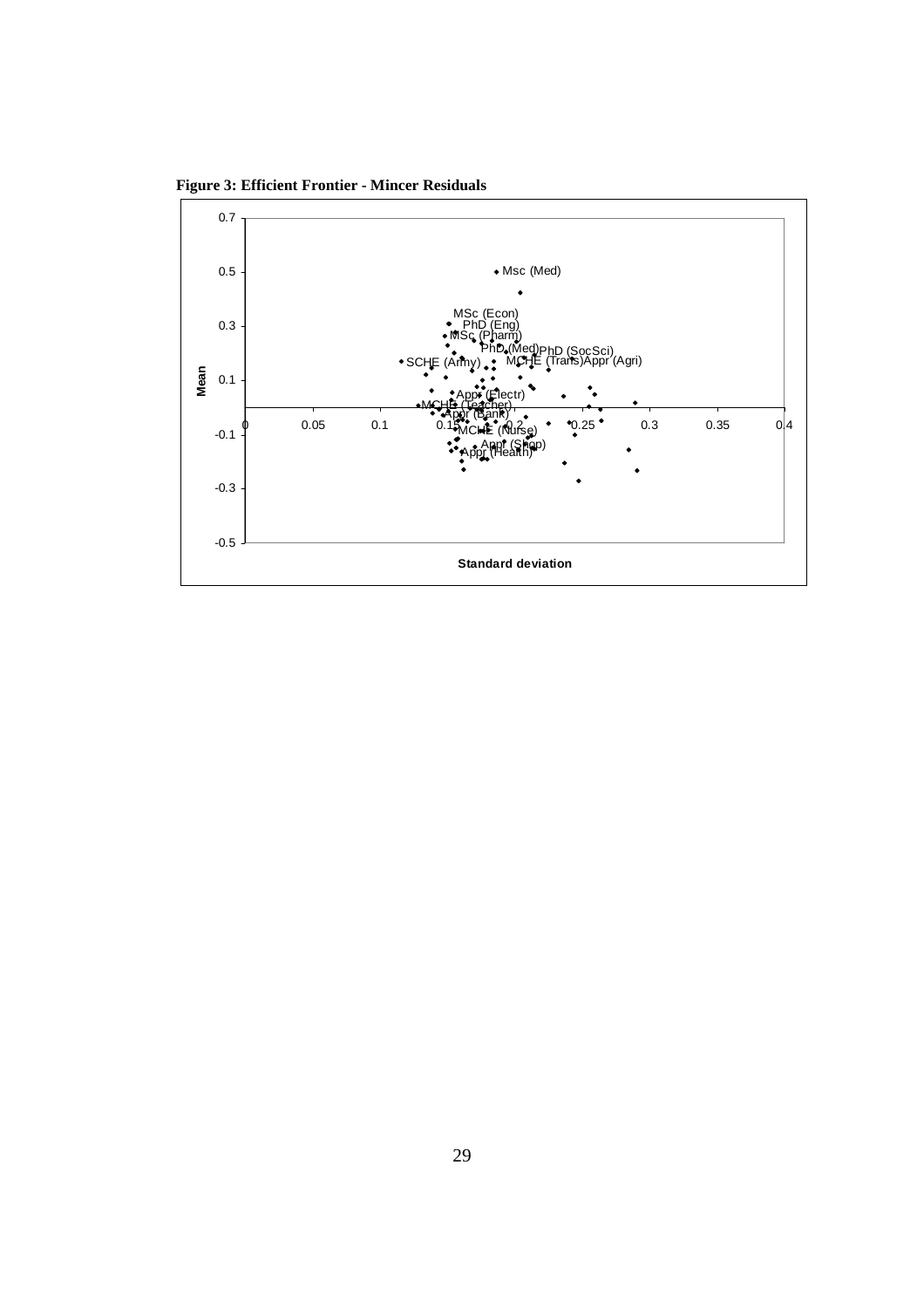**Figure 4: Manual/Academic Efficient Frontiers -Mincer Residuals** 







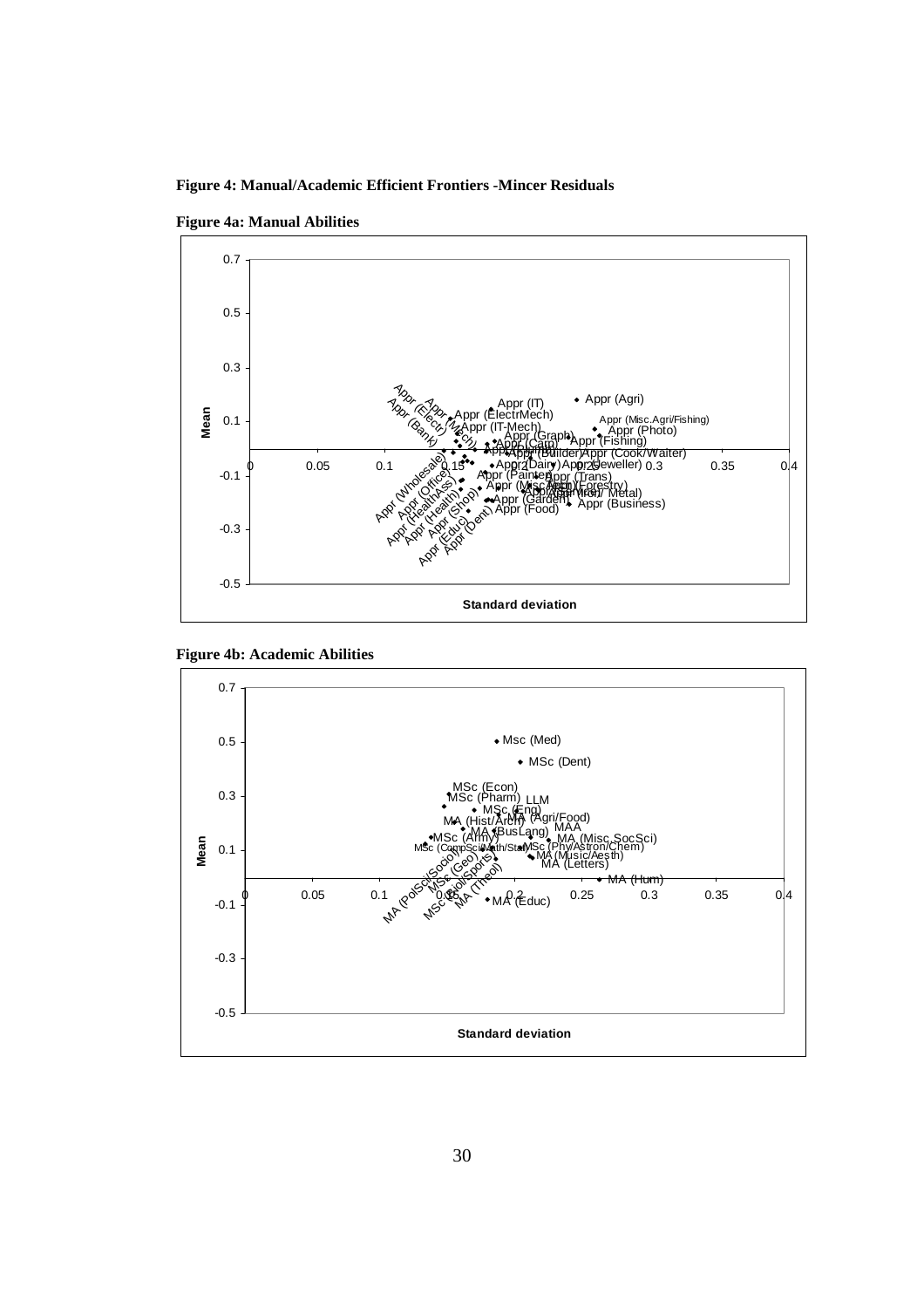## **Table 1: Mincer Regression**

The table shows the results of running the following regression:  $\ln W_i = \alpha_0 + \alpha_1 S_i + \alpha_2 X_i + \alpha_3 X_i^2 + \alpha_4 H_i + \varepsilon_i$ , where  $\varepsilon_i \sim N(0, \sigma^2)$ ,  $X_i$  denotes years of experience,  $S_i$  years of schooling, and  $H_i$  normal number of working hours per week. Standard errors in parentheses. \* indicates that the parameter is significant at 1% level of significance.

| <b>Intercept</b> $(\alpha_0)$                       |           | $10.674 * (0.0015)$ |  |  |  |  |
|-----------------------------------------------------|-----------|---------------------|--|--|--|--|
| Years of schooling $(\alpha_1)$                     | $0.011*$  | (0.0002)            |  |  |  |  |
| Experience ( $\alpha$ <sub>2</sub> )                | $0.034 *$ | (0.0002)            |  |  |  |  |
| Experience squared ( $\alpha_3$ )                   | $-0.001*$ | (0.0000)            |  |  |  |  |
| Hours per week ( $\alpha_{\scriptscriptstyle{A}}$ ) | $0.024*$  | (0.0001)            |  |  |  |  |
| $\mathbb{R}^2$                                      | 0.26      |                     |  |  |  |  |
| $\boldsymbol{N}$                                    | 1,005,139 |                     |  |  |  |  |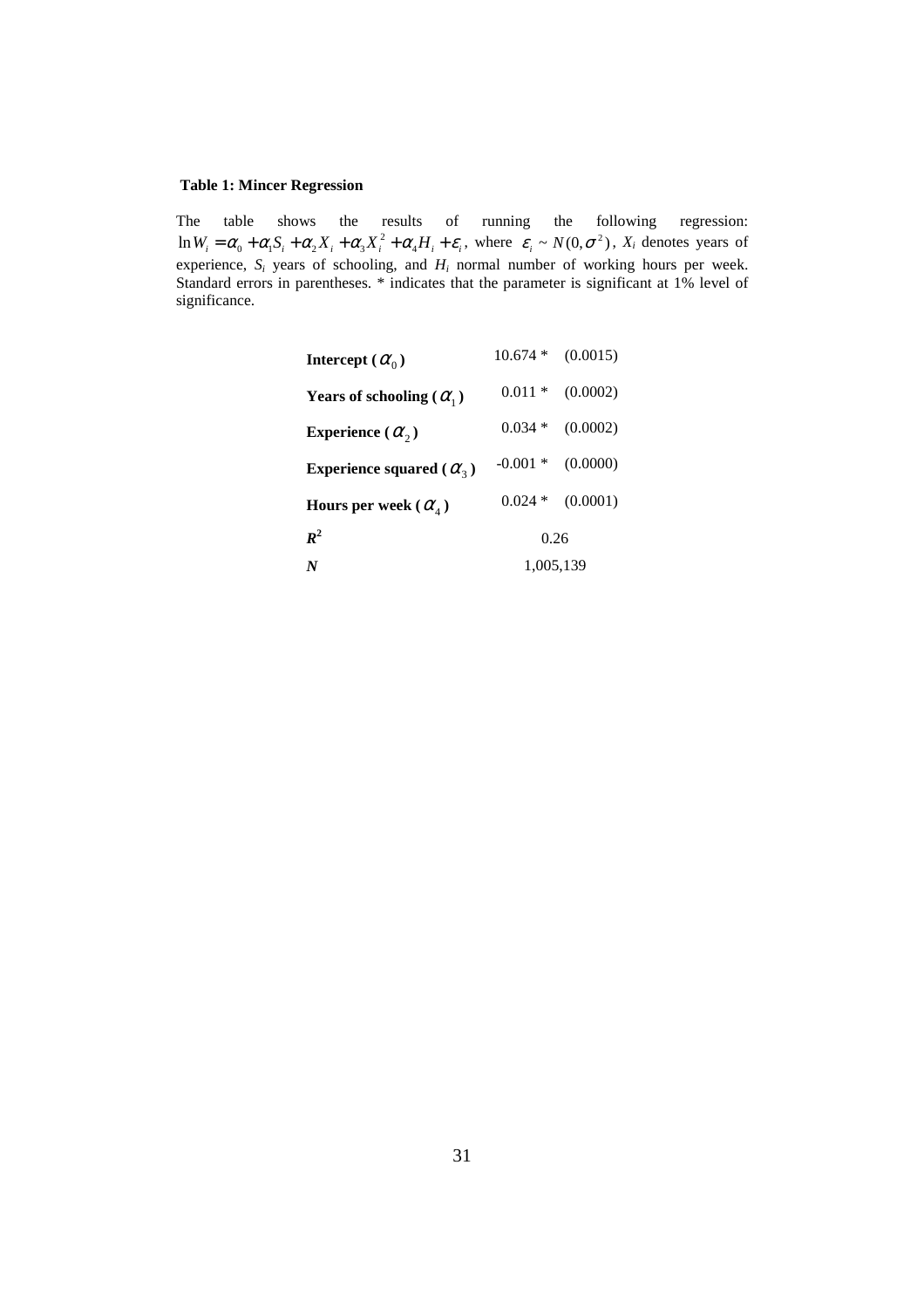**Table 2: Descriptive statistics for pooled sample.** 

|                                         | Mean      | Std. Dev. |  |  |  |
|-----------------------------------------|-----------|-----------|--|--|--|
| Annual log income (DKK)                 | 12.01     | 0.43      |  |  |  |
| Age (years)                             | 41.54     | 5.26      |  |  |  |
| <b>Accumulated education (years)</b>    | 11.86     | 3.09      |  |  |  |
| <b>Experience</b> (vears)               | 14.70     | 7.50      |  |  |  |
| Normal number of working hours per week | 35.13     | 0.39      |  |  |  |
| <b>Number of persons</b>                | 80,722    |           |  |  |  |
| <b>Number of observations</b>           | 1,005,139 |           |  |  |  |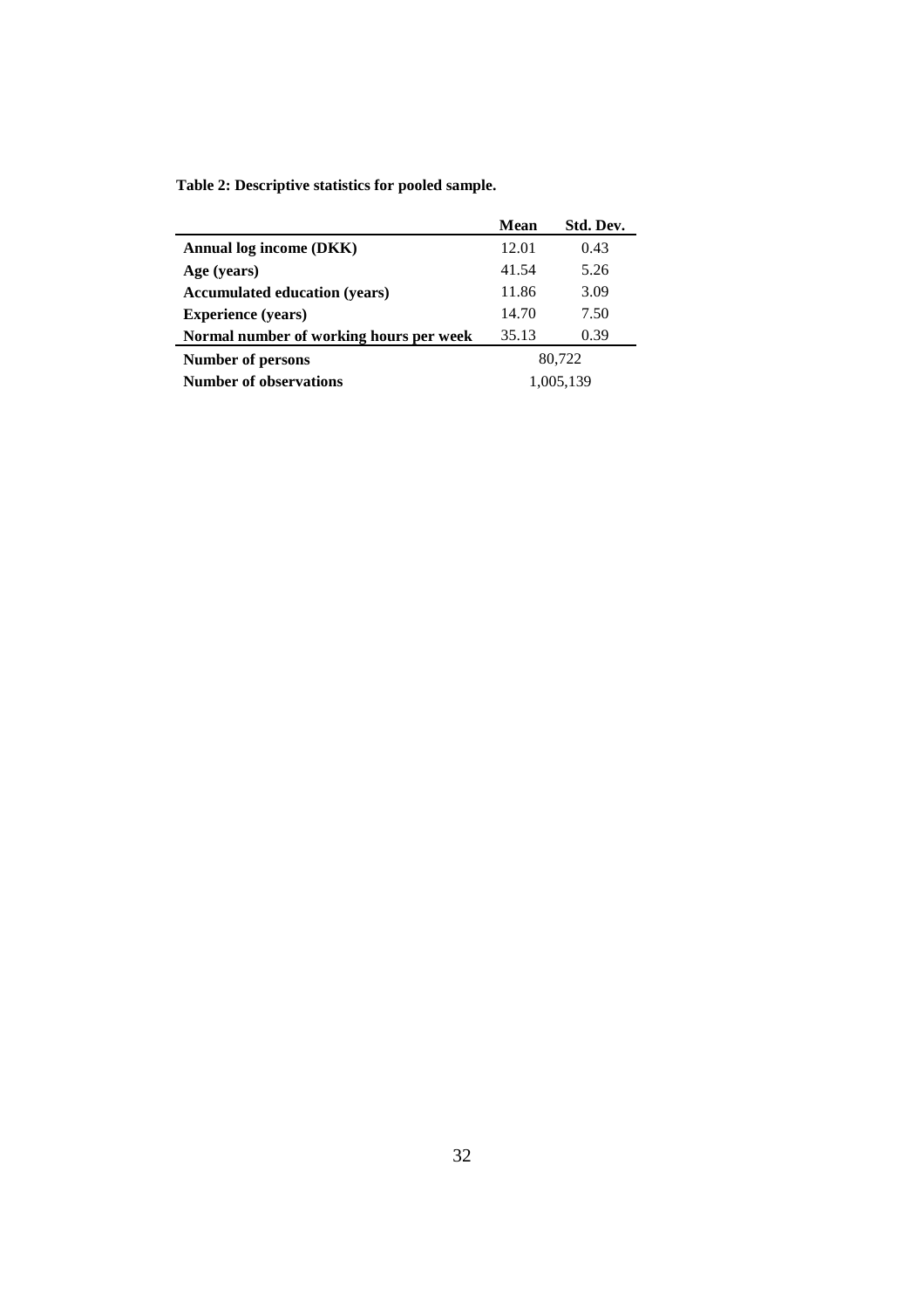#### **Table 3: Weighted Least Squares Risk-Return Regressions.**

The table shows the results of the WLS regressions of the equation:  $\mu_j = \beta_0 + \beta_1 \sigma_j + \varepsilon_j$ . where  $\varepsilon_j$  are NIID error terms and weights are given by *n*  $w_j = \frac{n_j}{n} \cdot \mu_j$  denotes the mean and  $\sigma_j$  denotes the standard deviation for educational group *j, j=1,...K.* Standard errors in parenthesis. \* indicates that the parameter is significant at 1% level of significance.

|                                              |          | $\beta_1$ $R^2$ $K$ |     | $\boldsymbol{n}$ |
|----------------------------------------------|----------|---------------------|-----|------------------|
| <b>Raw Log Income</b>                        | $66.81*$ | 0.99                | 104 | N                |
|                                              | (0.53)   |                     |     |                  |
| <b>Mincer Residuals</b>                      | $0.11*$  | 0.05                | 104 | N                |
|                                              | (0.05)   |                     |     |                  |
| <b>Mincer Residuals – Manual Abilities</b>   | $-0.75*$ | 0.75                | 39  | 34,684           |
|                                              | (0.07)   |                     |     |                  |
| <b>Mincer Residuals – Academic Abilities</b> | $1.43*$  | 0.57                | 22  | 5,160            |
|                                              | (0.28)   |                     |     |                  |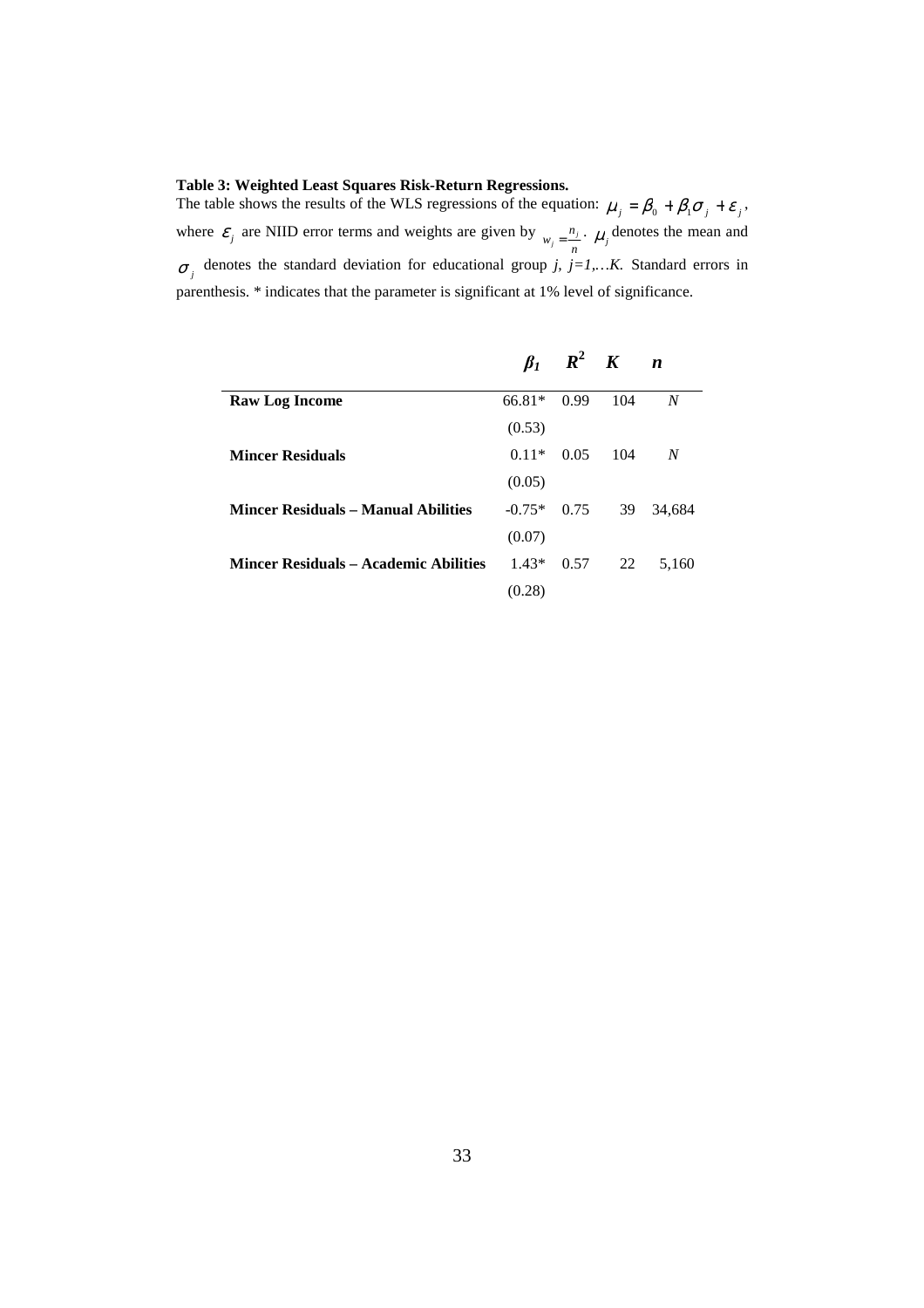| Rank | <b>Standarized</b><br>Return | <b>Education</b>               |
|------|------------------------------|--------------------------------|
| 1    | 2.69                         | MSc Medicine                   |
| 2    | 2.09                         | MSc Dentistry                  |
| 3    | 2.05                         | <b>MCHE</b> Engineering        |
| 4    | 2.04                         | <b>MSc Economics</b>           |
| 5    | 1.79                         | PhD Engineering                |
| 6    | 1.79                         | <b>MSc Pharmacy</b>            |
| 7    | 1.48                         | <b>SCHE Armed Forces</b>       |
| 11   | 1.36                         | PhD Medicine                   |
| 18   | 1.06                         | <b>MCHE</b> Transport          |
| 21   | 0.91                         | <b>PhD</b> Social Sciences     |
| 28   | 0.75                         | Appr. Agriculture              |
| 46   | 0.18                         | Appr. Electrician              |
| 51   | 0.07                         | <b>MCHE School Teacher</b>     |
| 57   | $-0.04$                      | Appr. Bank Office Clerk        |
| 80   | $-0.50$                      | <b>MCHE Nurse</b>              |
| 93   | $-0.84$                      | Appr. Shop Assistant           |
| 96   | $-0.95$                      | Appr. Health Care              |
| 100  | $-1.07$                      | Appr. Food                     |
| 101  | $-1.08$                      | Appr. Dental Assistant         |
| 102  | $-1.09$                      | <b>MCHE Needlework Teacher</b> |
| 103  | $-1.23$                      | <b>MCHE Misc.</b>              |
| 104  | -1.41                        | Appr. Education                |

## **Table 4: Standardized Returns - Mincer Residuals**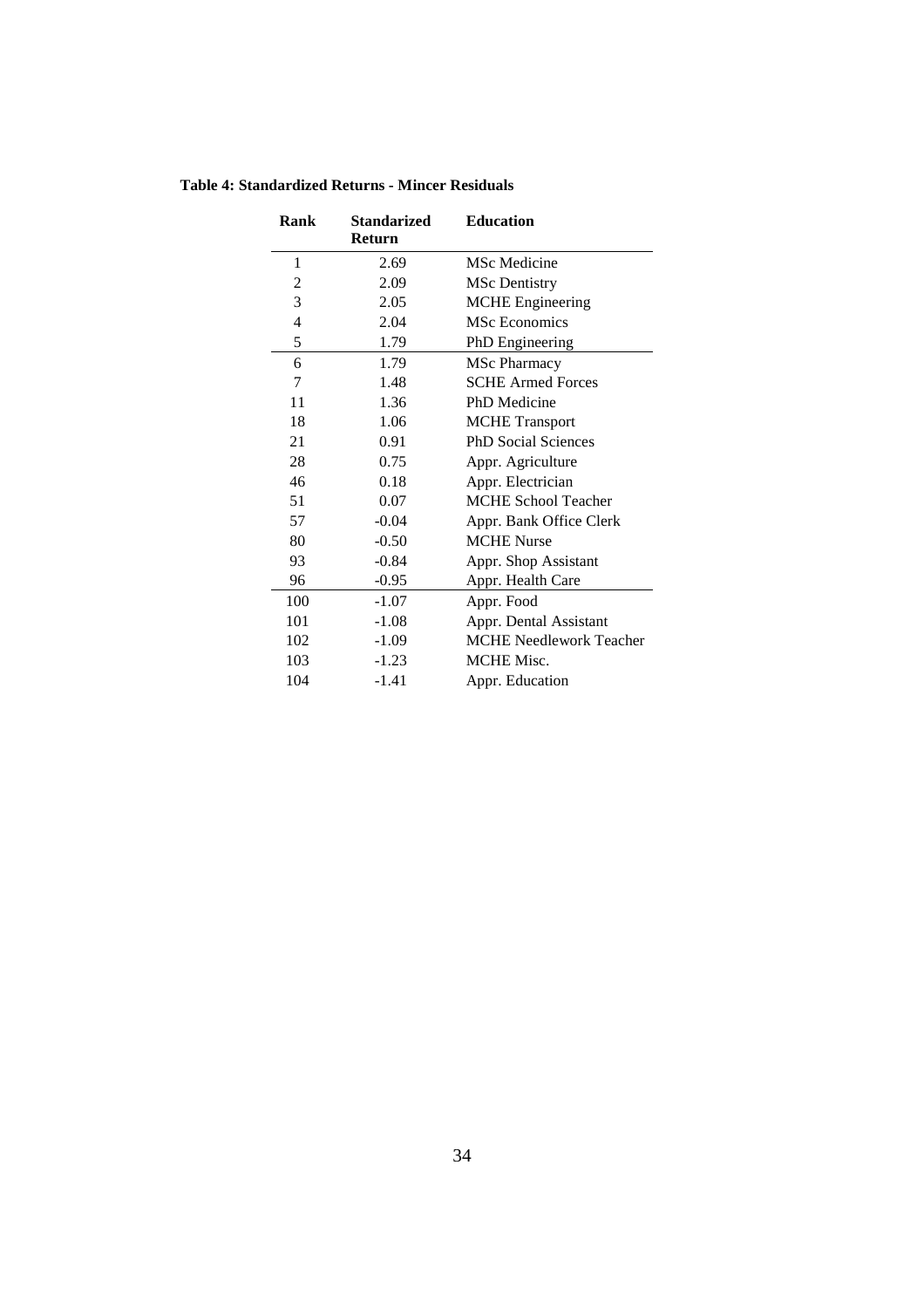#### **Table 5: Mean-Variance Spanning Tests and Increase in Expected Return per Unit of Risk.**

The table shows the p-values of the Wald tests of the hypothesis of mean-variance spanning,  $H_0: \alpha = 0, \beta = 1$ , in the regressions of the additional asset returns,  $R_{j,t+1}$ , on the benchmark asset returns,  $R_{k,t+1}$ , i.e.  $R_{j,t+1} = \alpha + \beta R_{k,t+1} + \varepsilon_{t+1}$ , based on the Mincer residuals. The Wald test statistic is *F(2,12)* distributed. **Bold** letters indicate that the hypothesis of mean-variance spanning cannot be rejected at a 1% level of significance. The estimated increase in expected return per unit of risk,  $\Delta \sigma(m_{t+1})$ , is shown in parentheses.

| Benchmark assets<br><b>Additional assets</b> | <b>MA Education</b>      | <b>MA</b> Humanities     | MA Theology              | MA History. Archaeology  | <b>MA</b> Letters        | MA Business Language (LSP) | MA Music. Aesthetics     | MSc CompSci. Math. Statistics | MSc Physics. Astronomy. Chemistry | MSc Geology. Geography   | MSc Biology. Sports      |
|----------------------------------------------|--------------------------|--------------------------|--------------------------|--------------------------|--------------------------|----------------------------|--------------------------|-------------------------------|-----------------------------------|--------------------------|--------------------------|
| <b>MA</b> Education                          | ÷,                       | 0.10                     | 0.01                     | 0.00                     | 0.00                     | 0.00                       | 0.01                     | 0.00                          | 0.00                              | 0.00                     | 0.00                     |
| <b>MA</b> Humanities                         | 0.00<br>(4.70)           | (3.51)<br>ä,             | (3.56)<br>0.00<br>(5.03) | (0.88)<br>0.00<br>(3.95) | (3.97)<br>0.00<br>(2.85) | (2.07)<br>0.00<br>(2.74)   | (2.11)<br>0.00<br>(1.87) | (2.25)<br>0.00<br>(3.51)      | (1.81)<br>0.00<br>(4.95)          | (3.15)<br>0.00<br>(3.45) | (0.96)<br>0.00<br>(2.97) |
| MA Theology                                  | 0.00<br>(5.13)           | 0.00<br>(5.37)           |                          | 0.00<br>(4.67)           | 0.01<br>(3.24)           | 0.00<br>(5.85)             | 0.00<br>(8.66)           | 0.00<br>(3.61)                | 0.00<br>(4.25)                    | 0.00<br>(4.64)           | 0.00<br>(2.90)           |
| MA History. Archaeology                      | 0.00<br>(3.62)           | 0.00<br>(4.72)           | 0.00<br>(5.12)           |                          | 0.00<br>(4.87)           | 0.59<br>(1.63)             | 0.00<br>(1.70)           | 0.00<br>(2.83)                | 0.00<br>(2.34)                    | 0.00<br>(3.29)           | 0.00<br>(2.76)           |
| <b>MA</b> Letters                            | 0.00<br>(4.91)           | 0.00<br>(2.83)           | 0.18<br>(2.25)           | 0.00<br>(4.28)           |                          | 0.00<br>(2.44)             | 0.08<br>(0.25)           | 0.00<br>(0.14)                | 0.00<br>(0.28)                    | 0.00<br>(0.19)           | 0.00<br>(0.20)           |
| MA Business Language (LSP)                   | 0.00                     | 0.00                     | 0.00                     | 0.00                     | 0.00                     | $\frac{1}{2}$              | 0.00                     | 0.00                          | 0.00                              | 0.00                     | 0.00                     |
| MA Music. Aesthetics                         | (6.88)<br>0.00           | (6.38)<br>0.00           | (6.81)<br>0.00           | (4.97)<br>0.00           | (6.03)<br>0.00           | 0.00                       | (5.09)                   | (5.55)<br>0.00                | (5.64)<br>0.00                    | (5.87)<br>0.00           | (6.28)<br>0.00           |
| MSc CompSci. Math. Statistics                | (5.02)<br>0.01           | (3.85)<br>0.02           | (8.21)<br>0.38           | (2.60)<br>0.21           | (4.83)<br>0.08           | (0.90)<br>0.43             | 0.52                     | (4.03)                        | (4.00)<br>0.85                    | (4.01)<br>0.00           | (4.18)<br>0.85           |
| MSc Physics. Astronomy. Chemistry            | (0.93)<br>0.00           | (2.41)<br>0.00           | (1.39)<br>0.03           | (0.46)<br>0.01           | (3.80)<br>0.00           | (0.24)<br>0.06             | (1.40)<br>0.20           | 0.00                          | (0.28)<br>ä,                      | (3.23)<br>0.00           | (0.19)<br>0.39           |
| MSc Geology. Geography                       | (2.11)<br>0.02           | (5.22)<br>0.05           | (3.44)<br>0.08           | (0.04)<br>0.06           | (6.98)<br>0.09           | (1.28)<br>0.10             | (1.32)<br>0.59           | (1.62)<br>0.00                | 0.16                              | (2.58)                   | (0.95)<br>0.62           |
| MSc Biology. Sports                          | (3.16)<br>0.00           | (1.20)<br>0.00           | (4.94)<br>0.08           | (0.74)<br>0.00           | (3.91)<br>0.00           | (0.57)<br>0.00             | (2.19)<br>0.10           | (2.97)<br>0.00                | (1.87)<br>0.01                    | 0.00                     | (1.02)                   |
| MSc Economics                                | (2.86)<br>0.00           | (2.91)<br>0.00           | (1.69)<br>0.00           | (1.78)<br>0.00           | (4.79)<br>0.00           | (4.72)<br>0.00             | (3.06)<br>0.00           | (2.52)<br>0.00                | (2.32)<br>0.00                    | (2.99)<br>0.00           | 0.00                     |
| MA Law (LLM)                                 | (3.45)<br>0.00           | (3.36)<br>0.00           | (4.94)<br>0.00           | (0.42)<br>0.03           | (5.10)<br>0.00           | (3.74)<br>0.02             | (1.57)<br>0.00           | (2.68)<br>0.00                | (2.31)<br>0.00                    | (3.07)<br>0.00           | (2.18)<br>0.00           |
| MA Political Sciences. Sociology             | (2.89)<br>0.00           | (5.15)<br>0.00           | (2.38)<br>0.00           | (0.22)<br>0.19           | (3.57)<br>0.00           | (4.13)<br>0.85             | (3.03)<br>0.00           | (2.33)<br>0.00                | (2.04)<br>0.00                    | (3.11)<br>0.00           | (1.32)<br>0.00           |
| MA Misc. Social Sciences                     | (3.97)<br>0.00           | (3.09)<br>0.00           | (5.74)<br>0.00           | (0.62)<br>0.00           | (5.52)<br>0.00           | (0.41)<br>0.01             | (1.88)<br>0.00           | (2.80)<br>0.00                | (2.43)<br>0.00                    | (3.16)<br>0.00           | (2.40)<br>0.00           |
| MSc Engineering                              | (4.98)<br>0.00           | (4.49)<br>0.00           | (4.93)<br>0.00           | (1.94)<br>0.00           | (6.14)<br>0.00           | (0.87)<br>0.00             | (2.29)<br>0.00           | (3.83)<br>0.00                | (3.51)<br>0.00                    | (4.01)<br>0.00           | (3.01)<br>0.00           |
| MA Architecture (MAA)                        | (2.05)<br>0.00           | (4.24)<br>0.00           | (3.78)<br>0.02           | (0.21)<br>0.01           | (4.30)<br>0.00           | (3.31)<br>0.07             | (0.51)<br>0.12           | (1.62)<br>0.00                | (0.47)<br>0.33                    | (2.71)<br>0.00           | (1.59)<br>0.40           |
| MA Agriculture. Food                         | (2.71)<br>0.00<br>(3.22) | (3.70)<br>0.00           | (3.52)<br>0.00<br>(5.49) | (0.02)<br>0.00<br>(1.48) | (7.40)<br>0.00           | (2.61)<br>0.00             | (1.92)<br>0.00<br>(2.51) | (1.87)<br>0.00                | (0.70)<br>0.00<br>(2.29)          | (2.19)<br>0.00<br>(3.26) | (0.50)<br>0.00<br>(2.04) |
| MSc Medicine                                 | 0.00                     | (3.13)<br>0.00           | 0.00                     | 0.00                     | (6.23)<br>0.00           | (1.92)<br>0.00             | 0.00                     | (2.67)<br>0.00                | 0.00                              | 0.00                     | 0.00                     |
| MSc Dentistry                                | (3.98)<br>0.00           | (0.80)<br>0.00           | (1.21)<br>0.00           | (3.10)<br>0.00           | (0.31)<br>0.00           | (0.67)<br>0.00             | (1.89)<br>0.00           | (2.10)<br>0.00                | (4.27)<br>0.00                    | (1.69)<br>0.00           | (2.24)<br>0.00           |
| MSc Pharmacy                                 | (2.85)<br>0.00           | (4.32)<br>0.00           | (3.37)<br>0.00           | (0.42)<br>0.00           | (3.02)<br>0.00           | (0.04)<br>0.00             | (0.51)<br>0.00           | (2.21)<br>0.00                | (1.81)<br>0.00                    | (2.64)<br>0.00           | (2.02)<br>0.00           |
| MSc Armed Forces                             | (2.47)<br>0.00<br>(3.19) | (4.18)<br>0.00<br>(1.99) | (3.50)<br>0.00<br>(5.61) | (0.07)<br>0.00<br>(0.43) | (4.24)<br>0.00<br>(4.99) | (0.27)<br>0.00<br>(0.17)   | (1.21)<br>0.33<br>(0.58) | (1.86)<br>0.00<br>(2.46)      | (1.10)<br>0.01<br>(2.01)          | (2.41)<br>0.00<br>(2.83) | (1.31)<br>0.22<br>(1.39) |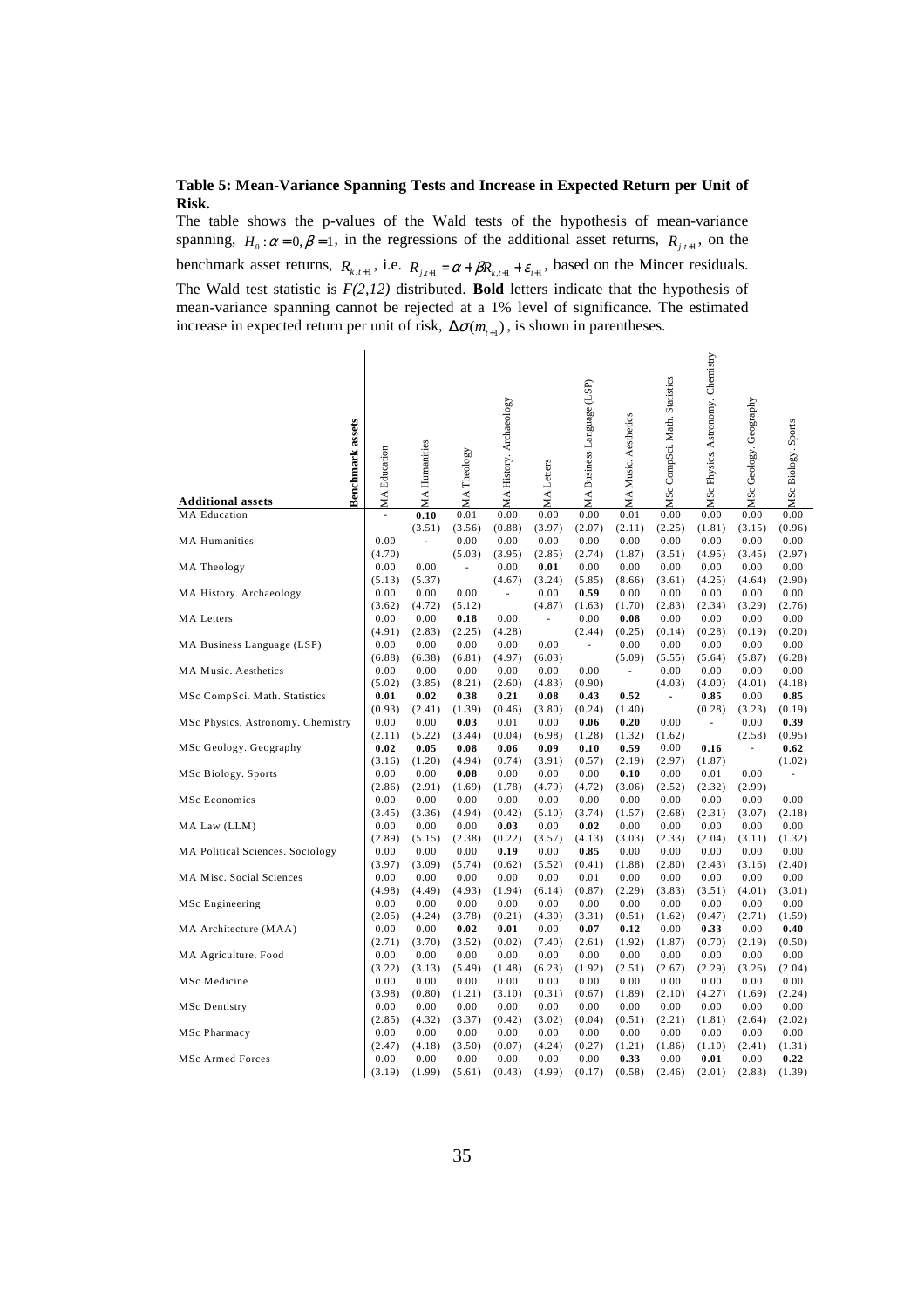## **Table 5** *(continued)*

| <b>Benchmark</b> assets<br><b>Additional assets</b> | MSc Economics  | MA Law (LLM)   | MA Political Sciences. Sociology | MA Misc. Social Sciences | MSc Engineering | MA Architecture (MAA) | MA Agriculture. Food | MSc Medicine   | MSc Dentistry  | MSc Pharmacy   | MSc Armed Forces |
|-----------------------------------------------------|----------------|----------------|----------------------------------|--------------------------|-----------------|-----------------------|----------------------|----------------|----------------|----------------|------------------|
| <b>MA</b> Education                                 | 0.00           | 0.00           | 0.00                             | 0.00                     | 0.00            | 0.00                  | 0.00                 | 0.00           | 0.00           | 0.00           | 0.00             |
|                                                     | (0.55)         | (1.07)         | (1.81)                           | (1.87)                   | (1.13)          | (2.05)                | (0.46)               | (2.78)         | (0.44)         | (0.98)         | (1.26)           |
| <b>MA Humanities</b>                                | 0.00           | 0.00           | 0.00                             | 0.00                     | 0.00            | 0.00                  | 0.00                 | 0.00           | 0.00           | 0.00           | 0.00             |
|                                                     | (2.14)         | (4.63)         | (2.36)                           | (2.95)                   | (3.82)          | (3.90)                | (2.38)               | (1.39)         | (3.76)         | (3.58)         | (1.96)           |
| <b>MA</b> Theology                                  | 0.00           | 0.00           | 0.00                             | 0.00                     | 0.00            | 0.00                  | 0.00                 | 0.00           | 0.00           | 0.00           | 0.00             |
| MA History. Archaeology                             | (4.22)<br>0.00 | (2.97)<br>0.00 | (5.30)<br>0.10                   | (4.53)<br>0.00           | (3.81)<br>0.00  | (4.14)<br>0.00        | (5.18)<br>0.00       | (2.29)<br>0.00 | (3.20)<br>0.00 | (3.44)<br>0.00 | (4.99)<br>0.00   |
|                                                     | (0.26)         | (1.31)         | (0.90)                           | (0.13)                   | (1.54)          | (2.22)                | (1.68)               | (3.03)         | (0.67)         | (1.10)         | (1.47)           |
| <b>MA</b> Letters                                   | 0.00           | 0.00           | 0.00                             | 0.00                     | 0.00            | 0.00                  | 0.00                 | 0.00           | 0.00           | 0.00           | 0.00             |
|                                                     | (0.15)         | (0.11)         | (0.17)                           | (0.26)                   | (0.14)          | (0.25)                | (0.25)               | (3.15)         | (0.05)         | (0.13)         | (0.12)           |
| MA Business Language (LSP)                          | 0.00           | 0.00           | 0.00                             | 0.00                     | 0.00            | 0.00                  | 0.00                 | 0.00           | 0.00           | 0.00           | 0.00             |
|                                                     | (4.96)         | (5.67)         | (4.91)                           | (4.79)                   | (4.86)          | (5.85)                | (5.12)               | (4.24)         | (4.09)         | (4.54)         | (4.98)           |
| MA Music. Aesthetics                                | 0.00           | 0.00           | 0.00                             | 0.00                     | 0.00            | 0.00                  | 0.00                 | 0.00           | 0.00           | 0.00           | 0.00             |
|                                                     | (2.10)         | (3.79)         | (2.93)                           | (1.95)                   | (3.05)          | (3.97)                | (3.22)               | (2.89)         | (1.87)         | (2.86)         | (2.42)           |
| MSc CompSci. Math. Statistics                       | 0.00           | 0.07           | 0.46                             | 0.29                     | 0.00            | 0.98                  | 0.01                 | 0.00           | 0.00           | 0.00           | 0.71             |
|                                                     | (0.94)         | (0.01)         | (0.06)                           | (3.38)                   | (0.04)          | (0.03)                | (1.29)               | (1.79)         | (0.13)         | (0.05)         | (0.32)           |
| MSc Physics. Astronomy. Chemistry                   | 0.00           | 0.00           | 0.07                             | 0.22                     | 0.00            | 0.59                  | 0.00                 | 0.00           | 0.00           | 0.00           | 0.42             |
|                                                     | (0.00)         | (0.63)         | (0.15)                           | (1.69)                   | (0.10)          | (0.37)                | (0.02)               | (3.84)         | (0.01)         | (0.11)         | (0.31)           |
| MSc Geology. Geography                              | 0.00           | 0.01           | 0.11                             | 0.32                     | 0.00            | 0.42                  | 0.01                 | 0.00           | 0.00           | 0.00           | 0.81             |
| MSc Biology. Sports                                 | (0.33)<br>0.00 | (1.93)<br>0.00 | (0.53)<br>0.00                   | (0.25)<br>0.05           | (1.88)<br>0.00  | (0.69)<br>0.02        | (1.28)<br>0.00       | (0.77)<br>0.00 | (0.55)<br>0.00 | (0.73)<br>0.00 | (0.35)           |
|                                                     | (0.84)         | (1.20)         | (1.56)                           | (0.05)                   | (2.03)          | (1.82)                | (1.08)               | (2.22)         | (1.27)         | (1.41)         | 0.18<br>(1.17)   |
| MSc Economics                                       |                | 0.00           | 0.00                             | 0.00                     | 0.00            | 0.00                  | 0.00                 | 0.00           | 0.00           | 0.01           | 0.00             |
|                                                     |                | (1.65)         | (0.73)                           | (0.34)                   | (1.78)          | (1.93)                | (0.80)               | (2.44)         | (1.18)         | (1.25)         | (1.25)           |
| MA Law (LLM)                                        | 0.00           | $\overline{a}$ | 0.01                             | 0.00                     | 0.00            | 0.00                  | 0.13                 | 0.00           | 0.00           | 0.00           | 0.00             |
|                                                     | (0.54)         |                | (1.18)                           | (0.90)                   | (1.24)          | (1.81)                | (1.60)               | (2.70)         | (0.32)         | (0.62)         | (1.72)           |
| MA Political Sciences. Sociology                    | 0.00           | 0.00           |                                  | 0.08                     | 0.00            | 0.00                  | 0.00                 | 0.00           | 0.00           | 0.00           | 0.00             |
|                                                     | (0.29)         | (1.85)         |                                  | (0.19)                   | (1.68)          | (2.05)                | (0.77)               | (2.38)         | (1.75)         | (1.30)         | (1.06)           |
| MA Misc. Social Sciences                            | 0.00           | 0.00           | 0.00                             | $\overline{a}$           | 0.00            | 0.00                  | 0.00                 | 0.00           | 0.00           | 0.00           | 0.00             |
|                                                     | (1.62)         | (2.95)         | (2.24)                           |                          | (2.77)          | (3.31)                | (2.50)               | (3.14)         | (1.80)         | (2.33)         | (2.44)           |
| MSc Engineering                                     | 0.49           | 0.05           | 0.00                             | 0.00                     | $\overline{a}$  | 0.00                  | 0.22                 | 0.00           | 0.00           | 0.11           | 0.00             |
|                                                     | (0.12)         | (0.41)         | (0.10)                           | (0.72)                   |                 | (1.12)                | (0.43)               | (2.85)         | (0.00)         | (0.13)         | (0.17)           |
| MA Architecture (MAA)                               | 0.00           | 0.00           | 0.05                             | 0.38                     | 0.00            | $\overline{a}$        | 0.00                 | 0.00           | 0.00           | 0.00           | 0.28             |
| MA Agriculture. Food                                | (0.25)<br>0.00 | (0.65)<br>0.01 | (0.01)<br>0.00                   | (1.03)<br>0.00           | (0.86)<br>0.00  | 0.00                  | (0.13)               | (2.69)<br>0.00 | (0.74)<br>0.00 | (0.20)<br>0.00 | (0.46)<br>0.00   |
|                                                     | (0.43)         | (2.17)         | (0.86)                           | (0.96)                   | (1.85)          | (1.88)                |                      | (2.61)         | (1.96)         | (1.26)         | (1.35)           |
| MSc Medicine                                        | 0.00           | 0.00           | 0.00                             | 0.00                     | 0.00            | 0.00                  | 0.00                 | L,             | 0.00           | 0.00           | 0.00             |
|                                                     | (1.93)         | (2.89)         | (2.04)                           | (2.72)                   | (2.98)          | (3.04)                | (2.61)               |                | (2.22)         | (2.10)         | (1.81)           |
| <b>MSc Dentistry</b>                                | 0.00           | 0.00           | 0.00                             | 0.00                     | 0.00            | 0.00                  | 0.00                 | 0.00           | -              | 0.00           | 0.00             |
|                                                     | (0.77)         | (0.96)         | (1.78)                           | (0.15)                   | (1.11)          | (2.15)                | (1.98)               | (2.19)         |                | (0.85)         | (1.26)           |
| MSc Pharmacy                                        | 0.68           | 0.00           | 0.00                             | 0.00                     | 0.02            | 0.00                  | 0.00                 | 0.00           | 0.00           |                | 0.00             |
|                                                     | (0.03)         | (0.23)         | (0.22)                           | (0.84)                   | (0.56)          | (0.93)                | (0.18)               | (2.19)         | (0.07)         |                | (0.56)           |
| <b>MSc Armed Forces</b>                             | 0.00           | 0.00           | 0.00                             | 0.00                     | 0.00            | 0.02                  | 0.00                 | 0.00           | 0.00           | 0.00           |                  |
|                                                     | (0.13)         | (1.83)         | (0.20)                           | (1.61)                   | (1.21)          | (1.85)                | (0.50)               | (2.14)         | (0.69)         | (1.00)         |                  |

36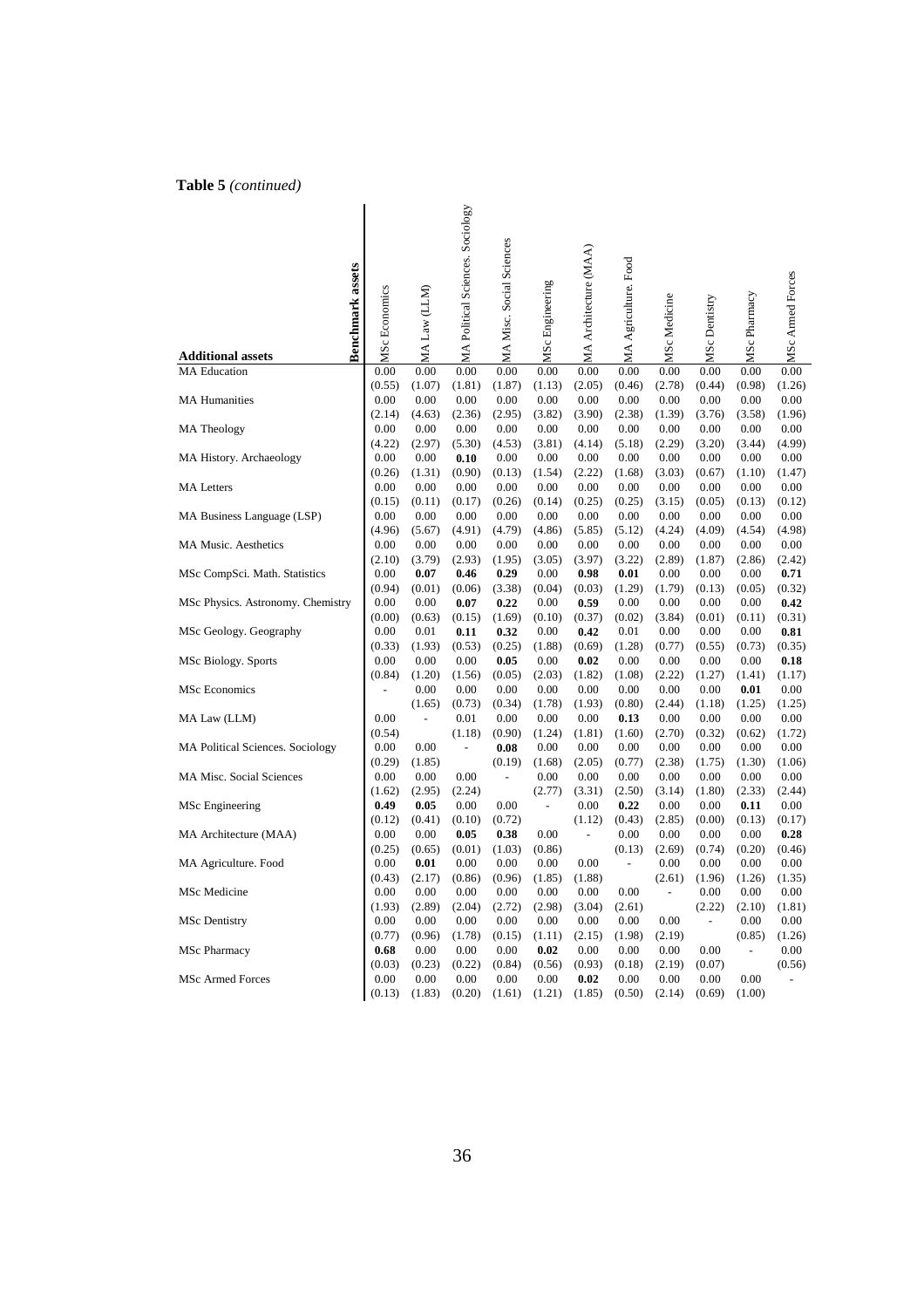#### **Table 6: Mean-Variance Spanning Tests and Increase in Expected Return per Unit of Risk.**

The table shows the p-values of the Wald tests of the hypothesis of mean-variance spanning,  $H_0: \alpha = 0, \sum_{k=1}^K \beta_k = 1$ *K*  $H_0: \alpha = 0, \sum_{k=1}^K \beta_k = 1$ , in the regressions of the additional asset returns,  $R_{j,t+1}$ , on the *K* benchmark asset returns,  $R_{k,t+1}$ , i.e.  $R_{j,t+1} = \alpha + \beta_1 R_{1,t+1} + ... + \beta_k R_{K,t+1} + \varepsilon_{t+1}$ , based on the Mincer residuals. The Wald test statistic is *F(2,14-K-1)* distributed. Benchmark assets are indicated by '+'. **Bold** indicates that the hypothesis of mean-variance spanning cannot be rejected at a 1% level of significance. The estimated increase in expected return per unit of risk,  $\Delta \sigma(m_{t+1})$ , is shown in parentheses.

#### **Table 6a: Academic Abilities (Humanities)**

|                            | assets<br>Benchmark | Education<br>⋖ | Humanities<br>⋖ | Theology | Archaeology<br>History. | Letters<br>⋖ | (LSP)<br>Business Language | Aesthetics<br>Music. |         |                   |
|----------------------------|---------------------|----------------|-----------------|----------|-------------------------|--------------|----------------------------|----------------------|---------|-------------------|
| <b>Additional assets</b>   |                     |                |                 | ŃМ       | МA                      |              | МA                         | МÁ.                  | p-value | $\Delta\sigma(m)$ |
| <b>MA</b> Education        |                     |                | $^{+}$          | $^{+}$   | $+$                     | $^{+}$       | $^{+}$                     | $^{+}$               | 0.67    | (0.03)            |
| <b>MA Humanities</b>       |                     | $\overline{+}$ |                 | $^{+}$   | $^{+}$                  | $^{+}$       | $+$                        | $^{+}$               | 0.73    | (2.29)            |
| <b>MA</b> Theology         |                     | $^{+}$         | $^{+}$          |          | $^{+}$                  | $^{+}$       | $^{+}$                     | $^{+}$               | 0.05    | (6.88)            |
| MA History. Archaeology    |                     | $^{+}$         | $^{+}$          | $^{+}$   |                         | $^{+}$       | $+$                        | $^{+}$               | 0.56    | (2.11)            |
| <b>MA</b> Letters          |                     | $^{+}$         | $^{+}$          | $^{+}$   | $+$                     |              | $^{+}$                     | $^{+}$               | 0.98    | (0.09)            |
| MA Business Language (LSP) |                     | $^{+}$         | $^{+}$          | $^{+}$   | $^{+}$                  | $^{+}$       |                            | $^{+}$               | 0.01    | (4.13)            |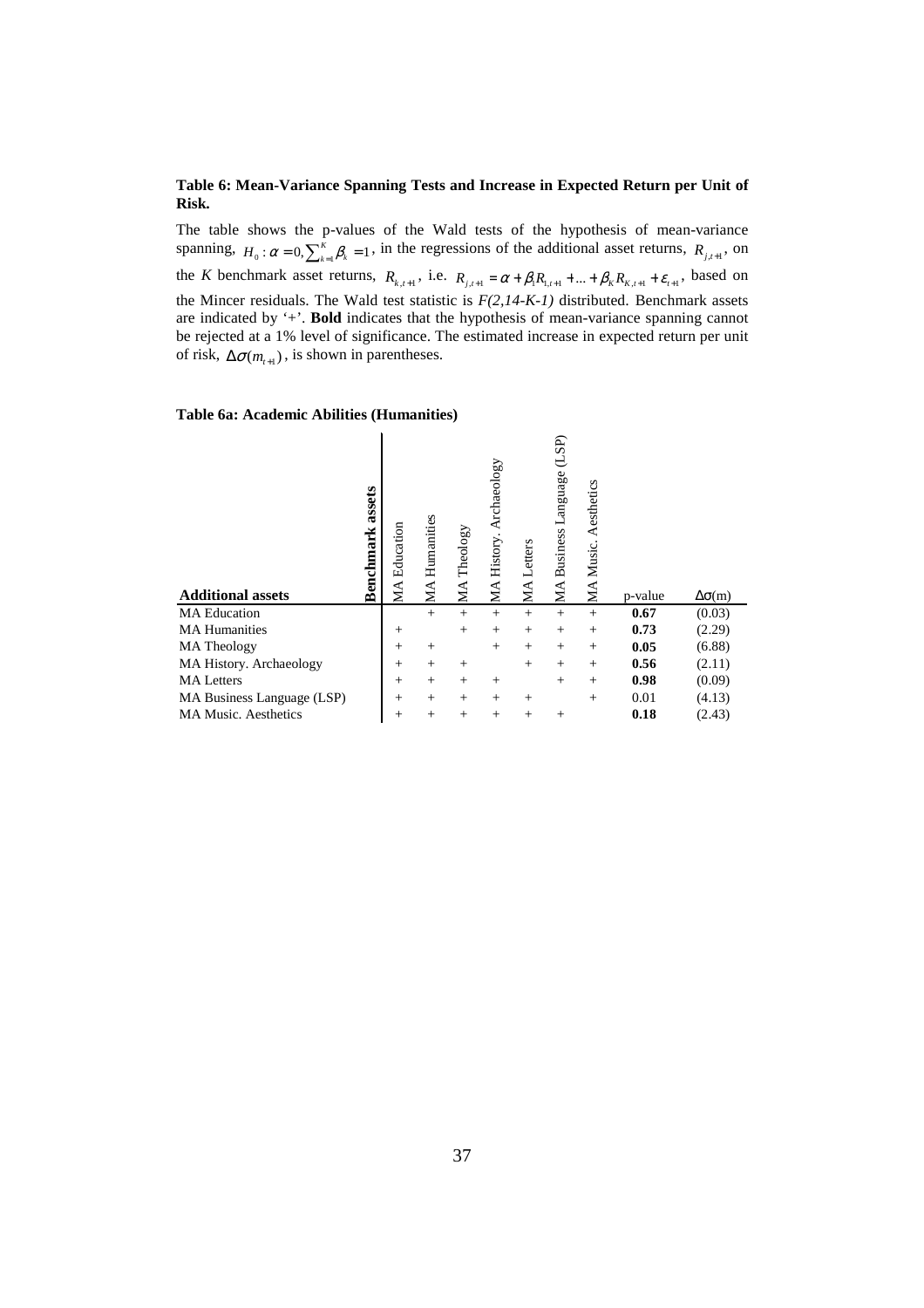## **Table 6b: Academic Abilities (Natural Sciences)**

| <b>Additional assets</b>          | assets<br><b>Benchmark</b> | <b>Statistics</b><br>CompSci. Math.<br>MSc | Chemistry<br>Astronomy.<br>MSc Physics. | Geography<br>Geology.<br>MSc | Sports<br>Biology.<br>MSc | MSc Engineering | p-value | $\Delta\sigma(m)$ |
|-----------------------------------|----------------------------|--------------------------------------------|-----------------------------------------|------------------------------|---------------------------|-----------------|---------|-------------------|
| MSc CompSci. Math. Statistics     |                            |                                            | $+$                                     | $+$                          | $+$                       | $+$             | 0.84    | (0.26)            |
| MSc Physics. Astronomy. Chemistry |                            | $^{+}$                                     |                                         | $^{+}$                       | $+$                       | $^{+}$          | 0.05    | (0.03)            |
| MSc Geology. Geography            |                            | $+$                                        | $+$                                     |                              | $^{+}$                    | $^{+}$          | 0.92    | (0.07)            |
| <b>MSc Biology. Sports</b>        |                            | $^{+}$                                     | $+$                                     | $^{+}$                       |                           | $+$             | 0.09    | (1.48)            |
| MSc Engineering                   |                            | $^{+}$                                     | $+$                                     | $^{+}$                       | $^{+}$                    |                 | 0.00    | (0.85)            |

## **Table 6c: Academic Abilities (Social Sciences)**

| <b>Additional assets</b>                | assets<br>Benchmark | Economics<br>MSc | Law (LLM)<br>$\blacktriangleleft$ | Sociology<br>Political Sciences.<br>∢ | Social Sciences<br>MA Misc. | p-value | $\Delta\sigma(m)$ |
|-----------------------------------------|---------------------|------------------|-----------------------------------|---------------------------------------|-----------------------------|---------|-------------------|
| <b>MSc Economics</b>                    |                     |                  | $+$                               | $^{+}$                                | $^{+}$                      | 0.00    | (0.03)            |
| MA Law (LLM)                            |                     | $^{+}$           |                                   | $^{+}$                                | $^{+}$                      | 0.84    | (0.28)            |
| <b>MA Political Sciences. Sociology</b> |                     | $^{+}$           | $+$                               |                                       | $^{+}$                      | 0.36    | (0.00)            |
| <b>MA Misc. Social Sciences</b>         |                     | $^{+}$           | $^{+}$                            | $^{+}$                                |                             | 0.01    | (1.34)            |